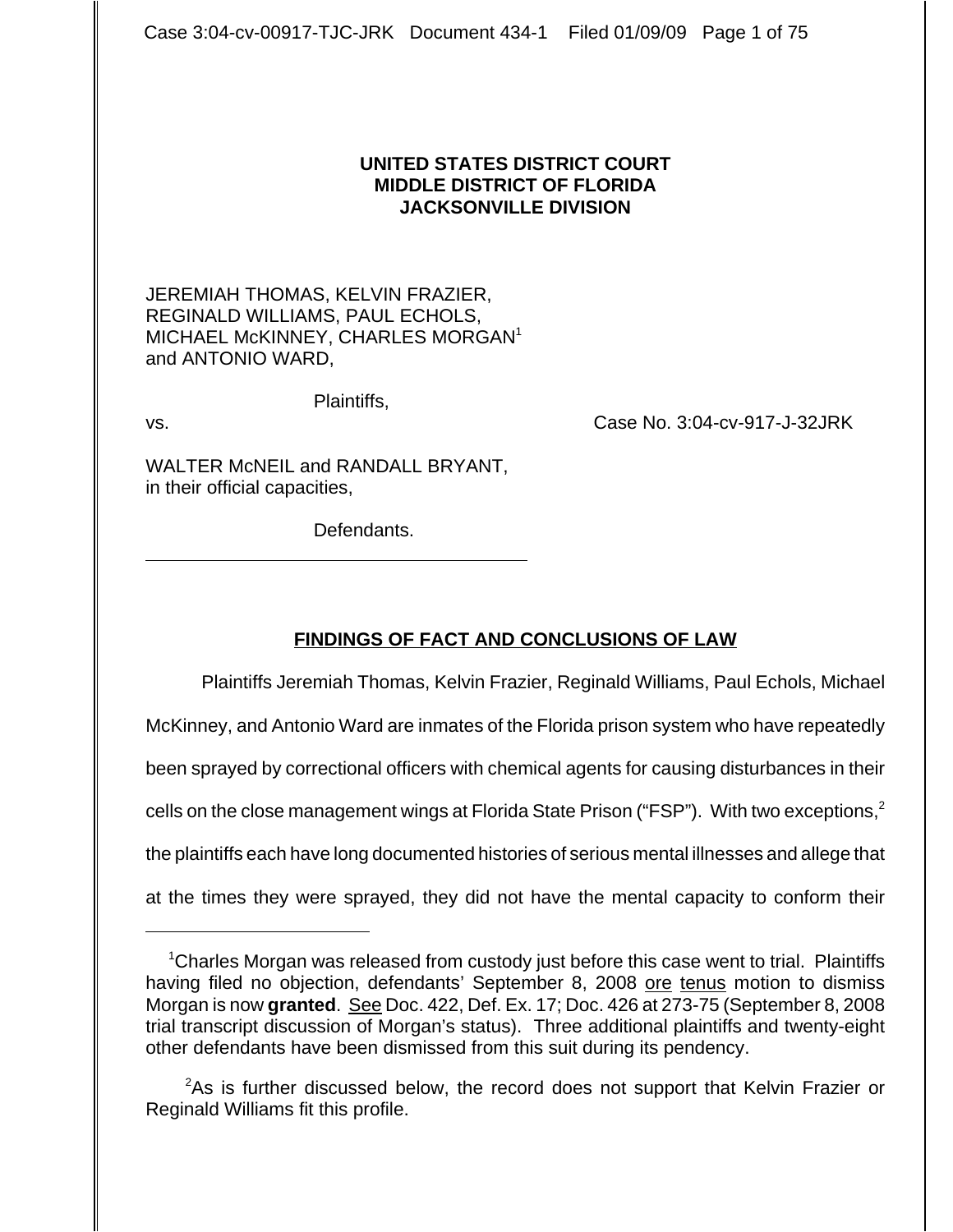behavior to follow the prison rules, such that the decision to spray them constituted cruel and unusual punishment in violation of the Eighth and Fourteenth Amendments. The defendant Florida Department of Corrections ("DOC") officials,  $3$  on the other hand, argue that while the prison's mental health classification system designated the plaintiffs as suffering from serious mental illnesses, they nonetheless retained the capacity to conform their behavior to the rules of FSP; thus DOC's gassing of plaintiffs did not violate the Constitution. Plaintiffs, represented by counsel, seek an injunction which would prevent the DOC from spraying them while housed in close management at FSP without first conducting a mental health consultation to evaluate whether they possess the mental faculties to understand and follow their jailer's instructions.

This is a hard case. The DOC's already difficult job is complicated by the fact that so many of its inmates have mental health issues and the DOC, with limited resources, must try to find the right balance between maintaining the good order and discipline necessary to run a correctional facility while at the same time accommodating the mental health treatment needs of inmates. On the other hand, a mentally ill inmate, who is under the total control of the DOC, has a constitutional right not be subjected to painful discipline for actions over which that inmate has no control. Both sides agree that the Eighth Amendment to the United States Constitution does not prevent correctional officers from spraying inmates with chemical agents to compel compliance with the rules of the ward, but the parties also acknowledge that this is only true when the inmate has the mental capacity to conform his

<sup>&</sup>lt;sup>3</sup>Walter McNeil is the Secretary of the Florida Department of Corrections and Randall Bryant is the warden at Florida State Prison.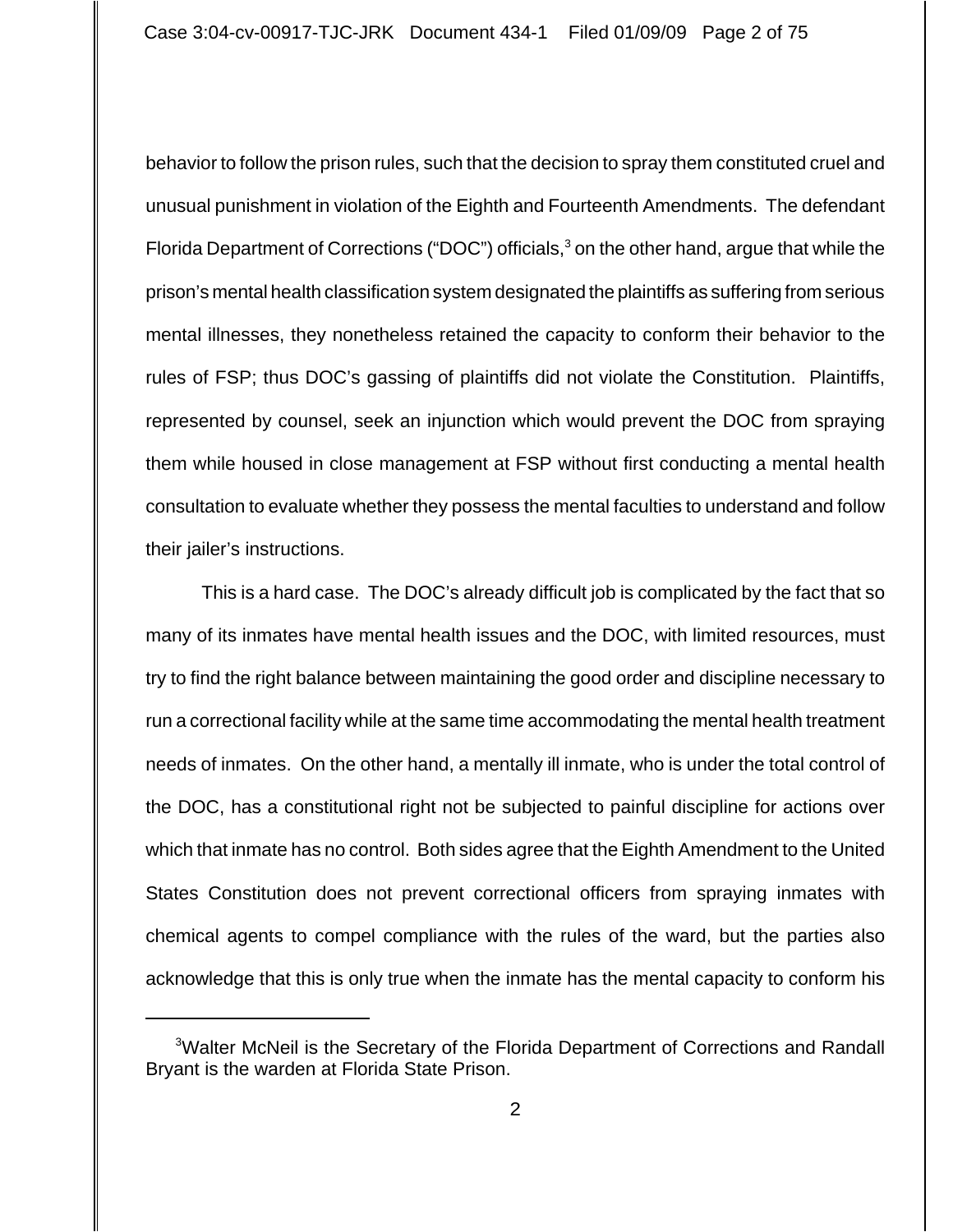behavior to those rules. The issue presented by this case is whether the plaintiff inmates, who have been designated by the DOC as having the ability to conform their behavior to the prison's standards, have nonetheless demonstrated that at the time they were sprayed, this was no longer true (and was known or should have been known not to be true by the DOC) such that spraying them was cruel and unusual punishment and, if so, whether the DOC's policies with regard to mental health services at FSP have now evolved such that plaintiffs face no real risk of being subjected to the same Eighth Amendment violation in the future. Four years of litigation and five trial days later, the question is still close.<sup>4</sup>

<sup>&</sup>lt;sup>4</sup>This case went to trial only as to whether prospective injunctive relief is warranted, these plaintiffs (as well as some others no longer in the case) having either settled or dismissed their claims for damages.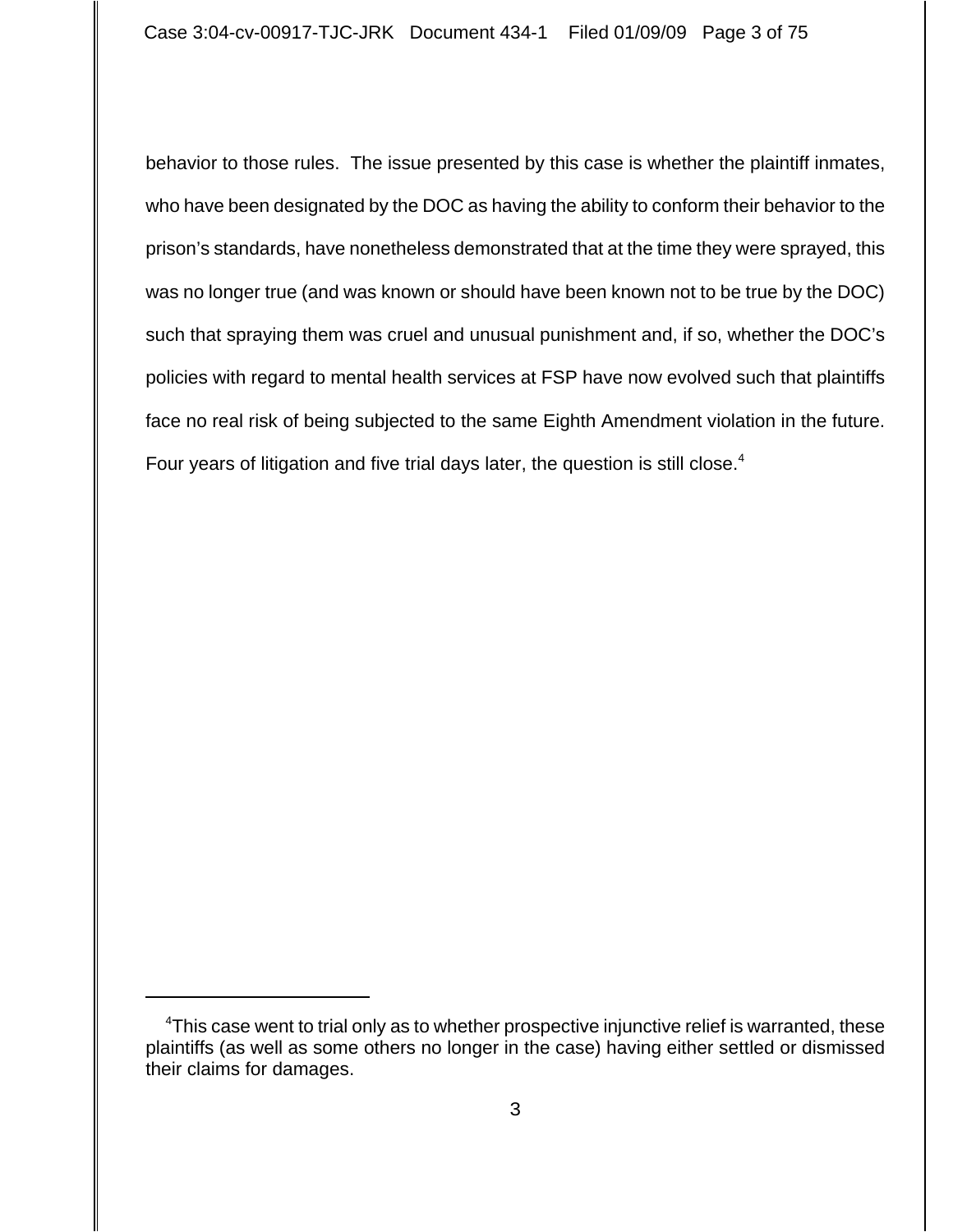### **I.** Findings of Fact<sup>5</sup>

#### **A. Background Information and Relevant Prison Policies**

The DOC houses over 75,000 inmates in 60 correctional institutions.<sup>6</sup> The mental health of all inmates is evaluated upon entry into a correctional institution and at certain other times during an inmate's term of incarceration. The DOC mental health classification system assigns each inmate one of six possible categories, ranging from "S-1," the lowest possible designation, reserved for inmates who have no significant impairment and require no mental health services, through "S-6," which is the highest possible category reserved for inmates who are acutely and severely mentally ill requiring full time institutionalized care at a psychiatric hospital facility. DOC security staff do not have access to inmates' medical or

<sup>&</sup>lt;sup>5</sup>Pursuant to Fed.R.Civ.P. 52(a)(1), the Court makes these findings upon evaluation of the evidence, including the stipulations in the parties' joint pretrial statement (Doc. 395) and the testimony and exhibits admitted at the five day bench trial conducted before the undersigned on September 3-9, 2008 (see Docs. 411-414, 416, 418-427). Where the evidence to support a relevant finding was in dispute, the Court has weighed the evidence on both sides to determine what facts "are more likely true than not true." Eleventh Circuit Pattern Jury Instructions (Civil Cases) 2005, Basic Instruction 6.1. Particular record cites are included when a point was in dispute or obscure. Citations to trial transcripts are noted by Docket number, followed by a "Tr." page number.

A few weeks after the trial ended, defendants moved (Doc. 430) to supplement the trial record to add certain documents about a non-party inmate (Jasmin Hunter) who was discussed by several witnesses during the trial and about whom other records were admitted over defendants' objection. Plaintiffs oppose the motion (Doc. 432). Upon consideration, the Court **denies** defendants' motion and those additional documents (of record as Exhibit 1 to Doc. 429) were not considered in reaching decision in this case. Both sides had ample opportunity to prepare their case and defendants do not suggest that the records they seek to admit (which are from May of 2007) were unavailable to them before or even during the trial. To admit additional evidence over objection at this late date would cause prejudice and/or create even further delay.

<sup>&</sup>lt;sup>6</sup> Another 15,000 inmates are supervised by the DOC in various less restrictive facilities such as work camps and road prisons.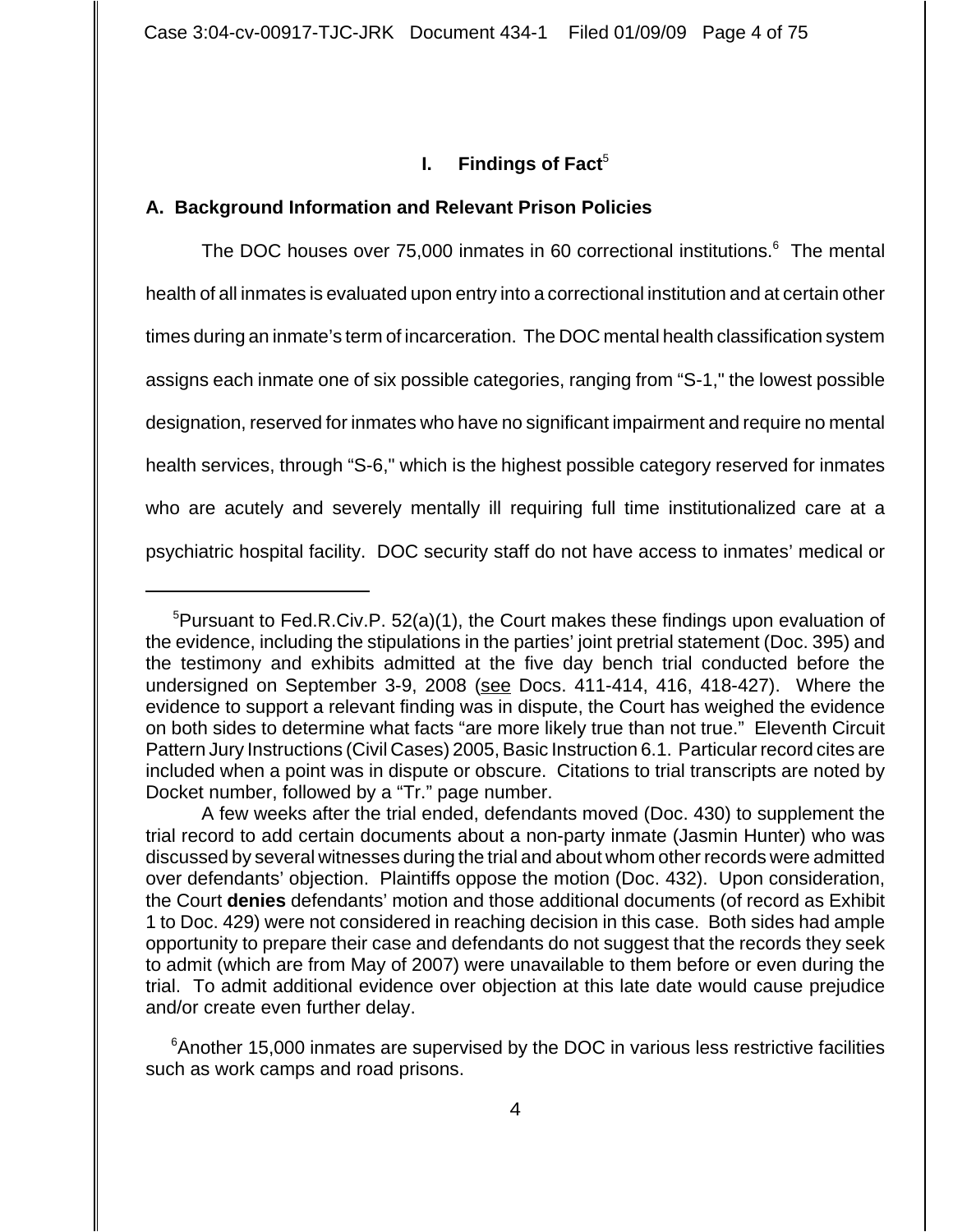mental health records and do not have knowledge of an inmate's S- status, except as might be gleaned from an inmate's own statement or staff observations regarding an inmate's interactions with mental health staff.

Inmates with a rating of S-4, S-5, or S-6 are housed in special correctional facilities where inpatient psychiatric care is available. Inmates designated as S-1 or S-2 (those having no more than a mild impairment and needing few or no mental health services), are housed in any of a number of DOC facilities throughout the state. Inmates designated as S-3 (those prescribed psychotropic medications who have moderate impairment in adaptive functioning due to serious mental illnesses such as schizophrenia, bipolar disorder or major depression or schizotypal or borderline personality disorders), are housed in one of five DOC facilities. FSP, located in Starke, Florida, is one of these five facilities.<sup>7</sup> Although FSP houses some inmates who are classified as S-1 or S-2, its primary mission is to house S-3 inmates and at any one time, a majority of FSP's 1,400 inmates are designated as S-3.

At FSP, nearly 80% of the inmates are housed in Close Management ("CM") cells, which are completely enclosed individual nine-by-seven foot prison cells with a solid steel door containing a small window and a flap (known as a "food flap") through which food, medication, and other items may be passed. An inmate is housed on a wing of CM cells when he demonstrates an inability to live in the open population at FSP or another DOC facility by virtue of receiving an excessive number of disciplinary infractions, the severity of those infractions, or because of escape attempts. Inmates housed on CM wings have

<sup>&</sup>lt;sup>7</sup>The others are Santa Rosa, Charlotte, Union and, for female S-3 inmates, Lowell.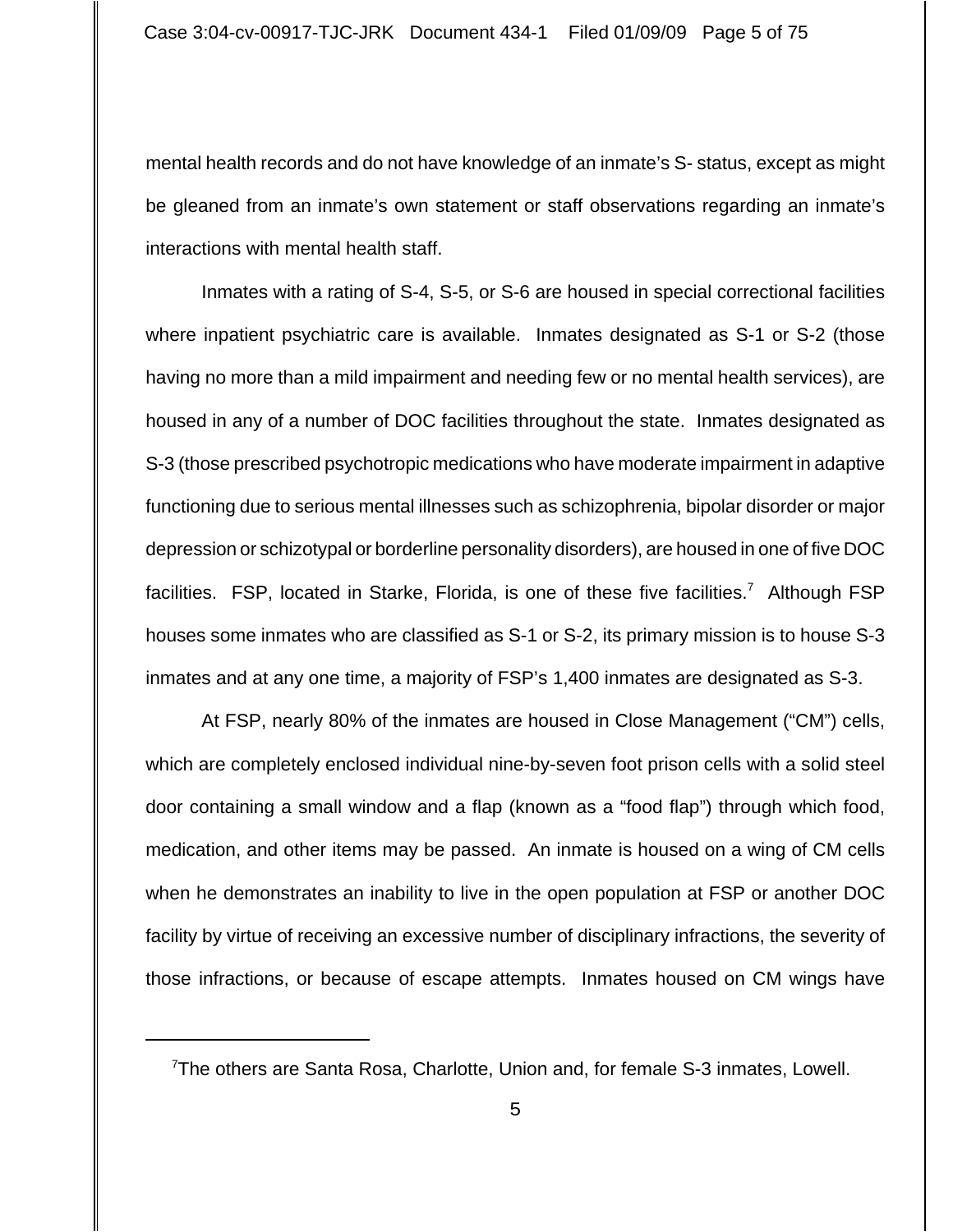significant restrictions of privileges and property compared to inmates housed within an institution's open population. Within the CM wings, there are three gradations ranging from CM-I, which is the most restrictive, through CM-III, which is less so. $8$  Within the DOC system, FSP is designated as the primary facility for housing S-3 inmates who are on CM status.

As with other DOC facilities, and regardless of any CM designation or S- status, all inmates housed at FSP are expected to abide by the rules of the facility. These rules prohibit creating a disturbance. At FSP, and particularly on the CM wings where officers' visibility into individual cells is limited, yelling and banging on a cell door may be deemed by security to be a disturbance both because it disturbs other inmates and because an inmate's yelling or banging can create enough noise that staff cannot hear other inmates who may need assistance. Additionally, an inmate's yelling and banging often incites other inmates to join in, multiplying the commotion and increasing the risk that an inmate in need may not be heard. When an inmate refuses to comply with an order from the staff to stop yelling or

<sup>&</sup>lt;sup>8</sup>The parties stipulated that inmates are housed in CM units "by themselves" and the testimony generally was that each CM cell at FSP houses a single inmate. The Court notes, however, that the recent Osterback decision (which examined CM housing throughout the Florida DOC system) states that CM-II and CM-III inmates "are usually housed with two inmates in each cell . . . to assist them in transitioning back into the open population by interacting with another inmate." Osterback v. McDonough, 549 F.Supp.2d 1337, 1356-57 (M.D. Fla. 2008). For purposes of this decision, and based on the parties' stipulation, the Court presumes that the plaintiff inmates were housed in single inmate CM cells while at FSP.

Although the record reflects that most CM inmates at FSP are designated as CM-1 (the most restrictive classification), plaintiffs did not attempt to link the level of their CM status with the degree of likelihood that they would be sprayed with chemical agents and the Court makes no findings in that regard.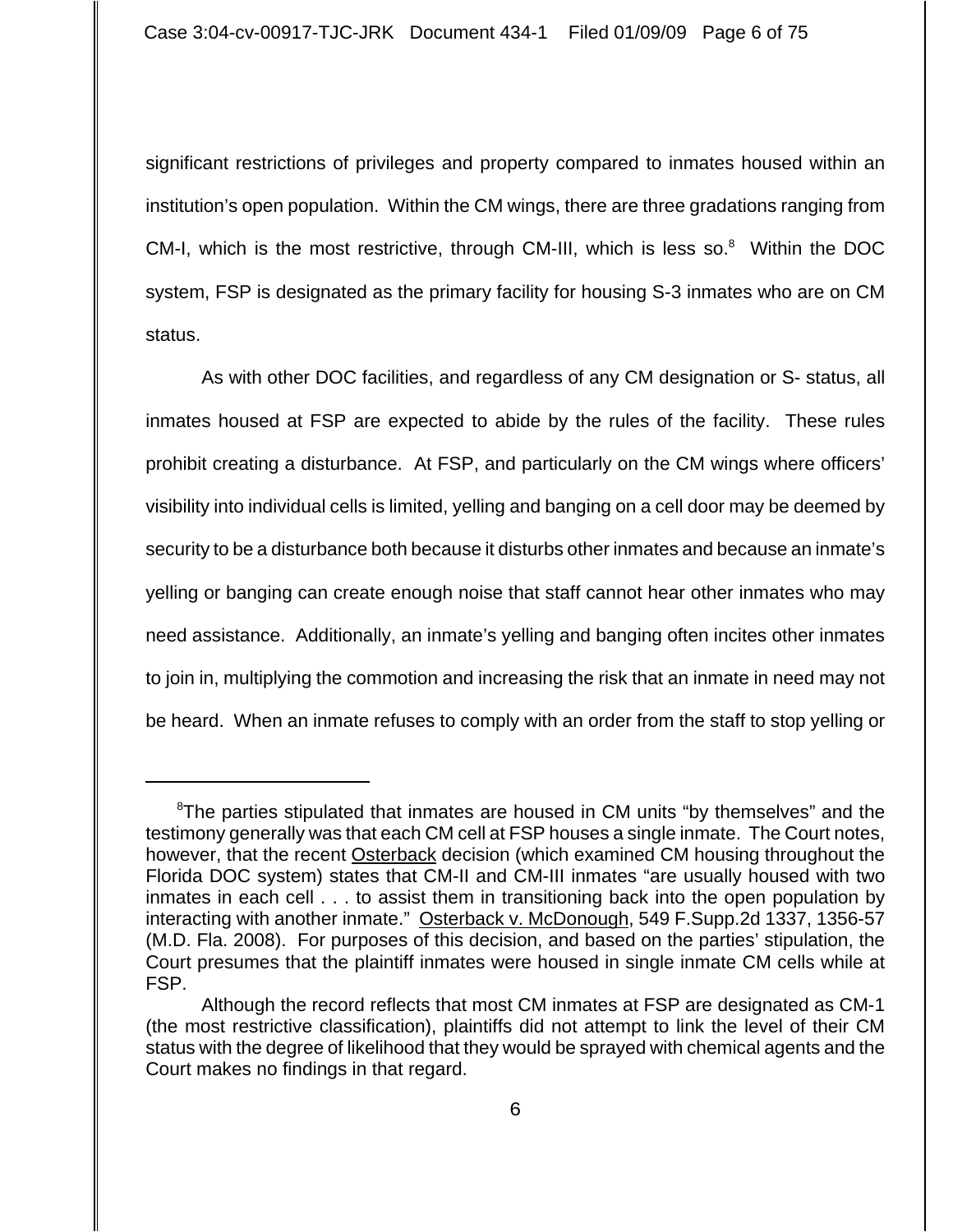banging on a cell door, the inmate may be subject to a "non-spontaneous" or planned use of force to compel compliance. A non-spontaneous use of force is permitted in instances where an inmate is engaging in certain prohibited behavior that does not involve harm or the immediate threat of harm to a staff person or another inmate. As its name implies, a period of time lapses before non-spontaneous force may be used. During this time, other alternatives to using force are exhausted, $9$  authorization is secured from a warden for the non-spontaneous use of force, and a video cameraman is brought to the scene to record the event. Within the DOC, the non-spontaneous use of force may take several forms including cell extraction, use of electronic immobilization devices, videotaping the inmate, a show of force, batons, noise flash distraction devices, or use of chemical agents which are sprayed at an inmate.<sup>10</sup> During the late 1990's, the primary method by which correctional officers at

<sup>9</sup> DOC procedures (33-404.107) state that no force of any kind can be used against an inmate "with a diagnosed mental illness" except as a last resort, other than in cases of emergency or when the force is less likely to result in injury to the inmate or staff. See Doc. 421, Ex. 41 at BATES 4100015; Doc. 422, Ex. 1 (DOC use of force procedures). The parties did not put on evidence as to how the diagnosis of a mental illness is conveyed to security staff (other testimony suggests it is not) or whether the exhaustion of other alternatives that is undertaken with respect to all non-spontaneous uses of force satisfies the "last resort" requirement applicable to mentally ill inmates. The Court therefore makes no findings as to whether the FSP correctional staff are complying with this procedure or whether any failure to do so presents any constitutional concern.

 $10$ As opposed to a "non-spontaneous" use of force, a "spontaneous" use of force is permitted where an inmate's conduct is of a type that presents immediate danger to the inmate or another person. Thus, a spontaneous use of force happens immediately to stop an inmate's action. The spontaneous use of force must be justified to supervisors after the fact but not beforehand. While the uses of chemical agents at issue in this case are "nonspontaneous" uses, chemical agents are also one of the types of force which correctional officers are permitted to use spontaneously. Several months before the trial, and following an incident in which an officer was stabbed through the food flap by an inmate at FSP, the DOC determined that on CM wings, an inmate's refusal to comply with an order to remove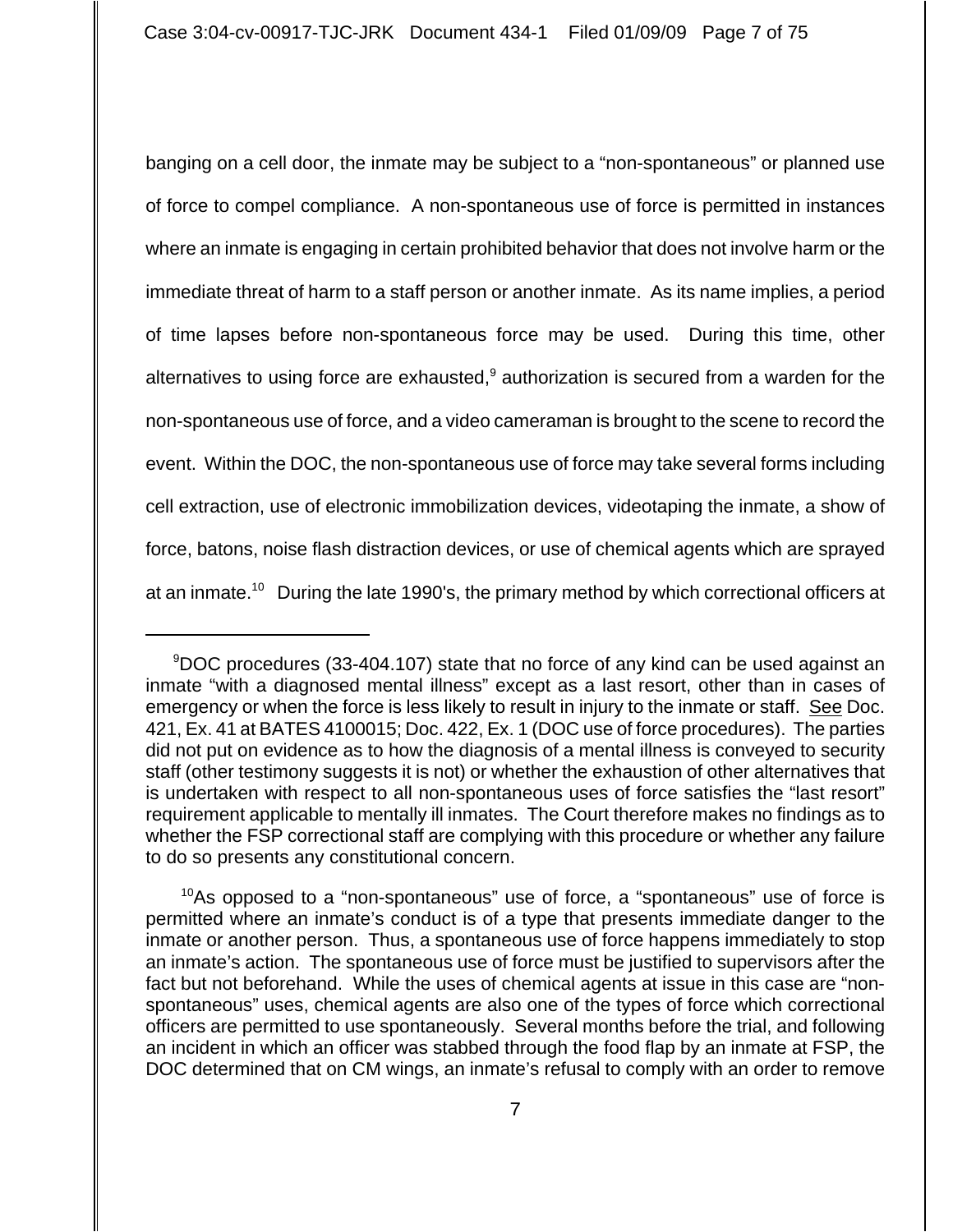FSP gained a recalcitrant inmate's compliance with an order was by cell extraction. In a cell extraction, a team of five correctional officers enters an inmate's cell and forcibly restrains and removes him. Most inmates (and often the guards as well) suffer injuries during a cell extraction. In 1999, inmate Frank Valdes died at FSP as a result of correctional officers' actions during a cell extraction- - the medical examiner found that Valdes was likely beaten to death.<sup>11</sup> Shortly after that incident, use of chemical agents became the primary method of enforcing the rules where non-spontaneous force is needed. Records from 2000 through 2006 show that chemical agents were used on inmates at FSP hundreds of times each year (including a high of over 600 times in 2003). See Doc. 422, Ex. 7, BATES 3726. While the DOC records admitted at trial do not differentiate between spontaneous and nonspontaneous uses during these periods, plaintiffs' correctional systems expert, Chase

the inmate's hand or arm from an open food flap posed an immediate risk of danger, warranting the spontaneous use of force, which Assistant Secretary of Institutions George Sapp testified is generally accomplished by immediately spraying an inmate through the food flap with chemical agents. See Doc. 424 at Tr. 41-42. Before this change, (which Sapp testified [Doc. 424 at Tr. 72-73] was accomplished through word of mouth communication to the correctional staff and is not a written policy) the failure to follow an order to close a food flap had not been deemed to pose an immediate risk and therefore only the nonspontaneous use of force was permitted in those instances. Some of the non-spontaneous uses of chemical agents reviewed for this case (including one portrayed in a video the Court watched before trial, Doc. 421 at Ex. 65), involved an inmate's failure to remove his arm from the food flap. Under the new policy, an inmate can be immediately sprayed with chemical agents upon refusing an order to close the food flap. Though discussed at trial and relevant to some of the issues here, the propriety of that particular policy change is not challenged in this case.

<sup>&</sup>lt;sup>11</sup> Although the Court agreed with defendants at trial that this case was not the place to "retry" the Valdes case, DOC officials testified that the DOC instituted drastic changes at FSP following his death. The Court takes judicial notice of Frank Valdes' autopsy report. See Valdes v. Crosby, 390 F.Supp.2d 1084, 1098 (M.D. Fla. 2005), aff'd, 450 F.3d 1231 (11th Cir. 2006). See also Fed.R.Evid. 201.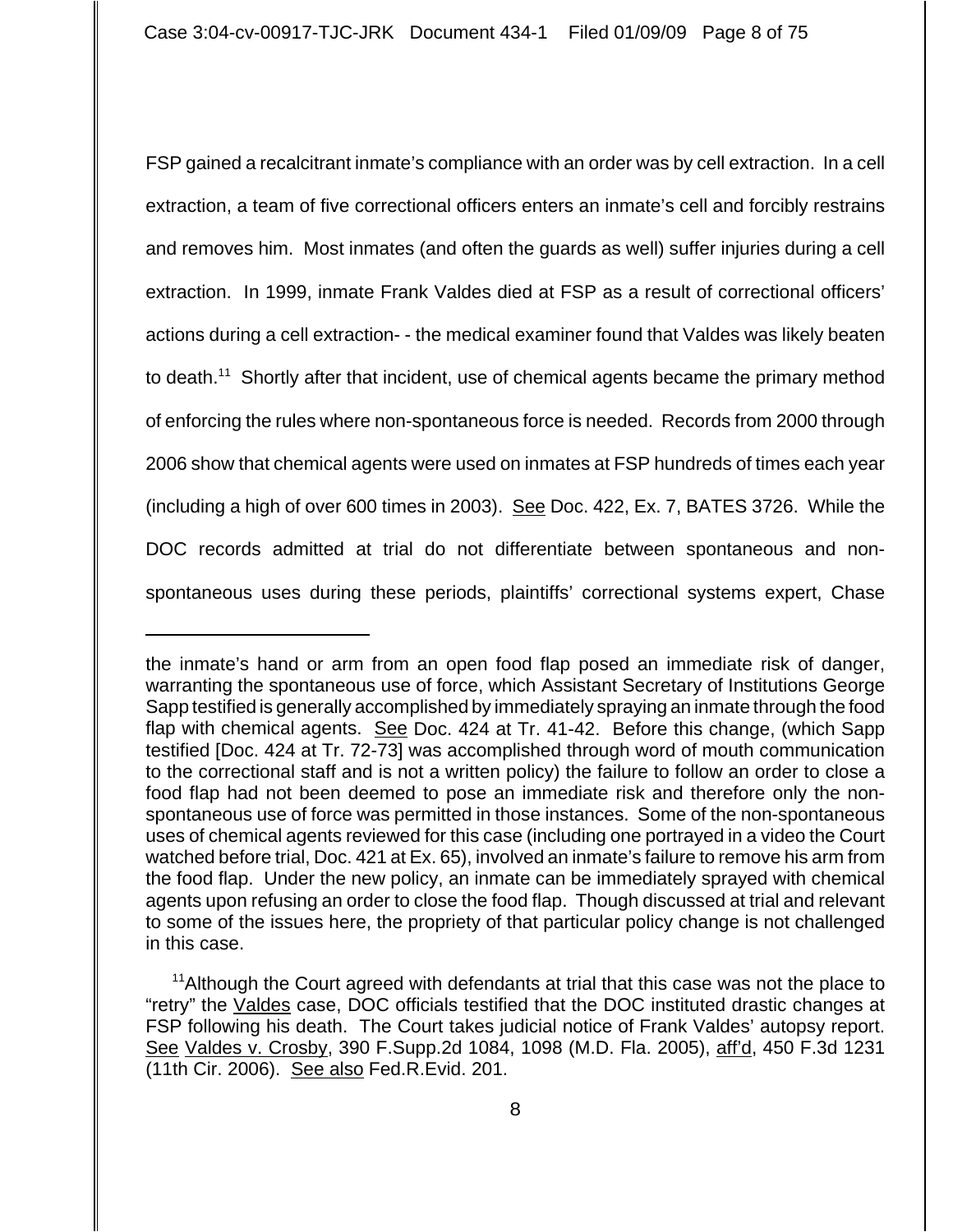Riveland, whose report was admitted without objection, compared these overall figures with the DOC inspector general logs for 2001 through July of 2004 and determined that for those periods, over 90% of the chemical agent uses were designated as non-spontaneous. See Doc. 421, Ex. 48 at BATES 4800020. More recent records for 2007 and 2008 show that the numbers of uses of chemical agents at FSP have significantly abated, particularly for nonspontaneous uses, where the numbers have fallen off to only a few such occasions each month. See Doc. 422, Ex. 7 at BATES 3720, Ex. 15.<sup>12</sup>

A particular protocol is required before a correctional officer can non-spontaneously spray an inmate with chemical agents to enforce compliance with an order, such as to stop yelling or banging on a cell door. First, a correctional officer attempts to de-escalate the situation by communicating with the inmate to attempt to gain his compliance. Doc. 421, Ex. 39 at BATES 3900095. If de-escalation efforts fail, and with permission of a supervisor and clearance from medical staff who review an inmate's medical chart (but not an inmate's mental health chart) for any contraindications to the use of chemical agents, a correctional officer begins videotaping the incident<sup>13</sup> and, once final verbal efforts to convince the inmate

 $12$ Assistant Secretary Sapp testified that there is likely a correlation between the February 2008 policy change converting "food flap" violations to spontaneous uses and the drop in the ratio of non-spontaneous uses to spontaneous uses of chemical agents. See Doc. 424 at Tr. 42-43. Compare Doc. 422, Ex. 15 at BATES 3877-79 (showing 13 non-spontaneous uses of chemical agents and no spontaneous uses between January 1, 2008 and February 6, 2008) with BATES 3879-89 (showing 8 non-spontaneous uses of chemical agents and 84 spontaneous uses between February 11, 2008 and July 28, 2008). See Doc. 426 at Tr. 168- 71 (testimony of FSP chief of security Major Daniel Hopkins, explaining chart and confirming change).

<sup>&</sup>lt;sup>13</sup>Some of the inmates here were sprayed with chemical agents at a time when the DOC videotaping policy contained an exception for FSP that did not require videotaping of uses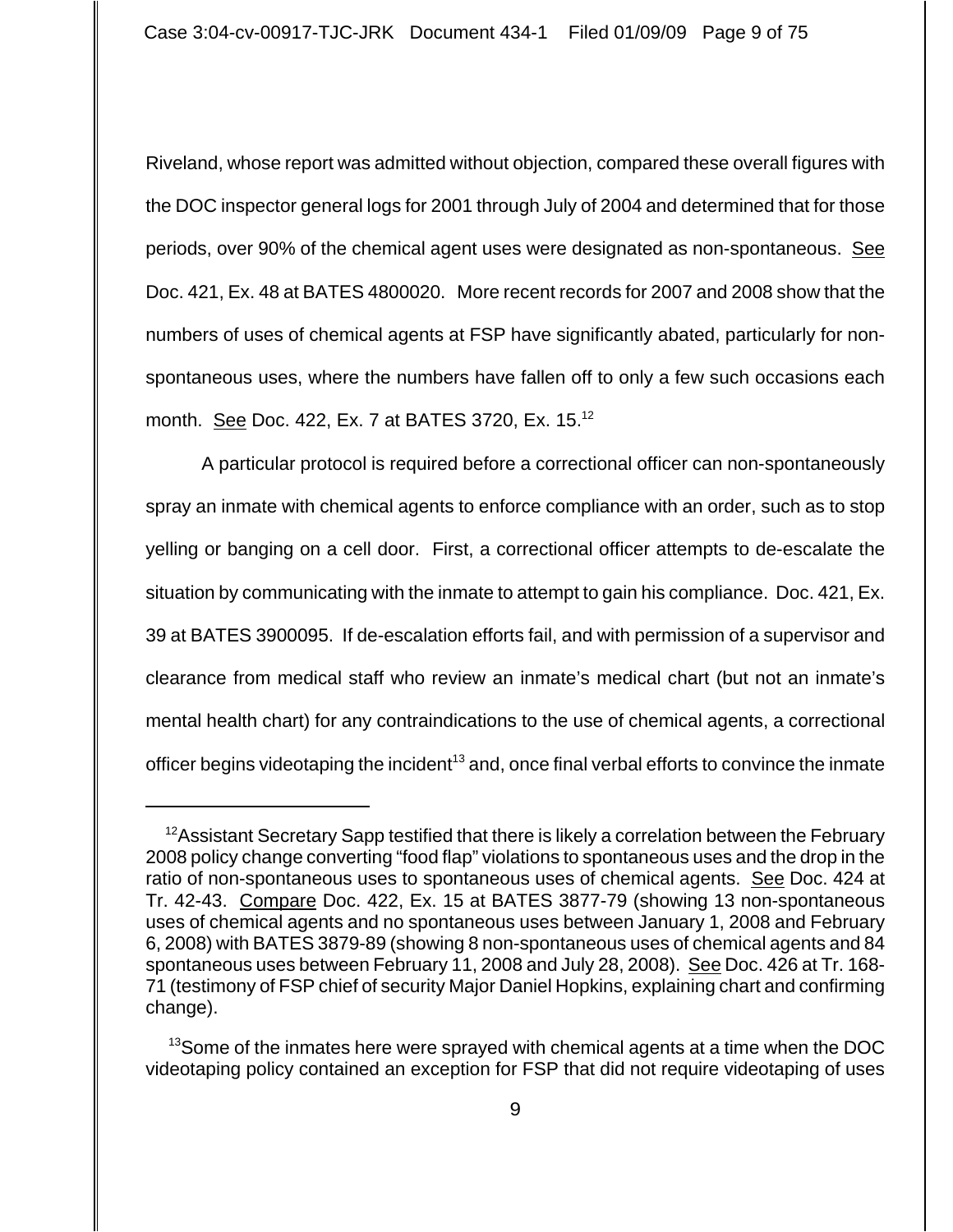to comply are exhausted, a second correctional officer administers three one-second bursts of a chemical agent (usually oleoresin capsicum ("OC"), also known as pepper spray) into the inmate's cell through the food flap. The food flap door is then closed and an inmate is given approximately five minutes to comply with the order. Although circulation fans on the wing are turned off before chemical agents are used, according to FSP Major Hopkins (and as viewed by the Court on videotapes), enough of the gas escapes from the cell that the staff involved are exposed to an uncomfortable degree. If, after five minutes, the inmate is still not complying, a second round of chemical agents (usually OC again) is administered in the same manner (three one-second bursts). If the inmate still refuses to comply, a third round of chemical agents is administered, $14$  this time using a stronger chemical agent (orthochlorbenzal malononitrile ("CS"), sometimes called tear gas).<sup>15</sup> This third administration of chemical agents is not videotaped.<sup>16</sup> If at any time during this process, the inmate declares that he is experiencing a psychological emergency or if officers notice

of chemical agents. That exception was eliminated in January 2007 and FSP's videotaping policy is now in conformity with the other DOC facilities.

<sup>&</sup>lt;sup>14</sup>An earlier DOC protocol for the use of chemical agents permitted this third spraying only after medical staff were consulted to determine whether other options were available, including "psychological intervention." See Doc. 421, Ex. 35 at BATES 3500018.

<sup>&</sup>lt;sup>15</sup>Some of the plaintiffs were sprayed with a third chemical agent- - chloroacetophane ("CN"), which the DOC stopped using after medical concerns were raised about its effect on some inmates. See Doc. 421, Ex. 35 at BATES 3500030-31.

<sup>&</sup>lt;sup>16</sup>Videotaping is also not required if an inmate stops his disruptive behavior once officers arrive with the videocamera and chemical agents on hand, but then restarts the behavior once those officers leave. Such inmates are deemed to be "gaming" the system and DOC rules do not require that subsequent uses of chemical agents to compel compliance be videotaped.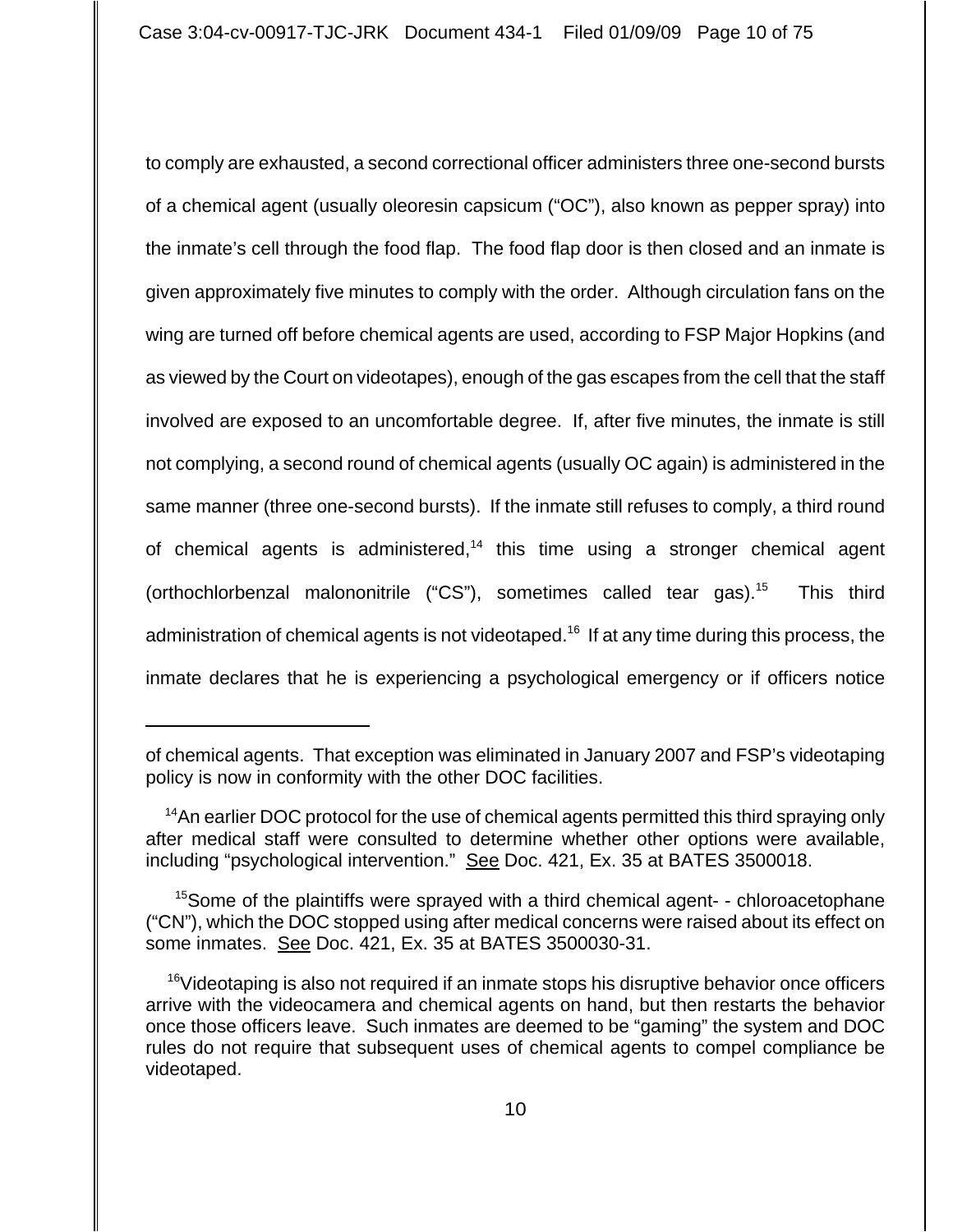behaviors that they believe are consistent with symptoms of acute mental illness, the use of force procedures are suspended and mental health staff (or medical staff in their absence) are called to evaluate.

 Assuming that the use of chemical agents eventually induces the inmate to comply with the order to stop the disturbance,<sup>17</sup> he is ordered to submit to handcuffing so that he can be taken to the shower to wash off the remaining chemicals. Although the manufacturers' labels on chemical agent dispensers direct that soap be used to wash off the product, Assistant Secretary Sapp testified that at the manufacturers' training sessions, the manufacturers directed that soap not be used. Dr. Ira Dushoff, defendants' burns expert, testified that substances in some soaps can cause the skin to burn where chemical agents have been applied. DOC protocol therefore requires that an inmate be offered a cool shower with no soap following the administration of chemical agents. Once the inmate showers, he is seen by medical staff for evaluation. During this time, the inmate's cell is decontaminated by removing and washing all bedding and clothing, and washing all surfaces including the floor. Sometimes, inmates will refuse to submit to handcuffing to be taken to the shower after being sprayed with chemical agents. When that happens, medical staff are called to

 $17$ If an inmate refuses to comply after this third use of chemical agents or if such use is contraindicated by medical staff, supervisors may order other actions, such as a cell extraction, to compel an inmate's compliance. Indeed, some of the chemical agents DOC uses are known to be ineffective at controlling behavior 40% of the time when used against persons with active mental illnesses, which plaintiffs' toxicology expert explained may be due to the altered perceptions of the mentally ill. Doc. 421, Ex. 39 at BATES 3900006-08; Doc. 421, Ex. 82 at Tr. 124-25. Evidence at trial suggested that the behavior of at least two of the plaintiffs seemed at least occasionally to be unaffected by the chemical agents used against them. See Doc. 421, Ex. 1 at BATES 0100079; Doc. 422, Ex. 8.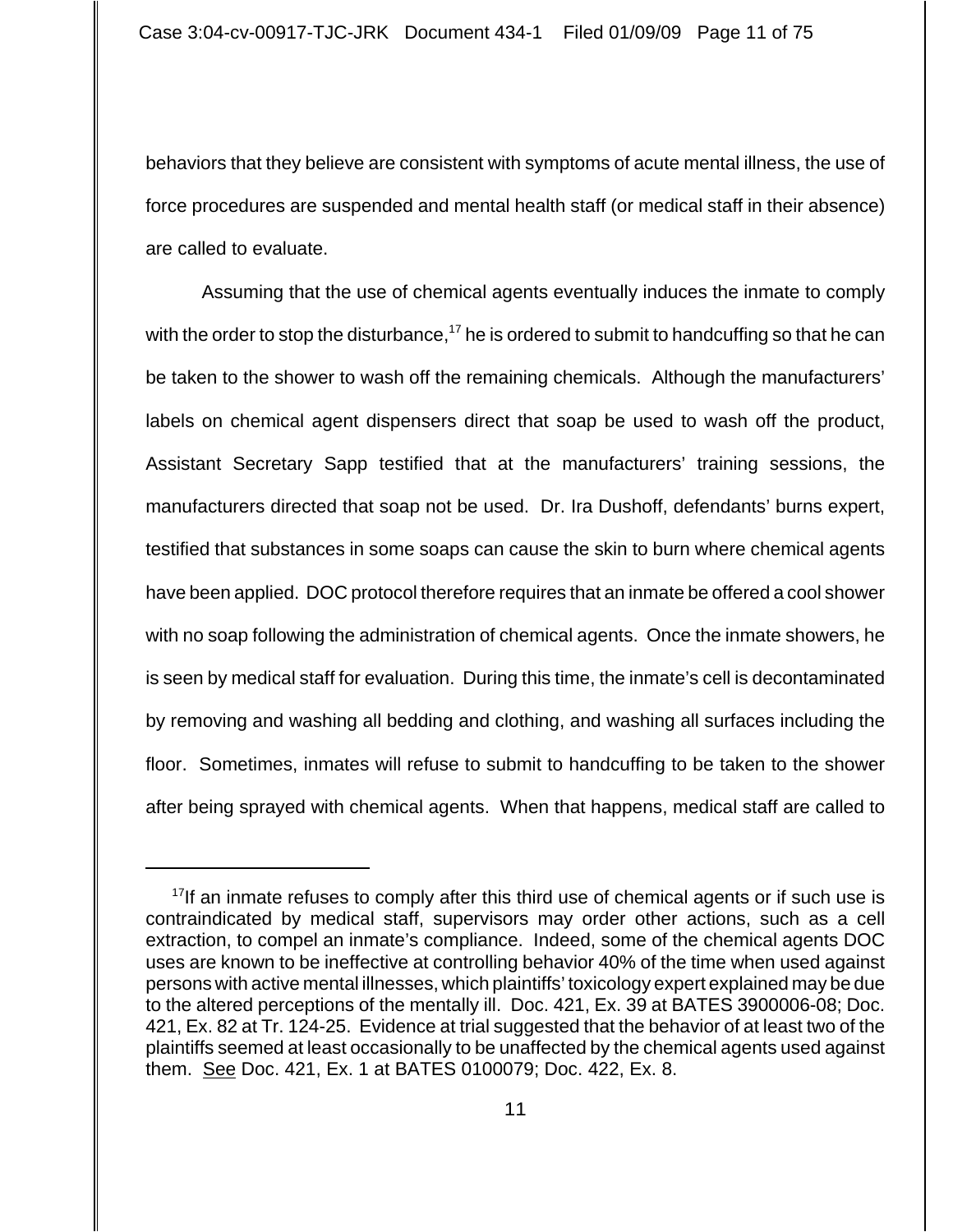the cell front to talk to the inmate, who is offered the opportunity to shower every thirty minutes for the next two hours. An inmate who refuses to take a shower is subject to receiving a disciplinary report, which is in addition to the disciplinary reports the inmate may receive for causing the disturbance and for disobeying the order to stop causing the disturbance that resulted in the use of chemical agents to compel him to stop. As with any use of force, after chemical agents are used against an inmate, he is referred to mental health staff for an evaluation within the next 24 hours, excluding weekends and holidays.

Exposure to chemical agents can cause physical injury- - indeed, the use of chemical agents is intended to temporarily cause intense physical pain, a burning sensation in the mucus membranes, involuntary closing of the eyes, gagging, paralysis of the larynx, disorientation, anxiety and panic. Doc. 426 at Tr. 70-71 (testimony of defendants' toxicology expert, Richard Lipsey, Ph.D.). These effects are meant to be short-lived and when the products are used in accordance with manufacturers' directions, it appears they are. However, these effects can be more severe and/or longer lasting when ventilation is limited, when proper decontamination procedures are not timely followed, or when the person sprayed has a particular sensitivity to the product.

 Plaintiffs' toxicology expert, Woodhall Stopford, M.D., examined the plaintiffs, visited the wings at FSP, reviewed the reports of chemical agent usage and determined that the area is improperly ventilated during uses of chemical agents, decontamination procedures are ineffective, and some of the plaintiffs have pre-existing conditions, such that the effects of chemical agent usage were in fact far more severe than their prescribed use would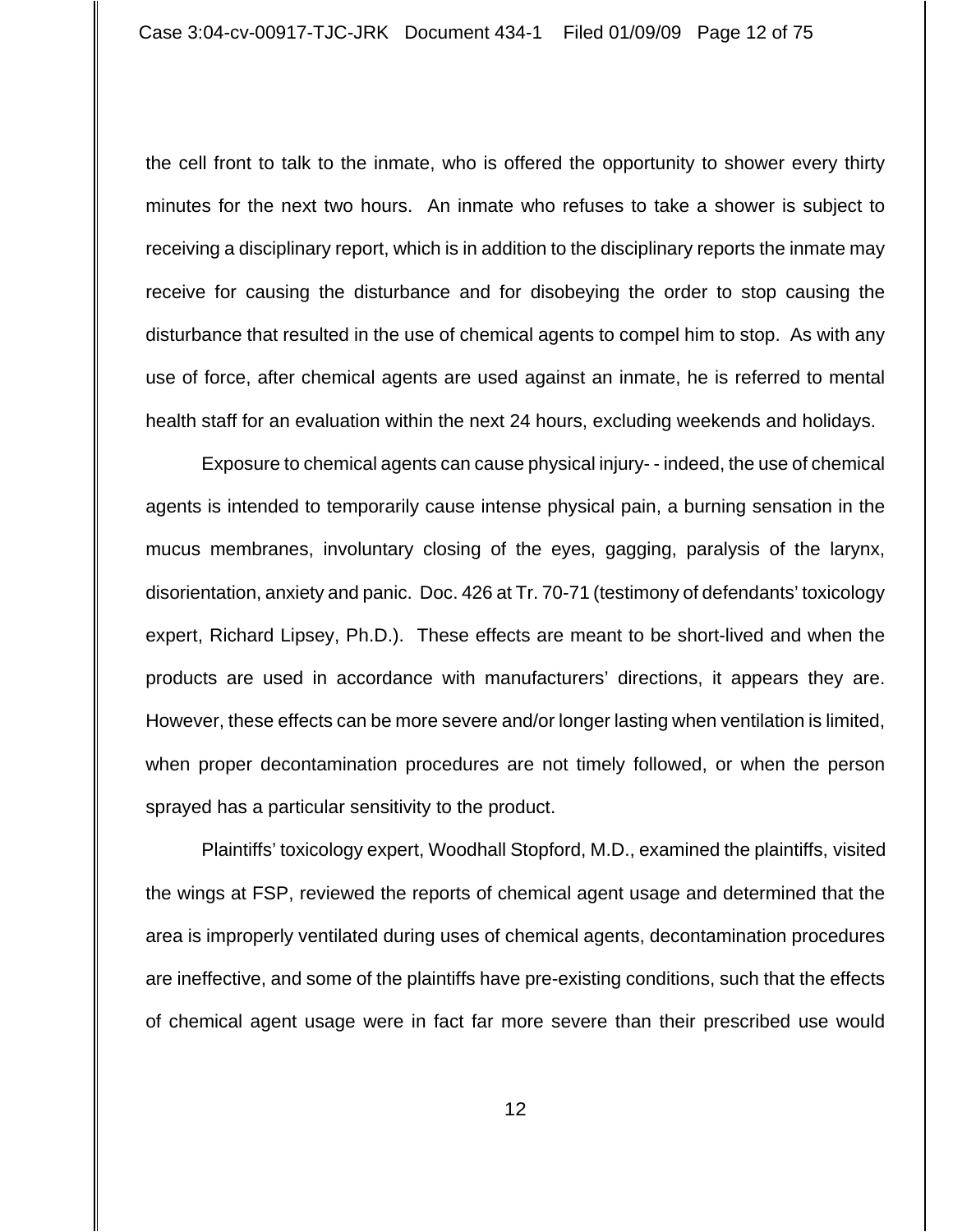imply.<sup>18</sup> Doc. 421 at Ex. 50 (expert report and attachments of Woodhall Stopford, M.D.); Doc. 426 at Tr. 249. Defendants' toxicology expert testified that chemical agents can cause second degree burns if contacted areas are not washed. Doc. 426 at Tr. 112. Dr. Donald Gibbs, a psychiatrist and neurologist who formerly served as a senior psychiatrist at FSP, stated that he observed burns on the faces, eyes and bodies of inmates who he treated after their exposure to chemical agents and, while treating such inmates, the chemical agents still lingering about them was sometimes so strong that he "personally experienced dramatic effects of choking, difficulty breathing, and other symptoms as a result of inhaling gas while providing psychiatric services" to such inmates. Doc. 421, Ex. 62. Moreover, the training materials provided to correctional officers learning to use chemical agents require officers to secure medical clearance for themselves before engaging in training and further warn that persons suffering from, among other ailments, heart problems, panic disorders or stress, respiratory disorders, skin allergies, bronchial asthma, high blood pressure, or diabetes may find their conditions aggravated by exposure to chemical agents, "possibly to a severe degree." Doc. 421, Ex. 39 at BATES 3900032-33. It is clear from this record that physical injuries may be suffered by exposure to chemical agents.

Additionally, Dr. Gibbs stated that in his experience of treating inmates at FSP in 2003 and 2004, the use of chemical agents on mentally ill inmates exacerbated their symptoms, making them "more paranoid, frightened and fearful," and "less trusting and more angry," all of which is "detrimental" to the ability to treat the inmates' mental illnesses. Doc. 421, Ex. 62.

<sup>&</sup>lt;sup>18</sup>Dr. Stopford's assessments as to each individual plaintiff are addressed below.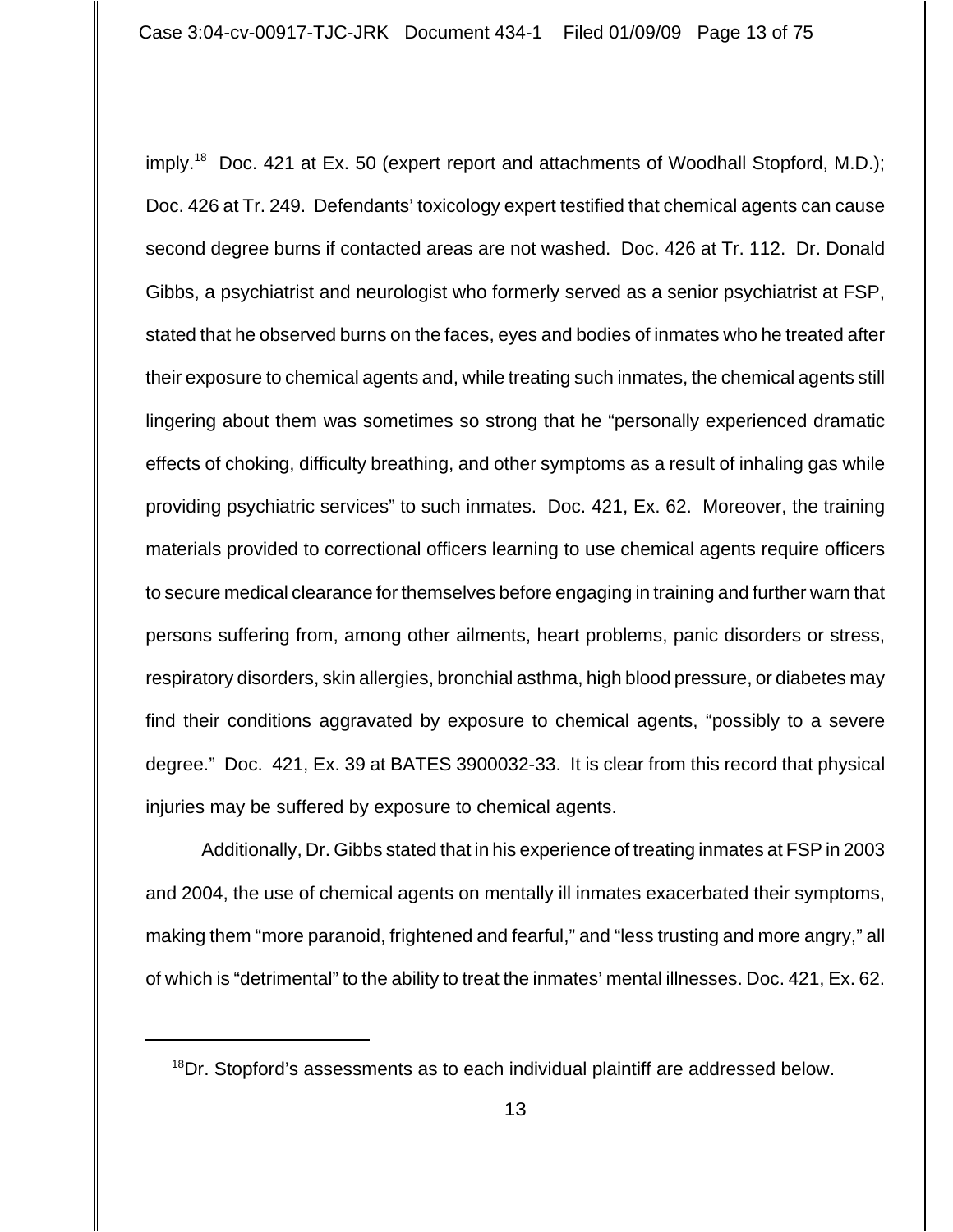Psychiatrist Kathryn Burns, M.D., plaintiffs' correctional mental health expert, who examined the plaintiffs, reviewed their records, and visited FSP, likewise testified that in her opinion, the plaintiffs suffered psychological effects from the use of chemical agents including feelings of intense helplessness, fear of dying, attempts at suicide and exacerbation of other symptoms of mental illness.<sup>19</sup> Doc. 421 at Ex. 49. It is clear from this record that psychological injuries may also be suffered by exposure to chemical agents.

Unlike at FSP and other institutions housing S-3 inmates, inmates designated as S-4, S-5, or S-6 are housed in intensive treatment facilities where they are not sprayed with chemical agents when non-spontaneous force is needed. Union Correctional Institution ("UCI") is a DOC correctional institution across the street from FSP that has intensive treatment facilities that house S-4 and S-5 inmates.<sup>20</sup> As with other institutions, inmates at UCI must abide by the facility's rules and even inmates designated as S-4 or S-5 are generally considered to have the capacity to do so. See Doc. 427 at Tr. 81-82 (testimony of Dr. Peggy Watkins-Ferrell, Lead Senior Psychologist at FSP); Doc. 427 at Tr. 164-65, 187-88 (testimony of clinical psychologist Dr. Roderick Hall, former DOC mental health director). As with FSP, at UCI, banging on a cell door or yelling can be deemed to be a

<sup>&</sup>lt;sup>19</sup>Dr. Burns' assessments as to each individual plaintiff are addressed below. Defendants urge the Court to discredit Dr. Burns' testimony because she believed the plaintiffs' accounts about the uses of chemical agents against them instead of also considering what security staff said regarding those uses of force. While the Court takes that into account, given Dr. Burns' qualifications and the supporting opinion of other witnesses such as Dr. Gibbs, the Court finds her opinions regarding the psychological effects of chemical agents on plaintiffs are to be credited.

 $20$ S-4 inmates are housed in a "transitional care unit" or "TCU" at UCI; S-5 inmates are housed in a "crisis stabilization unit" or "CSU" at UCI. UCI also houses some S-3 inmates.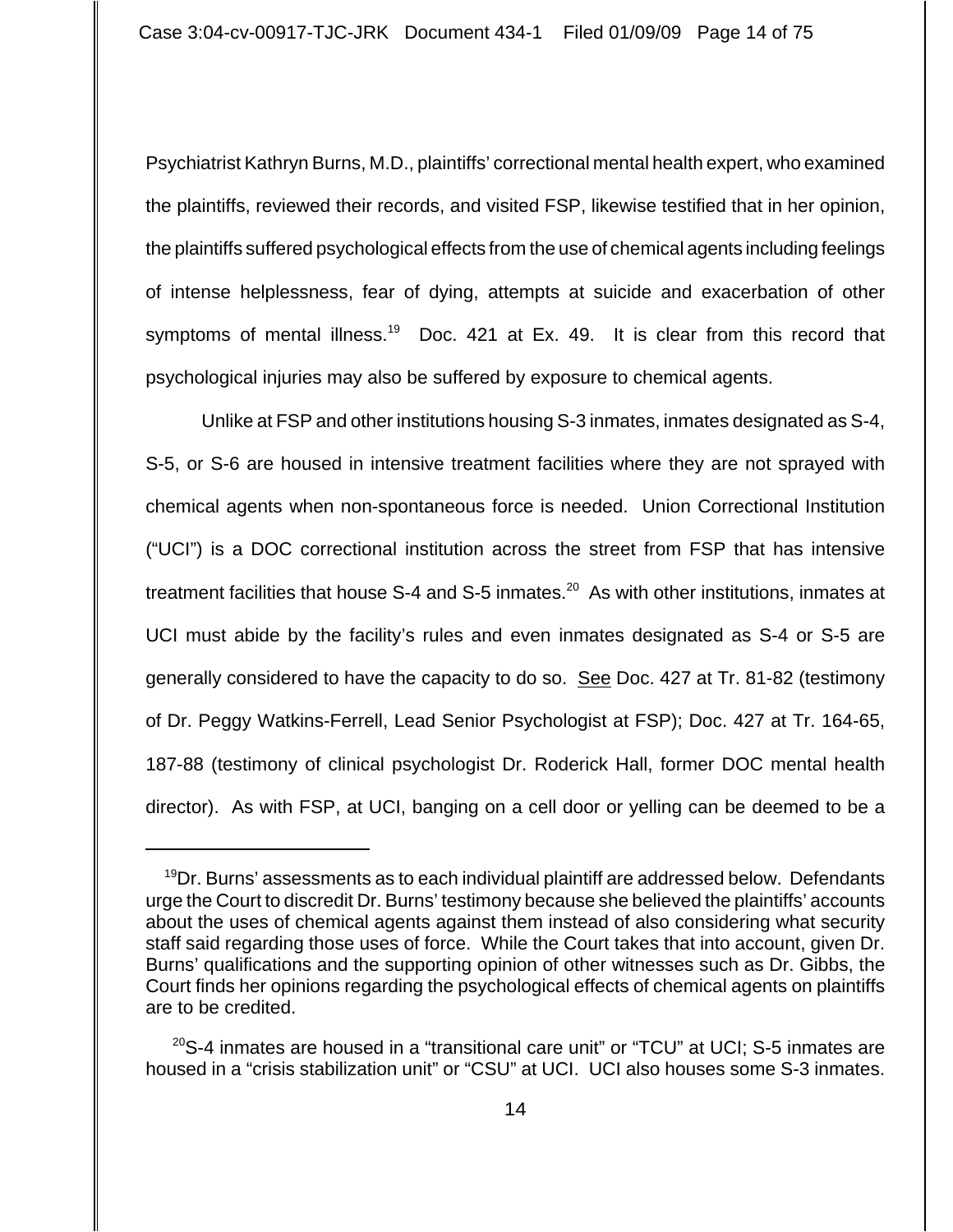disturbance. At UCI, however, the non-spontaneous use of chemical agents is not permitted to quell such a disturbance. Instead, the first approach at UCI is to have mental health staff intercede to counsel the inmate and make medication adjustments as necessary. DOC initially addresses these disturbances with mental health intervention instead of with security measures because when S-4, S-5, or S-6 inmates manifest inappropriate behaviors, the DOC has determined that it is possible that the symptoms of their mental illness have exacerbated to the extent that they cannot control their actions or that their reactions to particular situations are disproportionately magnified due to the exacerbation of their mental illness symptoms, and not due to recalcitrance. Thus, even though inmates at UCI may engage in the same types of disturbances that are met with security measures at FSP, DOC has determined that the first order of intervention for inmates at UCI will be mental health treatment. Doc. 427 at Tr. 185-87 (testimony of Dr. Hall); Doc. 424 at Tr. 11-13, 21-22 (testimony of Assistant Secretary Sapp). Dr. Olga Infante, a psychiatrist who worked from 1999 through roughly 2005 treating inmates at UCI and occasionally at FSP, testified that the difference between the two facilities in terms of security and mental health management was "night and day." Doc. 425 at Tr. 231. Dr. Infante testified that at UCI, mental health and security staff work together as a team, and that inmates can usually be counseled into cooperating, even with submitting to physical restraints, when mental health staff intercede.

Dr. Infante explained that banging and yelling are behaviors that might signal an exacerbation of the mental illnesses from which S-3 and S-4 inmates can suffer, such as the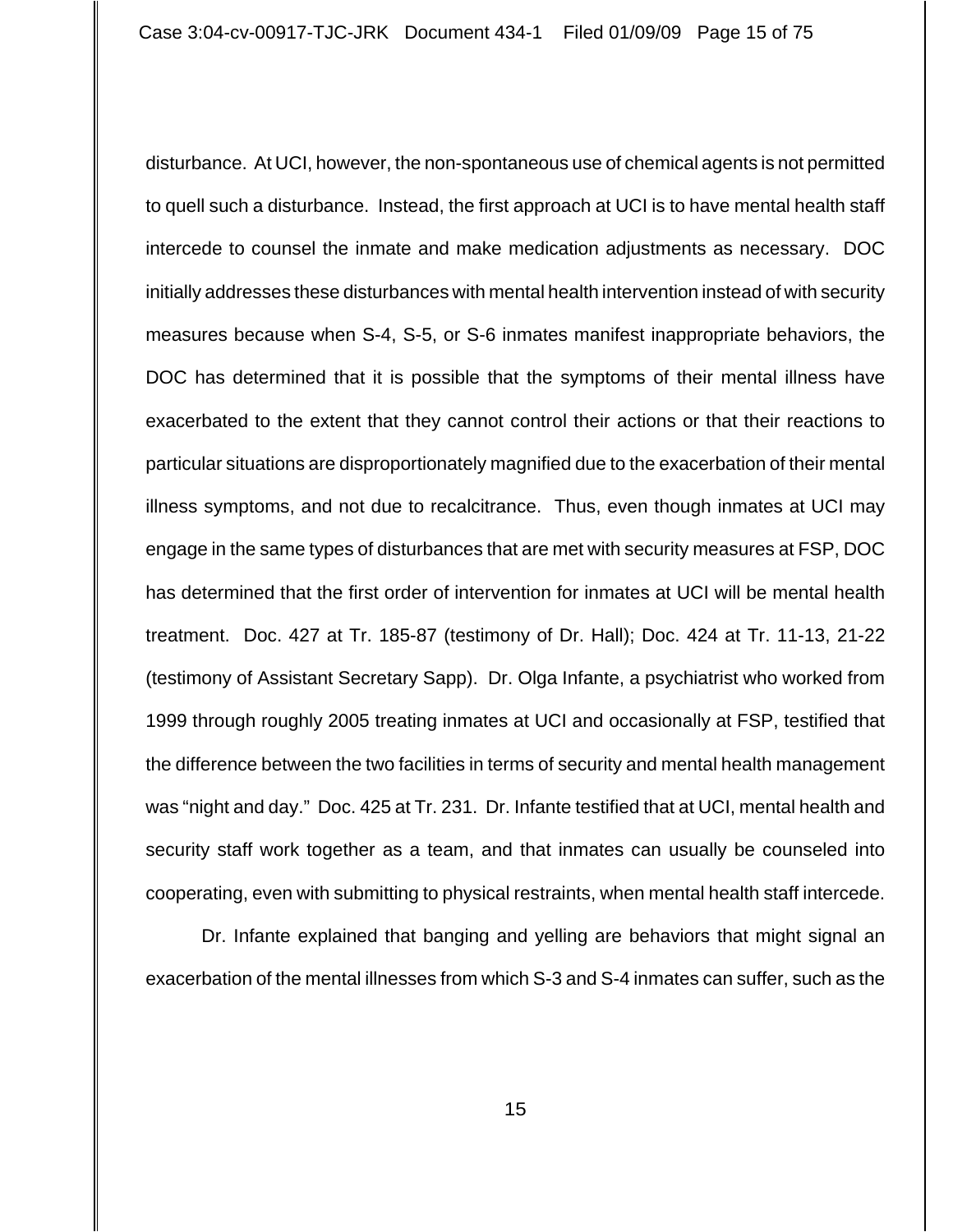bipolar component of those suffering from schizoaffective disorder.<sup>21</sup> Thus, for an S-3 inmate, who the DOC would otherwise expect to be able to conform his conduct to the prison rules, these behaviors may be a sign that an inmate has decompensated. This could be caused from the pressures of living under the strict conditions of a CM wing, from the effects of psychotropic medications (which Dr. Infante testified can sometimes cause internal restlessness, an effect particularly difficult for an inmate to manage in the isolation of a cell), or perhaps from an inmate's failure to take his medication.<sup>22</sup> Dr. Infante testified that at UCI, security staff could afford to be more tolerant of some of these behaviors, such as yelling, that staff at FSP have to address more harshly because of the greater security risk present on the CM wings at FSP. She further testified that because the mental health of inmates housed at UCI is monitored so closely, early intervention results in fewer incidents of inmate disturbances than at FSP. Dr. Infante explained that the more episodes of decompensation a person experiences, the more difficult it is to stabilize and restore that person to his previous level of functioning. Doc. 425 at Tr. 240. Assistant Secretary Sapp testified that facilities such as UCI that provide in-patient treatment naturally have greater mental health resources that allow closer supervision and monitoring of inmates. Dr. Infante and Sapp both testified, however, that if mental health intervention is unsuccessful in coercing an

 $21$ S-3 and S-4 inmates may be diagnosed with the same mental illness. The difference in designation reflects the level of mental health care the inmate is expected to need. While inmates at either level receive therapy and medication as appropriate, an S-3 is expected to be able to manage his illness in an outpatient setting whereas an S-4 inmate requires inpatient treatment.

 $22$ Inmates have the right to refuse medication except when ordered by a doctor to save the inmate from harming himself or another.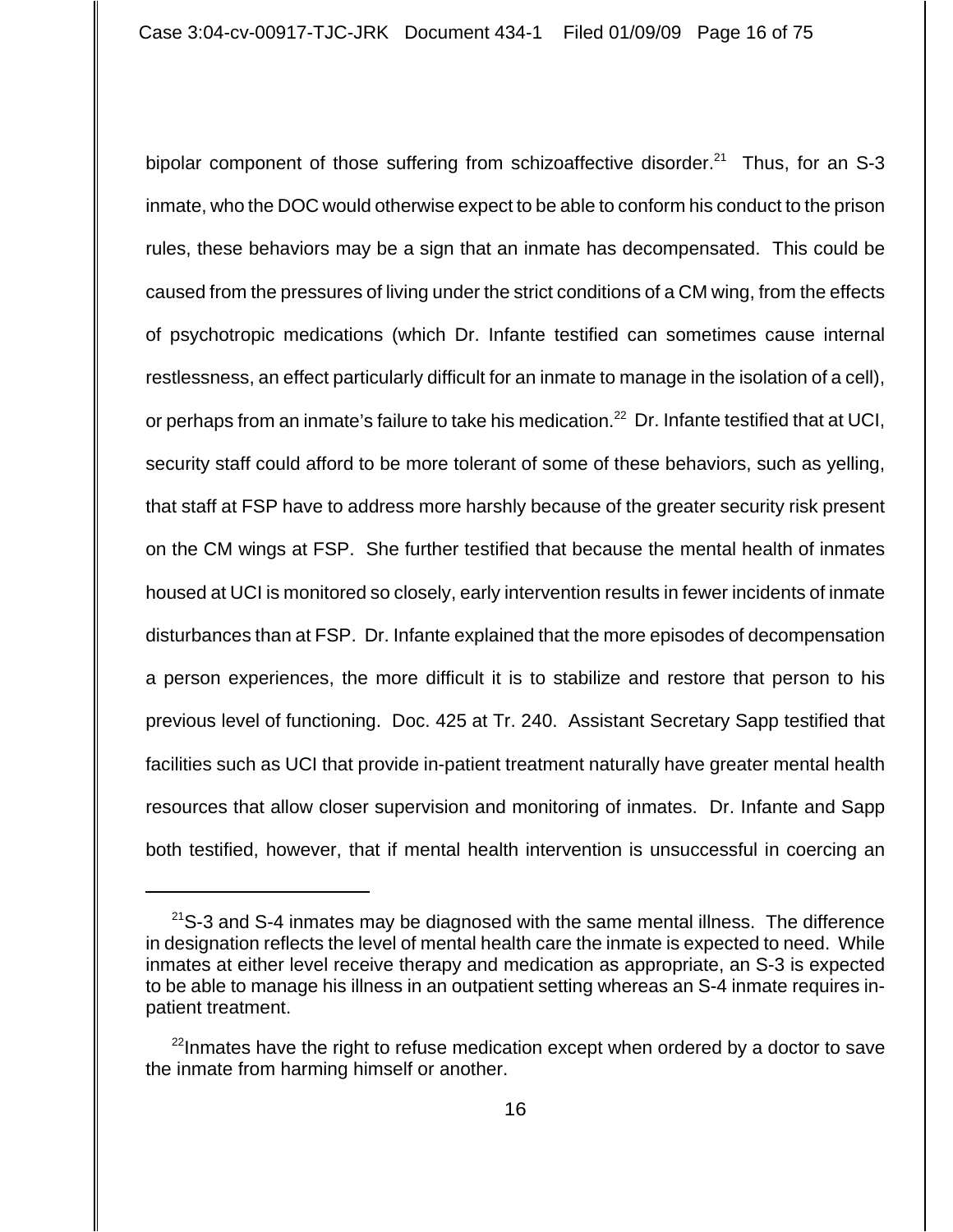inmate's compliance with an order the staff deem must be complied with, as a last resort, correctional officers at UCI will perform a cell extraction to compel an inmate's compliance.

Based on evaluation (which occurs at regular intervals throughout an inmate's term of incarceration and on request by staff or the inmate himself), an inmate's mental health designation may transition from one level to another. This transition may be gradual or sudden and while certain variables can be triggers for change (such as receiving upsetting news, involvement in an altercation, or having a medication adjustment), other times change can occur for no apparent reason. When an S-3 inmate experiences this transition- decompensates- - he may become confused, disorganized and disoriented, impacting his ability to follow orders because he has become preoccupied with internal thoughts and is rendered incapable of understanding or conforming to demands. If the mental health of an S-3 inmate at FSP deteriorates to the extent that the inmate is due to be re-designated as an S-4, he is transitioned out of FSP and moved to a facility where a more intensive level of treatment is available, usually UCI. Likewise, when the mental health of an inmate housed at UCI improves to the extent that the inmate is due to be re-designated as an S-3, he is moved back to the facility where he came from- - usually FSP.

Some inmates have a history of transitioning back and forth from FSP to UCI. Known as "frequent-fliers," these inmates are treated at UCI and returned to FSP, only to quickly decompensate and be sent back to UCI- - sometimes after having been sprayed (even repeatedly) with chemical agents for disturbances they caused in their short stay at FSP. The security and mental health staff who testified or gave statements were generally all familiar with this phenomena (though it is apparently less prevalent now than it was in the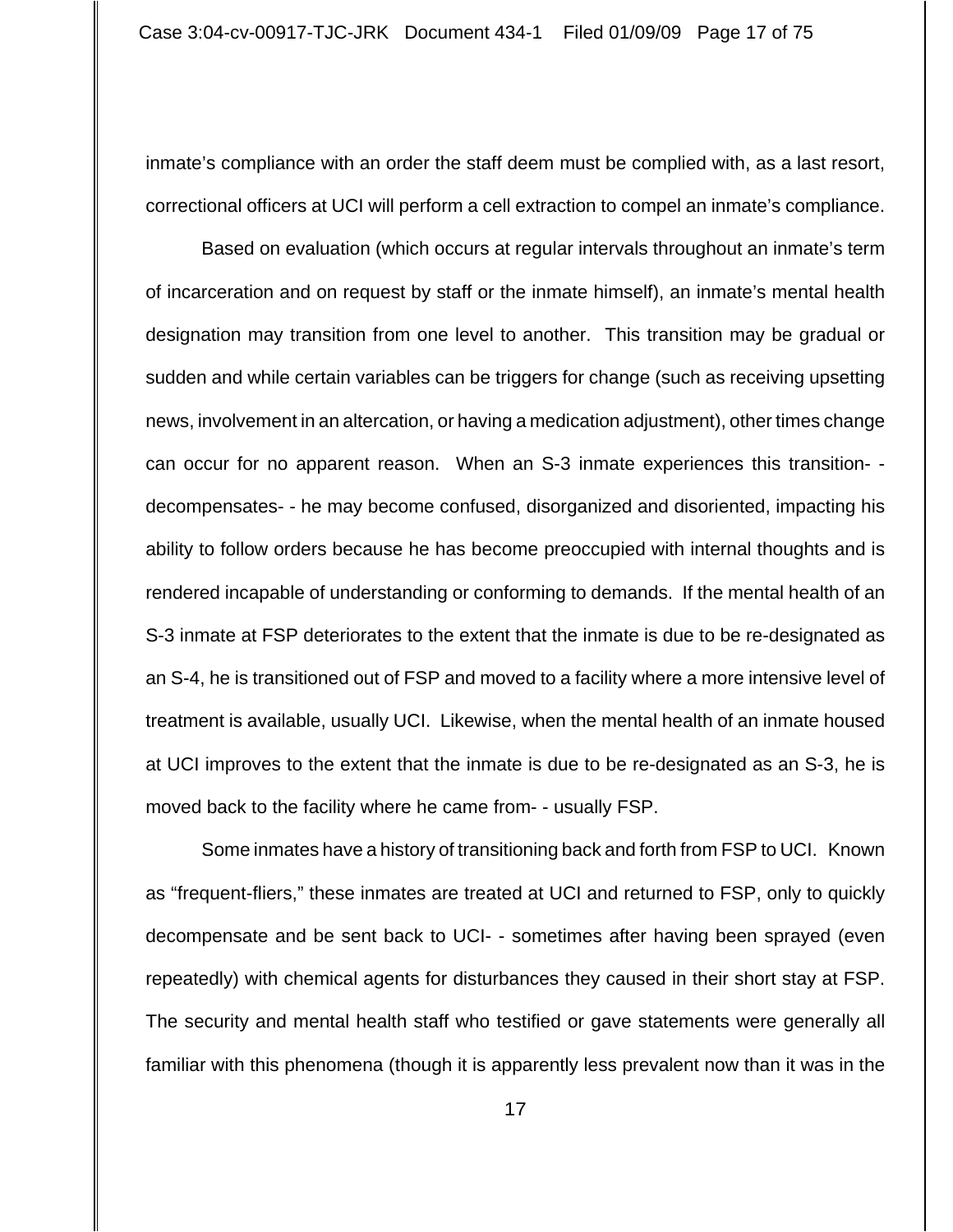past due to measures discussed below). Dr. Infante testified that once she became aware of this problem, she would "hold" an inmate being released from UCI's in-patient area in a non-hospital confinement area at UCI that houses S-3 inmates to see if the inmate would adjust in a confinement setting without deteriorating. Doc. 425 at Tr. 234-35. However, the bed space at UCI is limited and Dr. Infante testified that there was sometimes pressure to move an inmate out of the in-patient facility to make room for an inmate awaiting transfer to UCI from elsewhere and that occasionally space had to be made in areas such as medical holding rooms to house inmates. Former Warden James Crosby testified that he believed that seriously mentally ill inmates were returned to FSP from UCI due to insufficient bed space at UCI. Doc. 426 at Tr. 241-42. Former FSP senior nursing supervisor, Tina Battles, issued a memo to her nursing staff in 2004 advising that S-3 inmates in CM housing can become psychotic or decompensate without warning and that mental health staff would provide the nurses with a list of inmates mental health suspected might have decompensated or become psychotic. Battles' order to her staff was that they should advise security staff that the use of chemical agents was contraindicated for any inmate on that  $list.<sup>23</sup>$  Battles testified that the memo and list of inmates were an effort to address the frequent flier problem and that the inmates on the list were those who were awaiting transfer to UCI. Battles further testified that the policy was discontinued, however, when a new warden came to FSP.

<sup>&</sup>lt;sup>23</sup>Apparently plaintiff Jeremiah Thomas was named on such a list back in 2000. <u>See</u> Doc. 421, Ex. 1 at BATES 0100040-43.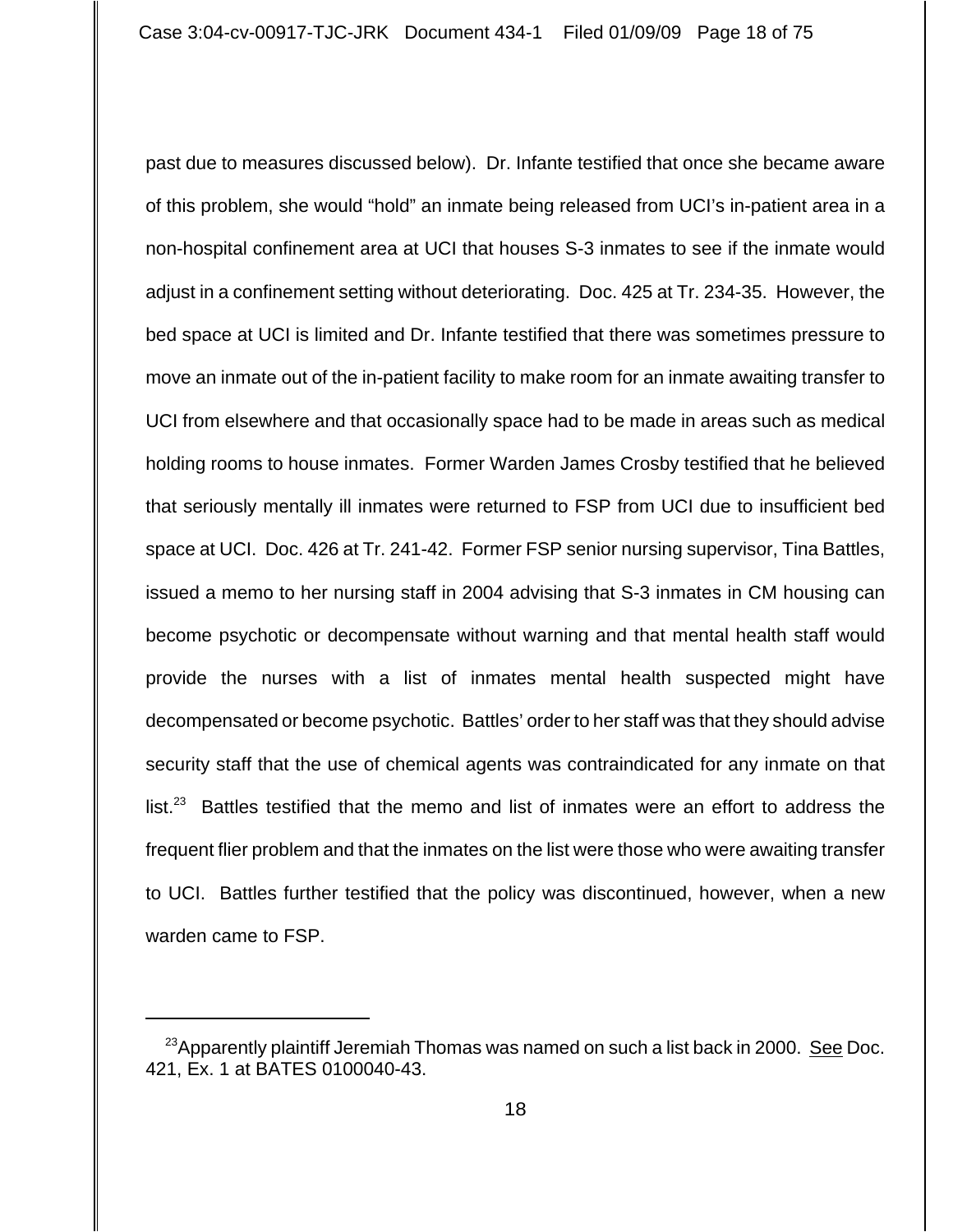Dr. Burns testified that in her experience and research with the mental health and correctional community, it is unusual for a "supermax" facility such as the CM wings at FSP to house seriously mentally ill inmates because the long term social isolation, sensory deprivation and forced idleness of the setting exacerbate the symptoms of the mentally ill, who generally have fewer coping skills than the rest of the population.<sup>24</sup> Therefore, it is not surprising, she explained, that an S-3 inmate in CM housing at FSP who is eventually sent to UCI for in-patient treatment (such as following an episode of decompensation which results in the inmate being sprayed with chemical agents) would experience an improvement in his mental health, sometimes even without further intervention. With the inmate's return to the conditions on the CM wings at FSP, however, the symptoms can be expected to again worsen and the cycle is repeated. Doc. 421, Ex. 49 at BATES 4900004-05; Doc. 425 at Tr. 15-28.

Dr. Tuong Nguyen, who previously served as the DOC's medical director at UCI and FSP, stated that she too observed the frequent flier phenomenon between FSP and UCI's in-patient facility and she believed that inmates "were being gassed with chemical agents at FSP for behavior that was consistent with their diagnosed mental illnesses." Doc. 421, Ex. 47 at BATES 4700001-02. Dr. Nguyen observed that chemical agents were used far more frequently at FSP than at UCI, which also housed S-3 inmates at the time, and she alerted DOC officials to her concern but did not see the result of any action that may have been taken. Id. During her tenure, Dr. Nguyen instructed medical staff to review charts of S-3

 $24$ Dr. Burns explained that even people with no pre-existing mental illness can be expected to experience psychological distress in such a setting.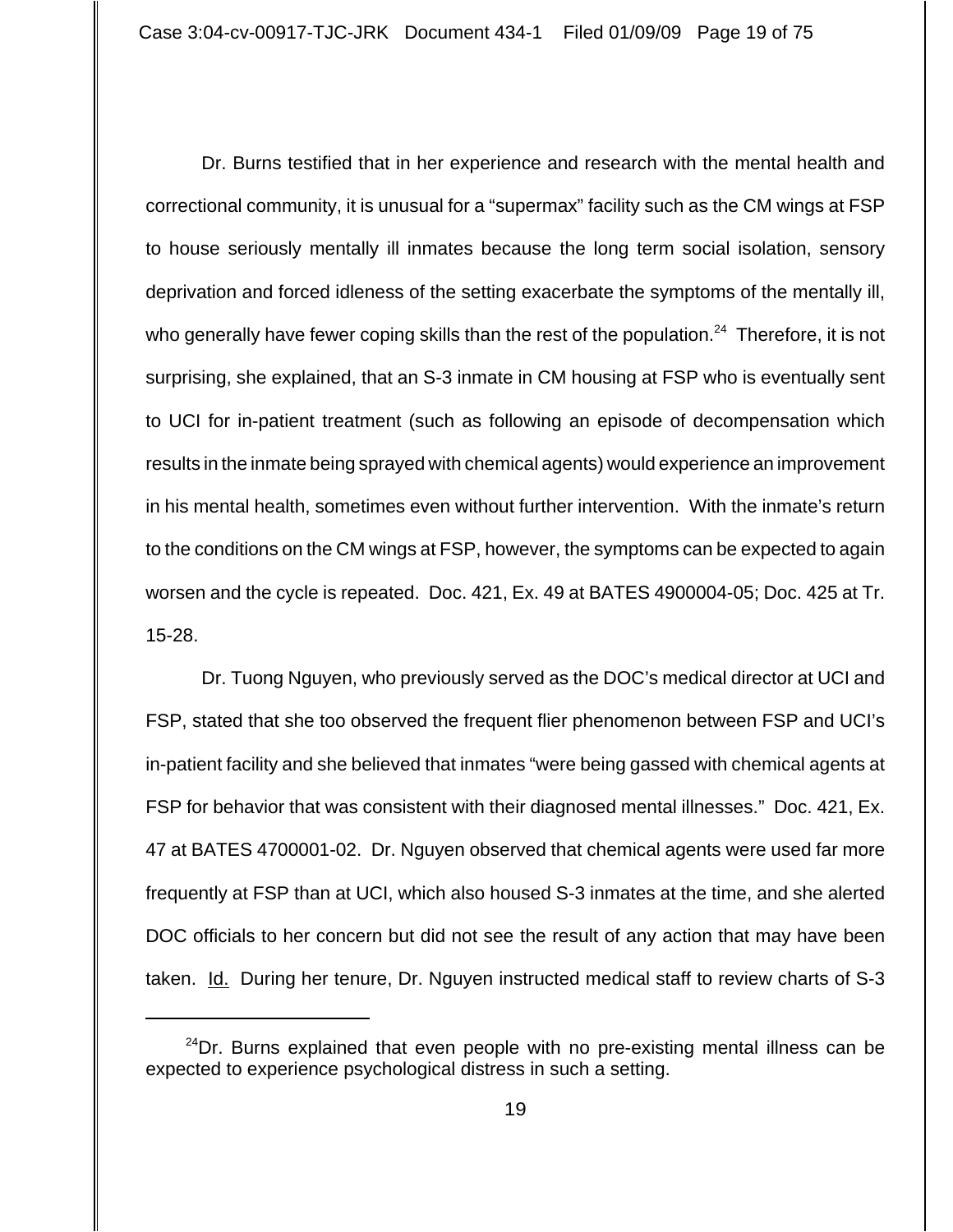inmates to determine whether there were mental health contraindications against the use of chemical agents. Id.

Richard Stalder, defendants' well qualified correctional expert, $^{25}$  testified that Florida's practice of housing S-3 inmates in close management conforms with standard correctional practices for large correctional systems of similar size because Florida appropriately vests the decision as to an inmate's S-status designation with mental health professionals. Thus, if mental health professionals deem an inmate to be an S-3, the DOC should be able to assume that the inmate can conform his actions to the demands of a facility, even when the facility is highly restrictive and has burdensome rules, such as the CM wings at FSP. Having said that, however, Stalder was also of the opinion that the "frequent flier" syndrome represented a possible breakdown in care that should be addressed at higher levels. Stalder testified that as the frequency with which an inmate's condition destabilizes and restabilizes increases, so too should the frequency with which the inmate's treatment plan and designation are reviewed. Thus, while such an inmate may not be manifesting truly acute signs that correctional staff are trained to watch for (such as serious self-mutilation), the mere fact that the inmate is being repeatedly transferred back and forth from an out-patient to an in-patient facility should at least trigger more monitoring at higher levels of

<sup>&</sup>lt;sup>25</sup>Mr. Stalder served sixteen years as secretary of the Louisiana Department of Public Safety and Corrections, is a past president of both the National Association of State Correctional Administrators and the American Correctional Association (an accrediting body which issues model standards and whose membership includes facilities that meet a majority of those standards), and has reviewed, audited, written and spoken about various local, state, federal and foreign correctional facilities, practices, concerns and goals. See Doc. 426 at Tr. 6-9.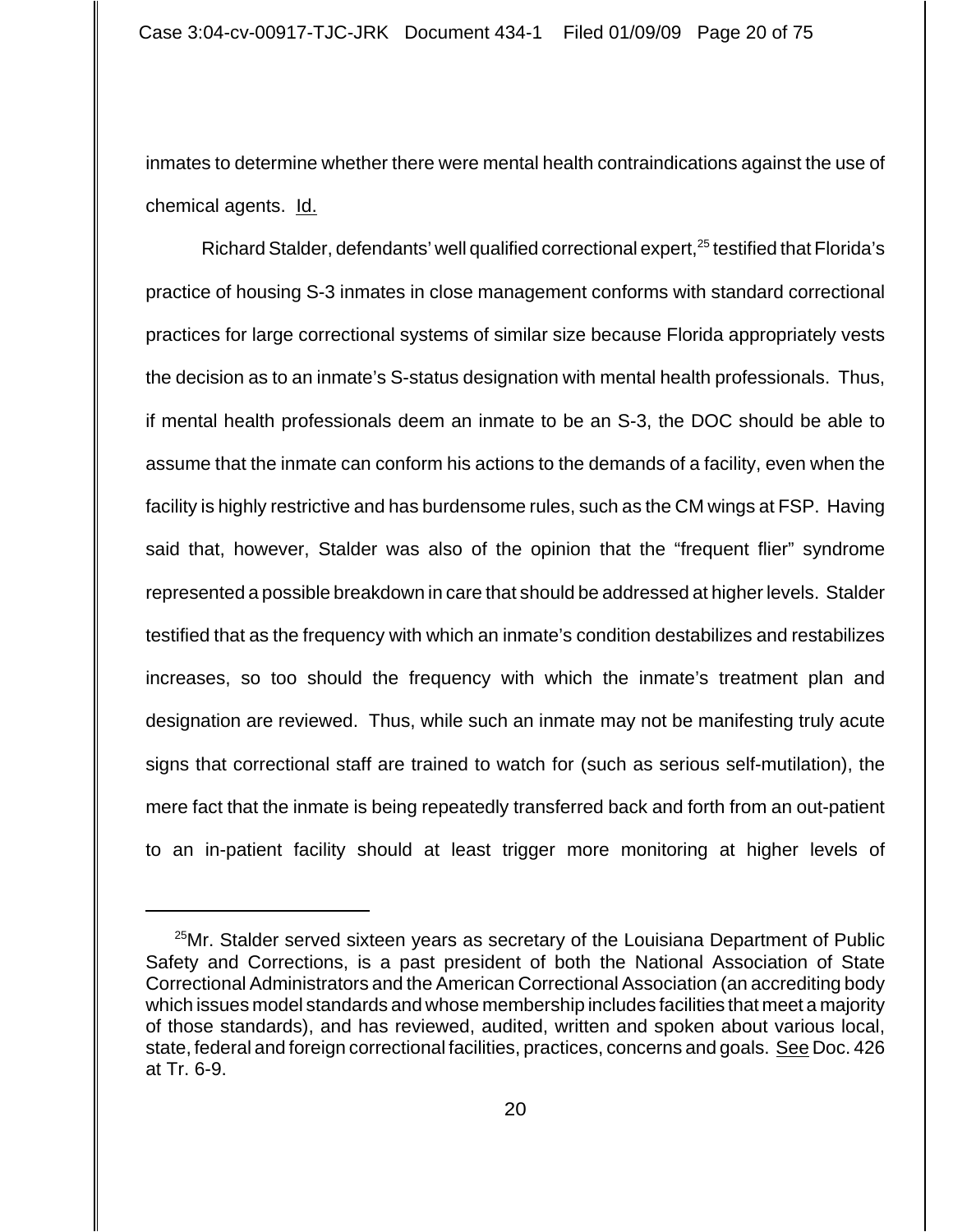administration to ensure that an inmate truly is competent before being returned to a facility where he will be expected to follow orders or be compelled by force to do so. See Doc. 426 at Tr. 57-60.

Peggy Watkins-Ferrell, Ph.D., FSP's lead senior psychologist for the past three and a half years, explained that sometimes inmates feign symptoms in an attempt to secure a transfer to a facility where the conditions are considered better. Doc. 427 at Tr. 102-05. Dr. Watkins-Ferrell testified that in her experience, she does not believe inmates are being sprayed with chemical agents at FSP for exhibiting behaviors which are simply uncontrollable symptoms of their mental illness and that she has confidence that the Sclassification system correctly assesses those with an S-3 grade as having the ability to conform their behavior. She testified that during the post-use of force evaluations, her staff are not routinely finding that the inmates are acutely mentally ill such that they could not control their behavior. However, when the DOC performs mental competency evaluations that follow a use of force to determine the appropriate manner in which to discipline the inmate, these evaluations sometimes find the inmate was not competent at the time he was sprayed. Additionally, Dr. Watkins-Ferrell further stated that "on any given working day" "one or two inmates" are referred out of FSP for placement in a facility such as UCI where inpatient treatment is available and, as further discussed below, a new transition unit at UCI ("O-Dorm") houses upwards of 100 S-3 inmates who have been designated for transfer from FSP to an in-patient facility. Doc. 427 at Tr. 83-84, 87. See also, Doc. 421, Ex. 46B at BATES 4600029 (chart of FSP inmates on waiting list for TCU from June 1, 2007 through April 18, 2008). Thus, the record supports that there are (or at least have been) CM inmates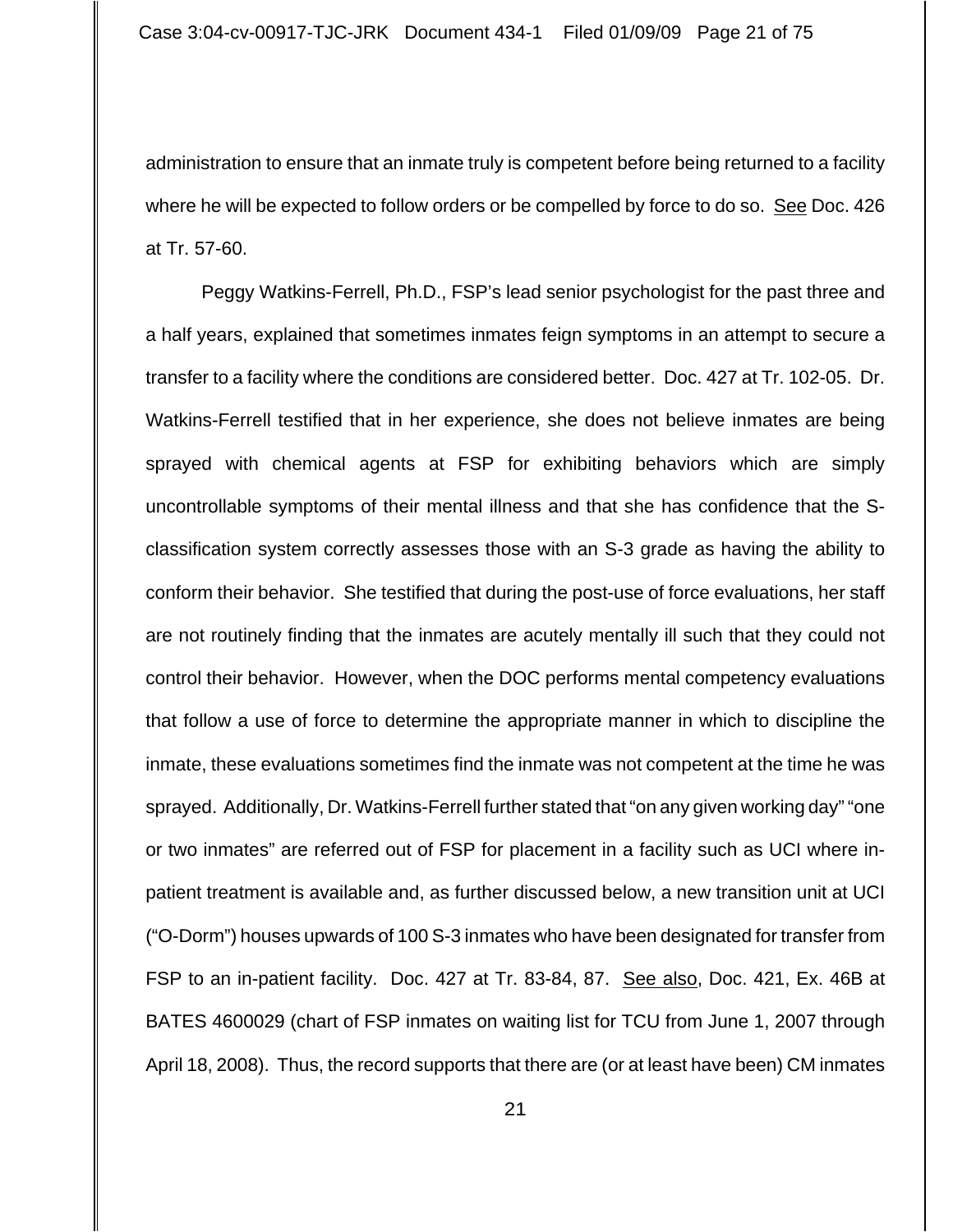at FSP for whom the S-3 designation is no longer appropriate.

The Florida Correctional Medical Authority, created by the Florida legislature as an independent agency to monitor the delivery of health care services in Florida's prisons, issued a 2005/2006 report advising DOC that mentally ill inmates may suffer symptoms that result in behaviors such as yelling incessantly, refusing to obey orders or lashing out without provocation and may have difficulty following "the strict rules of a prison setting." Doc. 421, Ex. 53 at BATES 5300357-58. The CMA cautioned that security staff who are not trained to address these types of behaviors may respond inappropriately in ways that "aggravate the prisoner's conduct." Id. at BATES 5300357. And even earlier, in its 2002/2003 report,<sup>26</sup> the CMA expressed continuing "significant concern" that chemical agents were being inappropriately used on inmates in close management or confinement settings at DOC facilities resulting in serious medical consequences including chemical burns, and the exacerbation of mental health symptoms, which in one instance led to an inmate's suicide. Id. at BATES 5300247. The CMA suggested that the DOC improve the situation by considering adopting confrontation avoidance techniques such as are used by the Federal Bureau of Prisons, which involves mental health consultation before the non-spontaneous use of chemical agents are administered. Id. at BATES 5300237, 5300247. This recommendation was again reiterated in the CMA's 2003/2004 report, but the DOC chose not to adopt it.

<sup>&</sup>lt;sup>26</sup>The CMA report for fiscal year 2002/2003 is styled "2003-2004 Annual Report." See Doc. 421, Ex. 53 at BATES 5300231-64.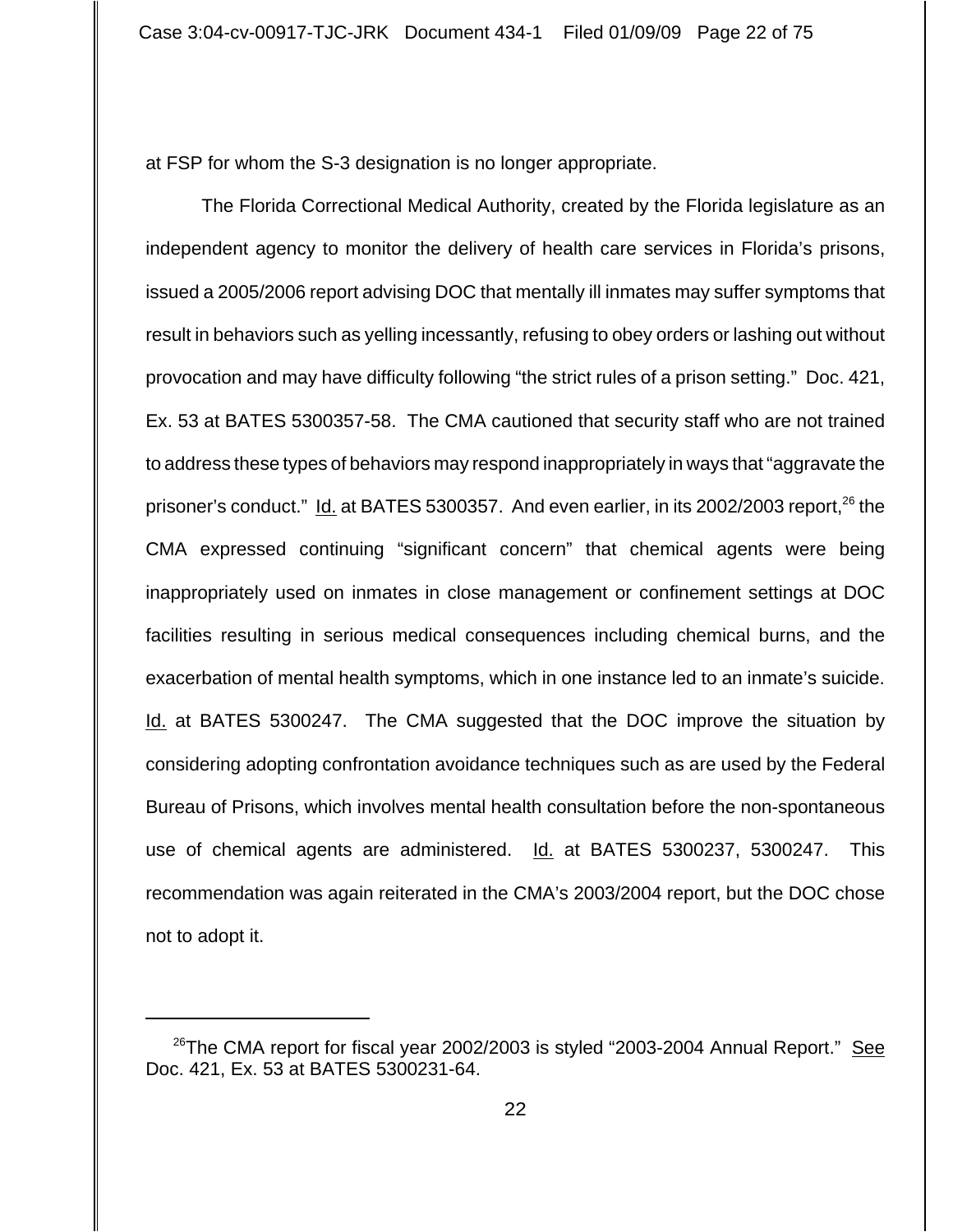Some of the issues discussed above were highlighted by the Osterback litigation, which addressed conditions of confinement (including the delivery of mental health services) for inmates housed on CM wards throughout the state.<sup>27</sup> In recognition of both that litigation and to address the overall increase in numbers of mentally ill inmates throughout Florida's prisons (a trend that is consistent nationwide), the DOC has implemented policies that were not in place on some of the occasions when plaintiffs were sprayed with chemical agents. One of these new policies provides additional training for security staff working on CM wings to teach them to recognize the signs and symptoms that may indicate the onset of acute mental illness. In the past (or at least during James Crosby's 1998-2001 tenure as FSP warden), security staff did not consult with mental health staff regarding inmate behavior, even when security staff observed signs they believed signaled that an inmate was unable to conform his conduct. Doc. 426 at Tr. 241-42. Now, under the "Osterback training,"<sup>28</sup> FSP chief of security Major Daniel Hopkins explained that during rounds (which occur every thirty minutes) security staff watch for behaviors, such as not eating, not showering, or not going to recreation, that might be signs that an inmate is experiencing a mental health problem. Major Hopkins explained that while the first step is usually to ask the inmate what the

 $27$ See Osterback v. McDonough, 549 F.Supp.2d 1337 (M.D. Fla. 2008). While the delivery of mental health services to CM inmates was an important feature of the Osterback litigation, the case addressed several other conditions unrelated to mental health services, such as access to recreational and educational opportunities. Id.

<sup>&</sup>lt;sup>28</sup>The Osterback training was included as part of a Revised Offer of Judgment accepted by the Osterback plaintiffs and adopted by the Court in December 2001. Osterback, 549 F.Supp.2d at 1341. It is not clear how soon thereafter the training program went into effect (though it was apparently in place by December 2003 when the Osterback defendants moved to terminate the injunction). Id.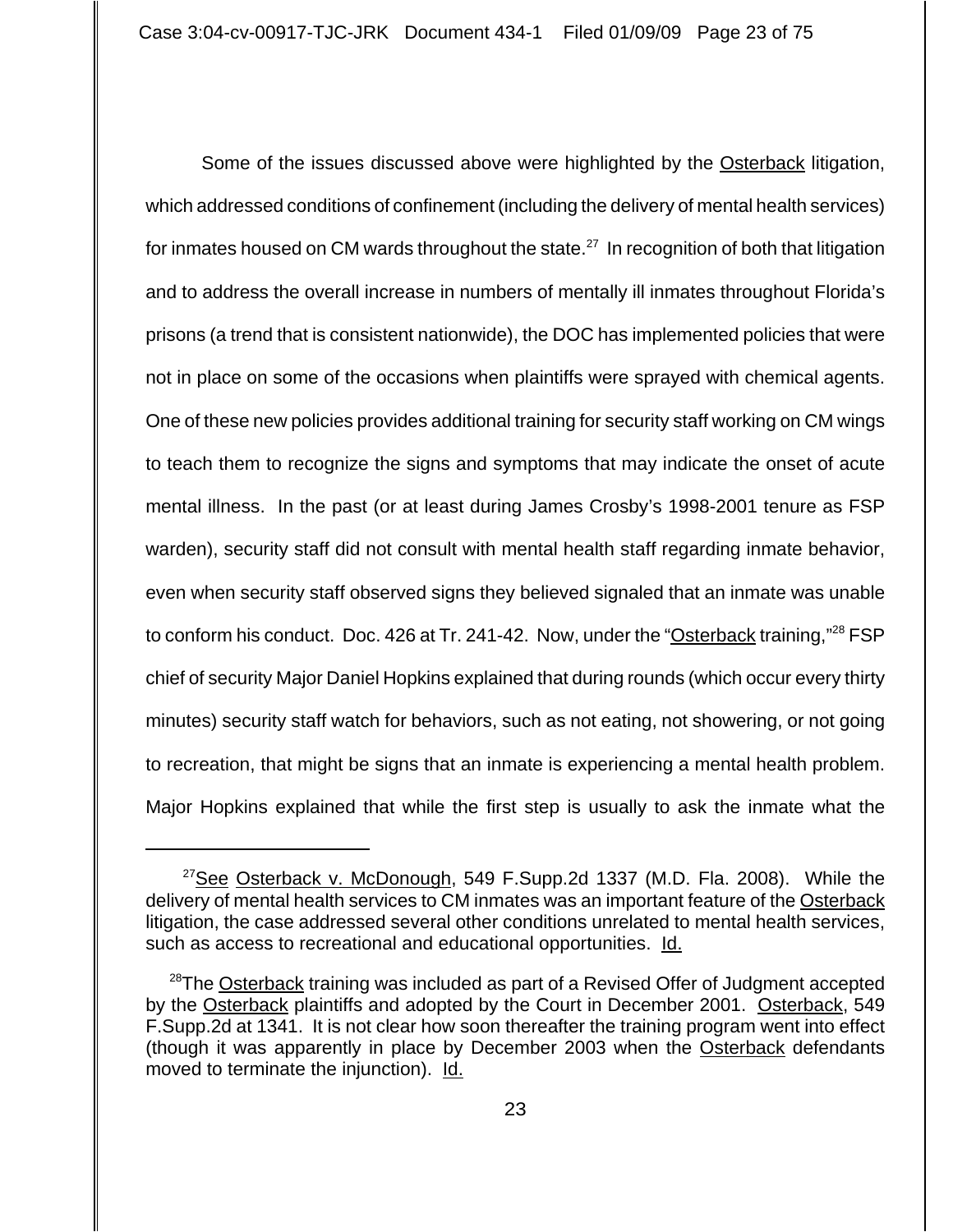problem is, if the security staff cannot resolve the issue with the inmate, he will be referred to mental health for consultation. Assistant Secretary Sapp testified that staff are trained to watch for inmates who are engaging in behaviors that are unusual for that inmate and to report those observations to the mental health staff. Dr. Watkins-Ferrell testified that the acute symptoms of mental illness are recognizable to lay persons and that security staff now frequently refer inmates to mental health for evaluation when they have concerns about inmate behavior, even if the symptoms are not necessarily acute. See also, Doc. 421, Ex. 39 at BATES 3900047-58 (printed training materials). However, Sergeant Keith Musselman, a DOC employee who has worked at FSP and who received the Osterback training in January 2007, testified that when an inmate is causing a disturbance, he is not able to distinguish whether the inmate's behavior is caused by mental illness or from a desire to be disruptive. Doc. 427 at Tr. 42-43; Doc. 422, Ex. 18. at Tr. 49-50. Dr. Hall testified that even mental health professionals have difficulty distinguishing between behavior that is willfully noncompliant or maladaptive and behavior that is a sign of acute impairment in functioning for which the person cannot be held entirely accountable. Doc. 427 at Tr. 186-88.

 Dr. Watkins-Ferrell also testified regarding the new DOC policy that inmates subjected to a use of force are to be seen by mental health staff within one working day of the incident. It is not clear when this policy came into effect<sup>29</sup> but Dr. Watkins-Ferrell testified that it gives mental health staff an additional opportunity to evaluate the inmate and to determine whether any changes need to be implemented with regard to that inmate's mental health care. Doc.

<sup>&</sup>lt;sup>29</sup>The Osterback decision, which exhaustively reviewed the mental health services afforded inmates on CM wings, does not mention it. Osterback, 549 F.Supp.2d 1337.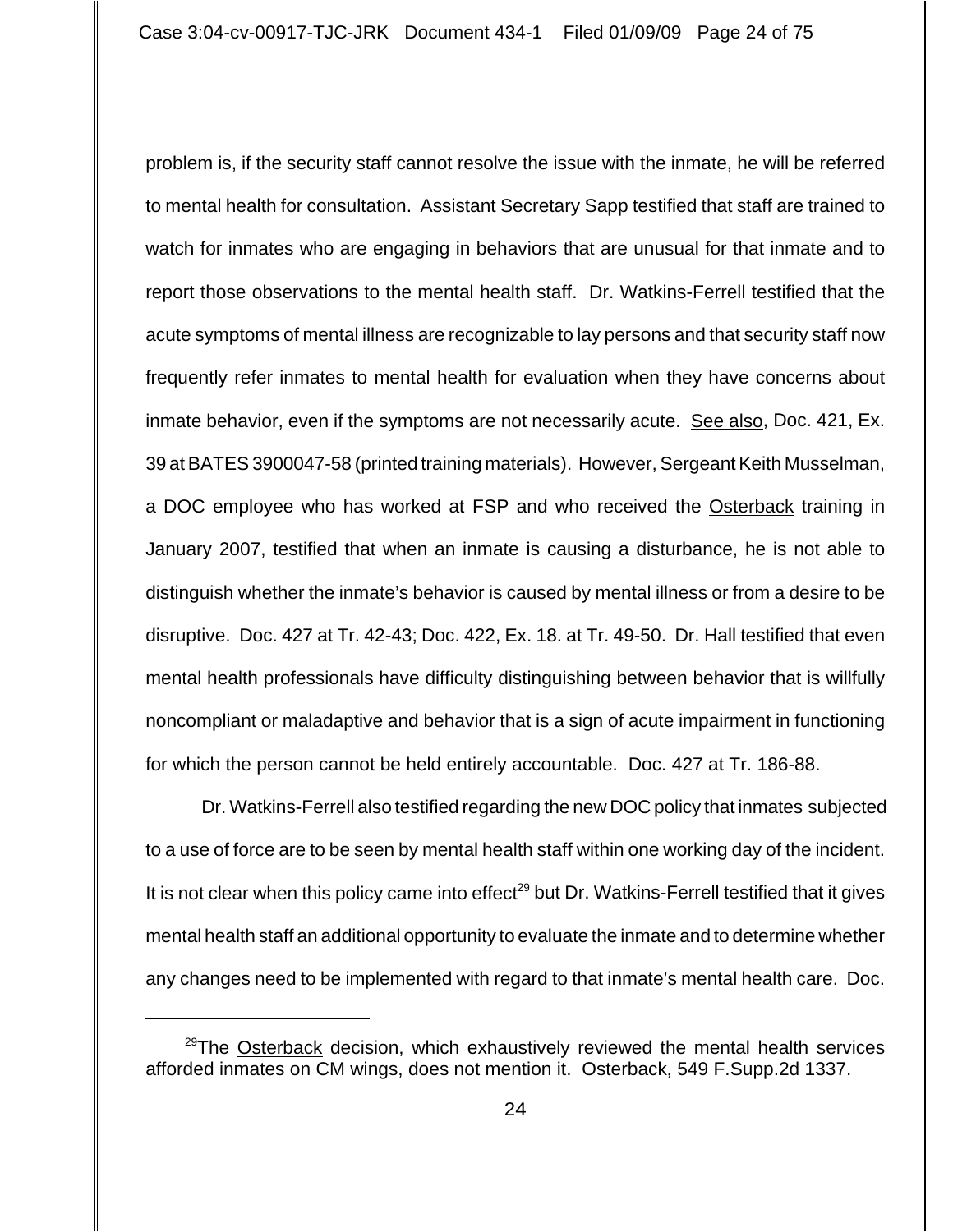427 at Tr. 87-90. While this protocol obviously does nothing to evaluate the mental health of an inmate immediately before force is used against him, it does provide an additional check that within the twenty-four hours thereafter (excluding weekends and holidays), the inmate's mental health is being assessed, thereby reducing the likelihood that an inmate who is no longer capable of conforming his behavior would be sprayed with chemical agents on multiple days in a row.

Another recent policy, effected on July 31, 2008, establishes particular housing protocols for inmates transitioning between FSP and UCI. One of these is "O-Dorm," a special housing unit at UCI for FSP inmates designated by mental health staff as needing transfer to the in-patient facility at UCI or another in-patient facility as soon as a bed becomes available. Dr. Watkins-Ferrell testified that approximately 114 inmates are housed in O-Dorm, meaning that 114 inmates who had been designated as S-3 at FSP- approximately 15% of the S-3 population- - are awaiting transfer to an in-patient treatment facility. Inmates housed on O-Dorm may not be non-spontaneously sprayed with chemical agents to quell a disturbance or compel compliance with an order. Instead, if the assigned security staff are unable to resolve the situation, security staff who have been specially trained in crisis intervention ("CIT staff") will counsel an inmate causing a disturbance. If the CIT staff cannot resolve the problem, mental health staff are called in to counsel the inmate and if they cannot de-escalate the situation, emergency medical treatment may be ordered. See Doc. 422, Ex. 16 (July 31, 2008 DOC memo establishing O-Dorm).

A second new housing arrangement is "N-Dorm," which is 90-day transitional housing for inmates who are newly readmitted to FSP following release from UCI. Disruptions by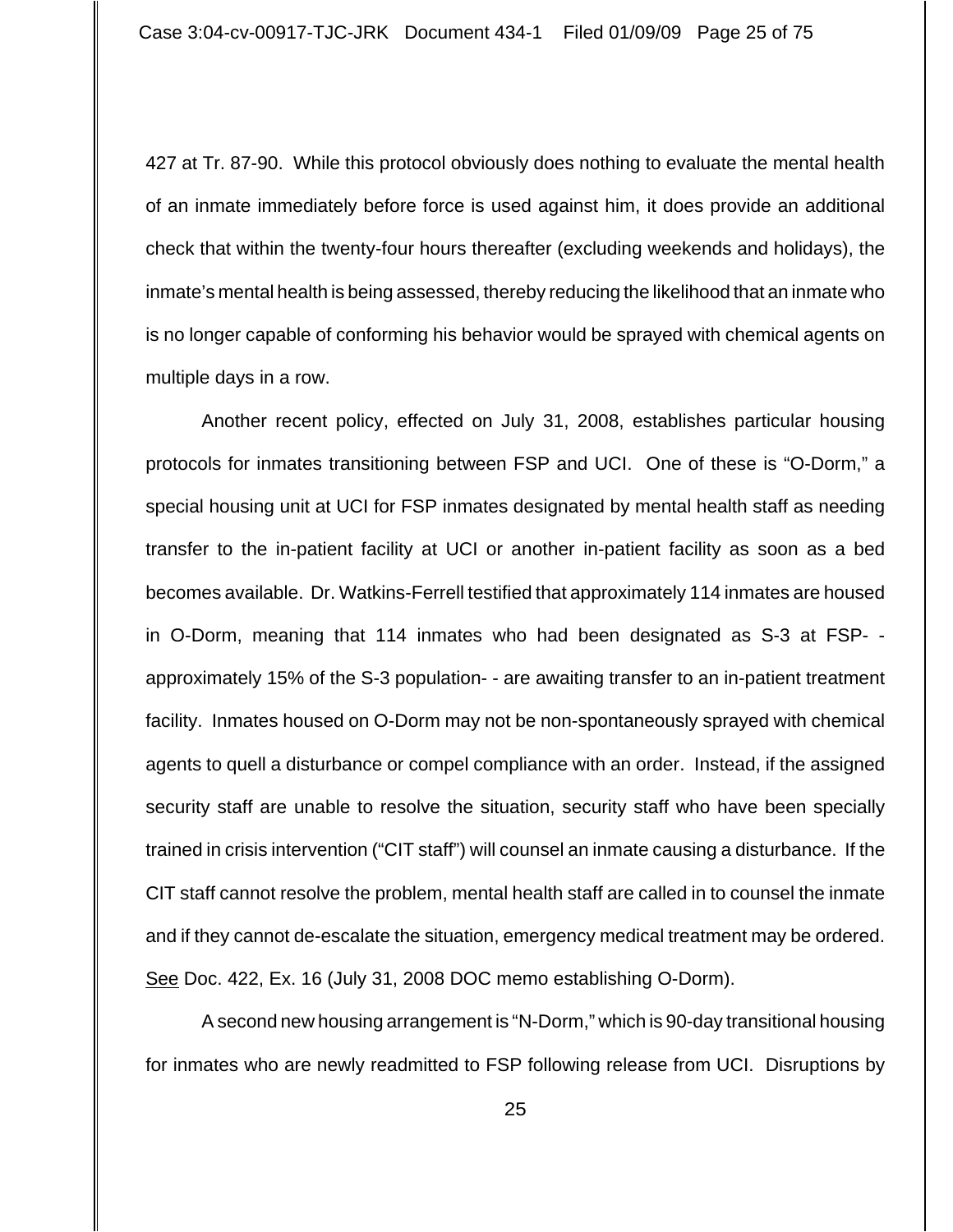inmates housed in N-Dorm are treated by security staff as are those in O-Dorm, except that the decision to call mental health staff is at the option of the CIT staff and the nonspontaneous use of chemical agents is permitted if CIT staff deem it to be appropriate. See Doc. 422, Ex. 16 (July 31, 2008 DOC memo establishing N-Dorm). Dr. Watkins-Ferrell also testified that N-Dorm provides inmates with continuity of care because the same mental health team that treated the inmate at UCI's in-patient facility is monitoring the inmate's progress in N-Dorm before the inmate moves to the regular wing at FSP, so if an inmate is not really ready for that transition at the end of his 90 days, his mental health status can be reassessed. Doc. 427 at Tr. 85-86.

Plaintiffs favor these recent changes at FSP, but argue they fall short of providing the level of mental health intervention available at DOC facilities such as UCI, where mental health staff evaluate inmates before any non-spontaneous force is used against them. Plaintiffs contend that because their mental health status had slipped below S-3 at the time they were sprayed, they are entitled to those additional protections afforded to S-4 inmates which ensure that an inmate has the capacity to conform his behavior before nonspontaneous force is used against him to compel his conformance. Plaintiffs therefore argue that their Eighth Amendment rights can only be adequately protected by a policy that provides for mental health staff to visit with the inmates before chemical agents are used non-spontaneously. Mr. Stalder (defendant's corrections expert) testified that such course is not standard correctional practice for inmates in large correctional systems who are not assigned to an in-patient care facility. Assistant Secretary Sapp testified that a protocol that involves mental health consultations with security staff before the use of chemical agents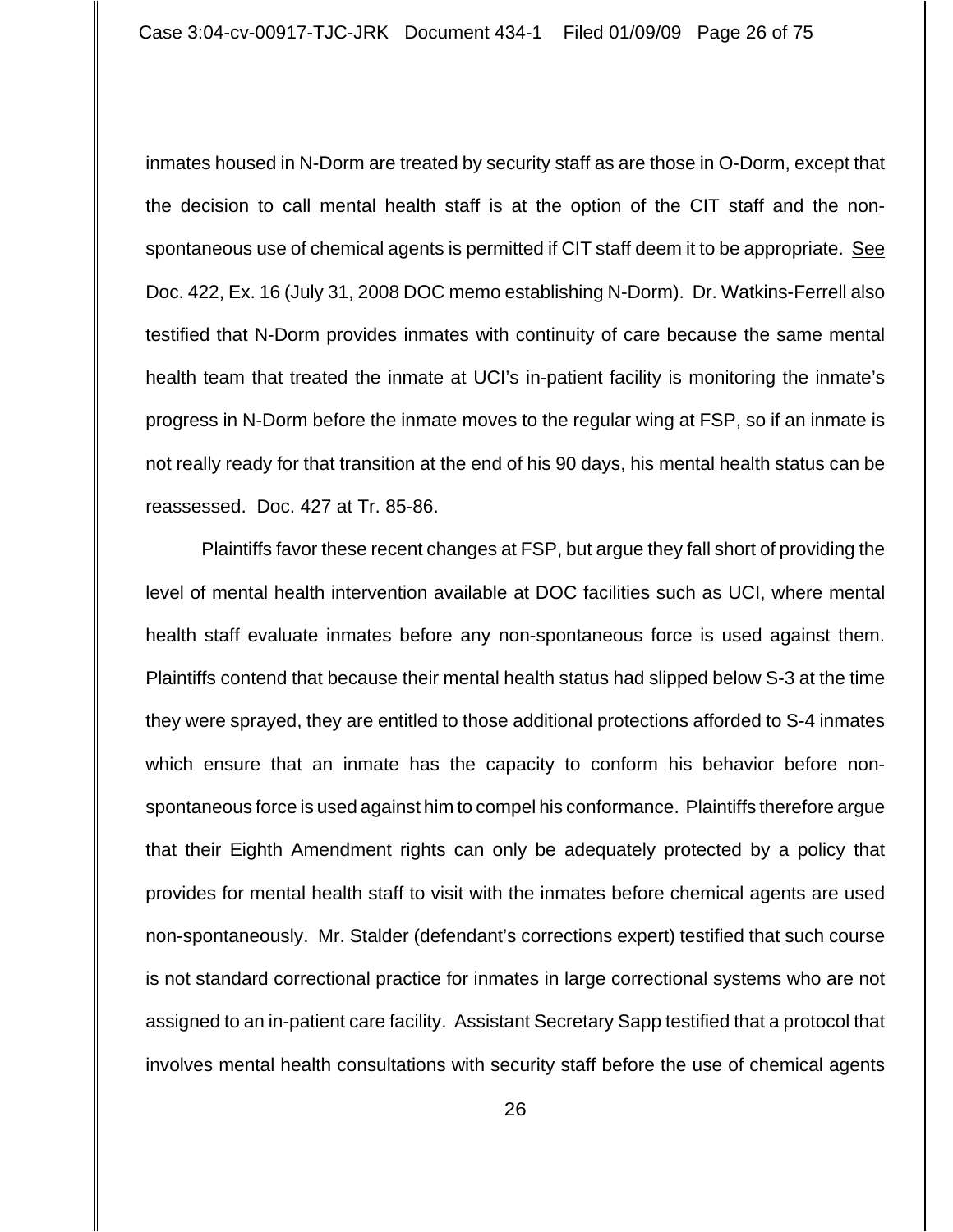might be a good practice if resources were available to implement it but that on the CM wing at FSP, the presence of mental health staff during an inmate disturbance could endanger staff and compromise correctional staff's ability to regain control of the situation. Dr. Watkins-Ferrell and Dr. Roderick Hall (the former mental health director for DOC), both testified that a practice of bringing mental health providers to cell front during a disturbance would be harmful to the doctor/patient therapeutic relationship. In their view, the inmates' S-status is usually correctly assessed and if mental health providers came to cell front during a disturbance, their judgment would usually be that the use of chemical agents is not contraindicated. The problem with that course, argue Dr. Watkins-Ferrell and Dr. Hall, is that inmates would begin to associate mental health staff with security staff, making the very precarious nature of an incarcerated patient/therapist relationship even more fragile, for what, ultimately, is no good end if security will still be permitted to use chemical agents against the inmates in most cases. Dr. Infante, on the other hand, testified that while she was working at UCI, the usual practice was for mental health professionals to visit inmates side-by-side with security staff when inmates were violating rules and to counsel the inmate right then and there. Dr. Infante testified that the doctor/patient therapeutic relationship was not harmed by the presence of security staff during these sessions and that inmates understood that the doctor was there to try to help them. Doc. 425 at Tr. 257-58. Ronald McAndrew, who served as warden at FSP in 1996-1997, testified that he required mental health staff to counsel with inmates before the non-spontaneous use of chemical agents was permitted and that the number of such uses dropped dramatically during his tenure as a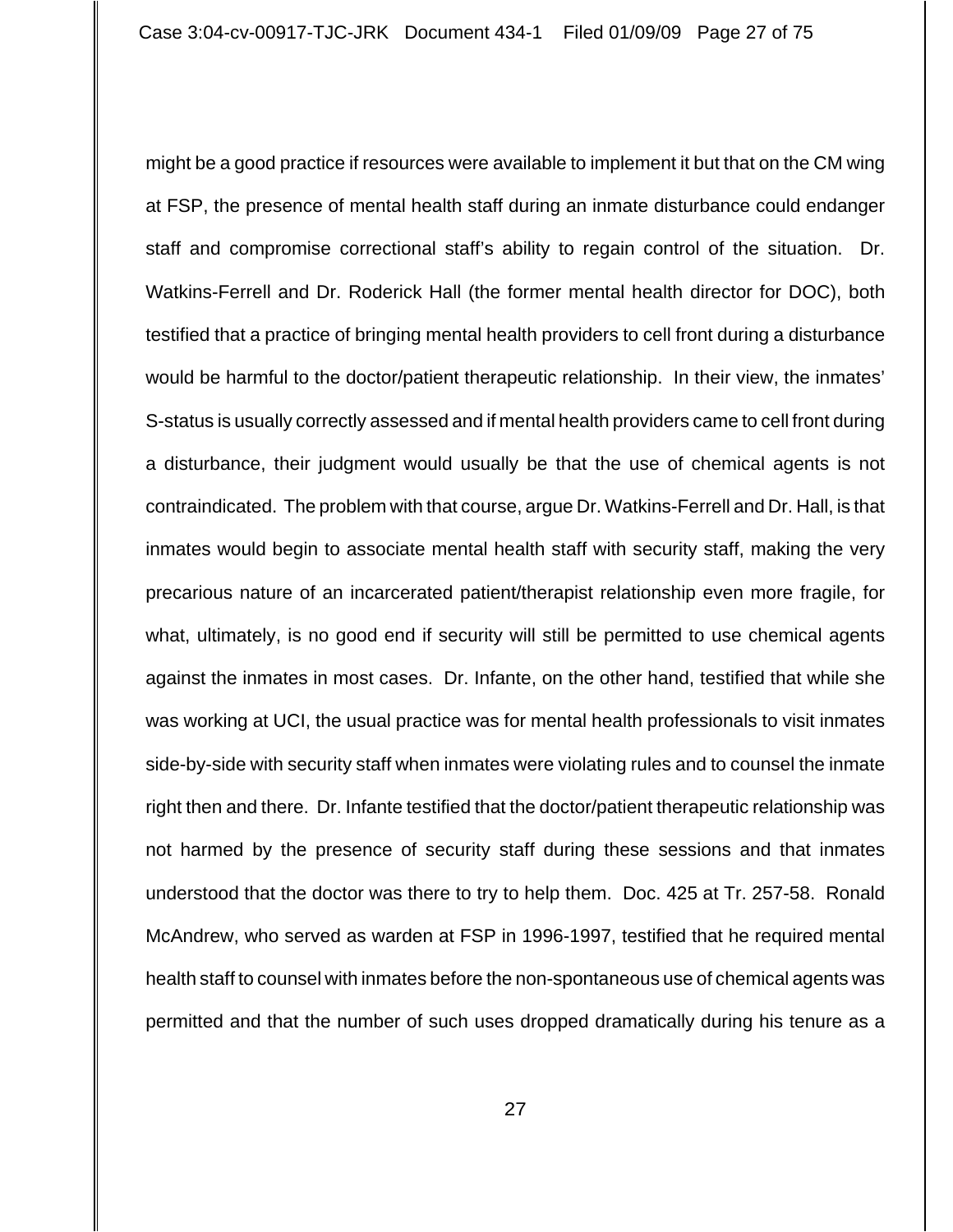result of this intervention. Doc. 423 at Tr. 90-91. $^{30}$  Plaintiffs' correctional systems expert, Chase Riveland, testified that many state prison systems he surveyed require mental health intervention before chemical agents are used. Doc. 424 at Tr. 165- 70. Psychiatrist Dr. Burns also supports mental health intervention before chemical agents are used. Dr. Burns, an expert in the delivery of psychiatric services in correctional settings, explained that there are other similar situations (such as parole recommendations, or disciplinary report competency evaluations) when inmates might be tempted to believe that mental health staff are acting as agents of security staff but that mental health staff can explain the situation to the inmate so he understands and accepts it. Doc. 425 at Tr. 73-80. Another alternative, testified Dr. Burns, is to have a mental health professional other than an inmate's usual treater be the one to intercede in these circumstances so the inmate continues to have trust in his on-going relationship with his regular mental health care provider. Moreover, if mental health staff interact with inmates before chemical agents are used, the inmate might voluntarily comply with orders (as they often do at UCI), or the inmate might be deemed incompetent- - both of which would avoid force being applied.

Plaintiffs further contend that the current policies are ineffective in that they rely on security staff to recognize signs of mental illness when some DOC staff acknowledge that even with training, they cannot distinguish between signs that are manifestations of mental

<sup>&</sup>lt;sup>30</sup>During McAndrew's tenure, FSP was not designated as DOC's main facility for housing S-3 CM inmates. While there was testimony that the availability of mental health resources has greatly increased since then, so too has the need for such services and the Court therefore recognizes that protocols McAndrew successfully used to diffuse situations may not be available or appropriate at FSP today.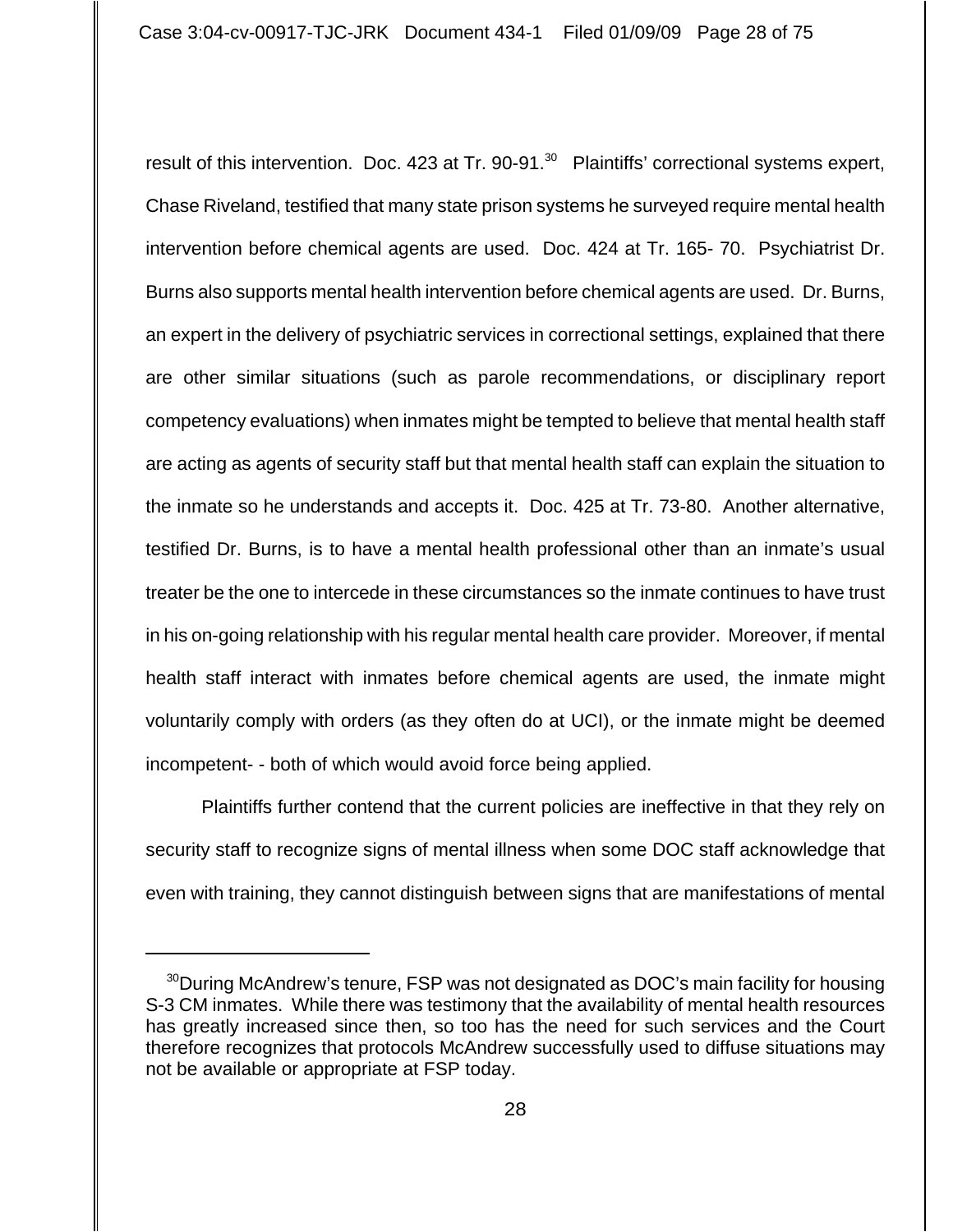illness and those of mere recalcitrance. Additionally, Dr. Hall, a clinical psychologist with over twenty years of correctional experience who served as DOC's mental health director during periods of time when the DOC was focusing on improving its delivery of mental health services, testified that in his experiences and evaluations of other states' systems, security staff should not be trained to serve as adjuncts to the mental health staff because their functions are so discrete. Doc. 427 at Tr. 177.

 Plaintiffs are also concerned that the recent DOC policy changes are not permanent. The exception for FSP with regard to the DOC videotaping policy and the recent change in the designation of an open food flap as a basis to use spontaneous force are arguably evidence that any voluntary change in DOC policy (as opposed to one that is judicially enforced) cannot be relied on to remain in place. Additionally, while only one of the remaining plaintiffs is currently housed at FSP and apparently none of them have been recently sprayed with chemical agents, plaintiffs contend that they are subject to being returned to FSP and being sprayed again once the specter of this litigation has ended. The DOC agrees that plaintiffs may be returned to FSP and, presumably, if they engage in disturbances while there, they may be sprayed with chemical agents to compel their compliance. Indeed, during this litigation, just days after the DOC announced that it had no present intention of returning certain plaintiff inmates back to FSP, the DOC transferred one of them back to FSP. See Doc. 253, Ex. A; Doc. 421, Ex. 22 at BATES 2200045. To further support the basis for their concern, plaintiffs put on evidence of occasions on which the new protocols have not been followed and evidence of other inmates who have recently been sprayed with chemical agents, even with the new protocols. However, while the cited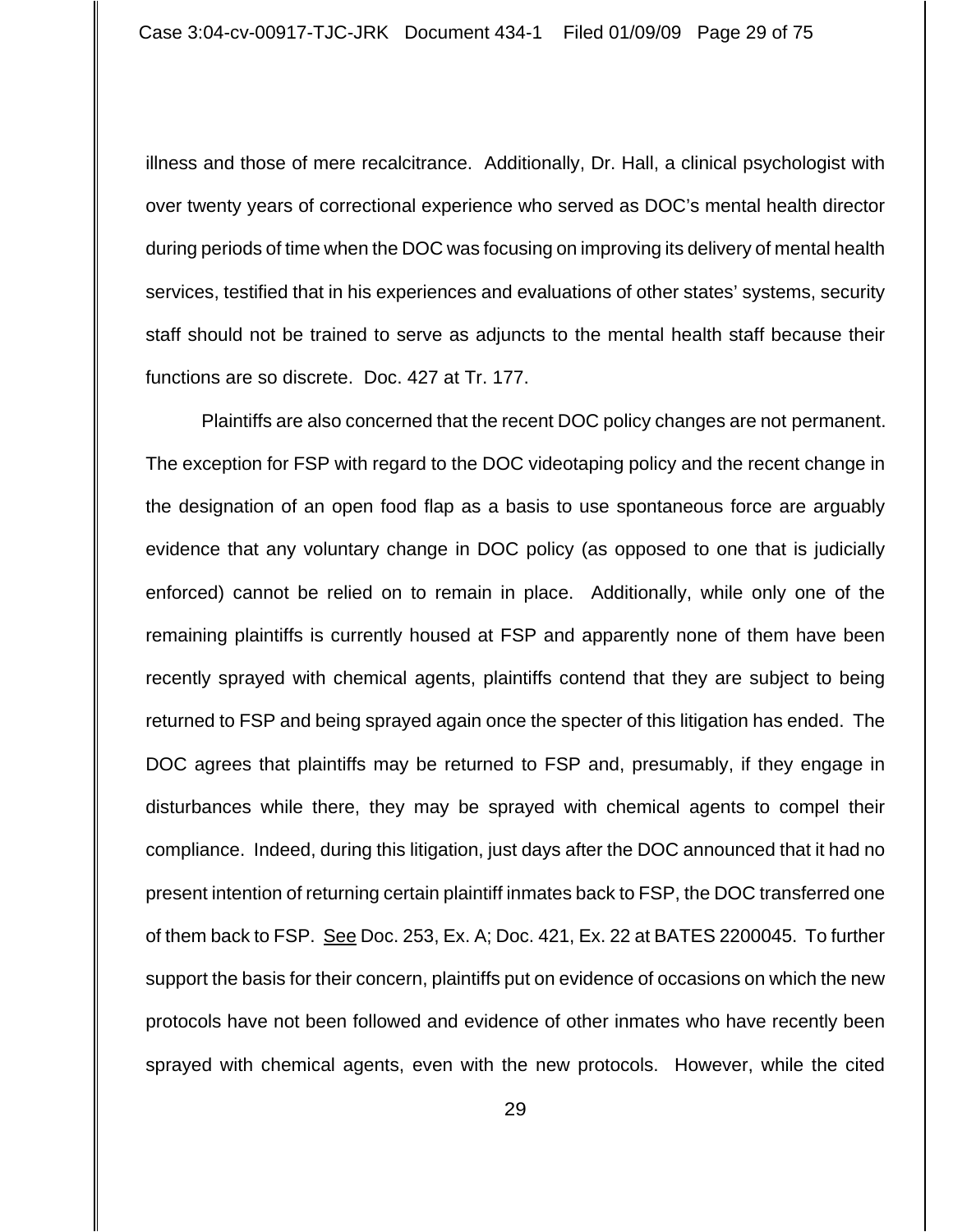context and history of the non-spontaneous use of chemical agents at FSP is relevant, this case is not brought as a class action  $31$  and does not call for the Court to determine whether the rights of other inmates have been violated or whether DOC policy as a whole is unconstitutional. Rather, to be entitled to prospective injunctive relief, each plaintiff must show that the DOC has conducted itself in a way that violates his own Eighth Amendment rights. The plaintiffs' individual histories must therefore be examined.

# **B. Plaintiffs' Histories**

**Jeremiah Thomas** is a 36 year old inmate serving a 30 year sentence for second degree murder, attempted robbery with a firearm, and other charges. Thomas has been diagnosed with schizoaffective disorder bipolar-manic and antisocial personality disorder with severe borderline features and has been housed in the in-patient facility at UCI since July 2003. See generally, Doc. 421, Ex. 1 & 2 (Thomas' inmate and medical and mental health files). $32$  He also has asthma. Thomas has been incarcerated for over fifteen years now and his DOC records reflect repeated treatment (including periods of involuntary commitment) for mania, behavior control problems, impulse control and substance abuse. These notes

 $31$ Some of the plaintiffs, with other inmates not parties to this suit, filed a class action lawsuit in 2003 for injunctive relief challenging the non-spontaneous use of chemical agents against inmates housed in CM units throughout Florida's correctional system. See Brown v. Crosby, Case No. 2:03-cv-526-FtM-29DNF (M.D. Fla. 2003). Plaintiffs voluntarily dismissed the suit in 2005 shortly after Judge Steele denied a motion for class certification.

<sup>&</sup>lt;sup>32</sup>Plaintiffs submitted inmate files for Thomas, McKinney, Echols, Ward and Frazier. Defendants provided supplements to the files for three of the plaintiffs (McKinney, Echols and Ward) that show their activity through July 2008. The Court assumes that Thomas and Frazier remain in the facilities in which they were housed as of the last entry in the files plaintiffs submitted. No party submitted an inmate file for Williams.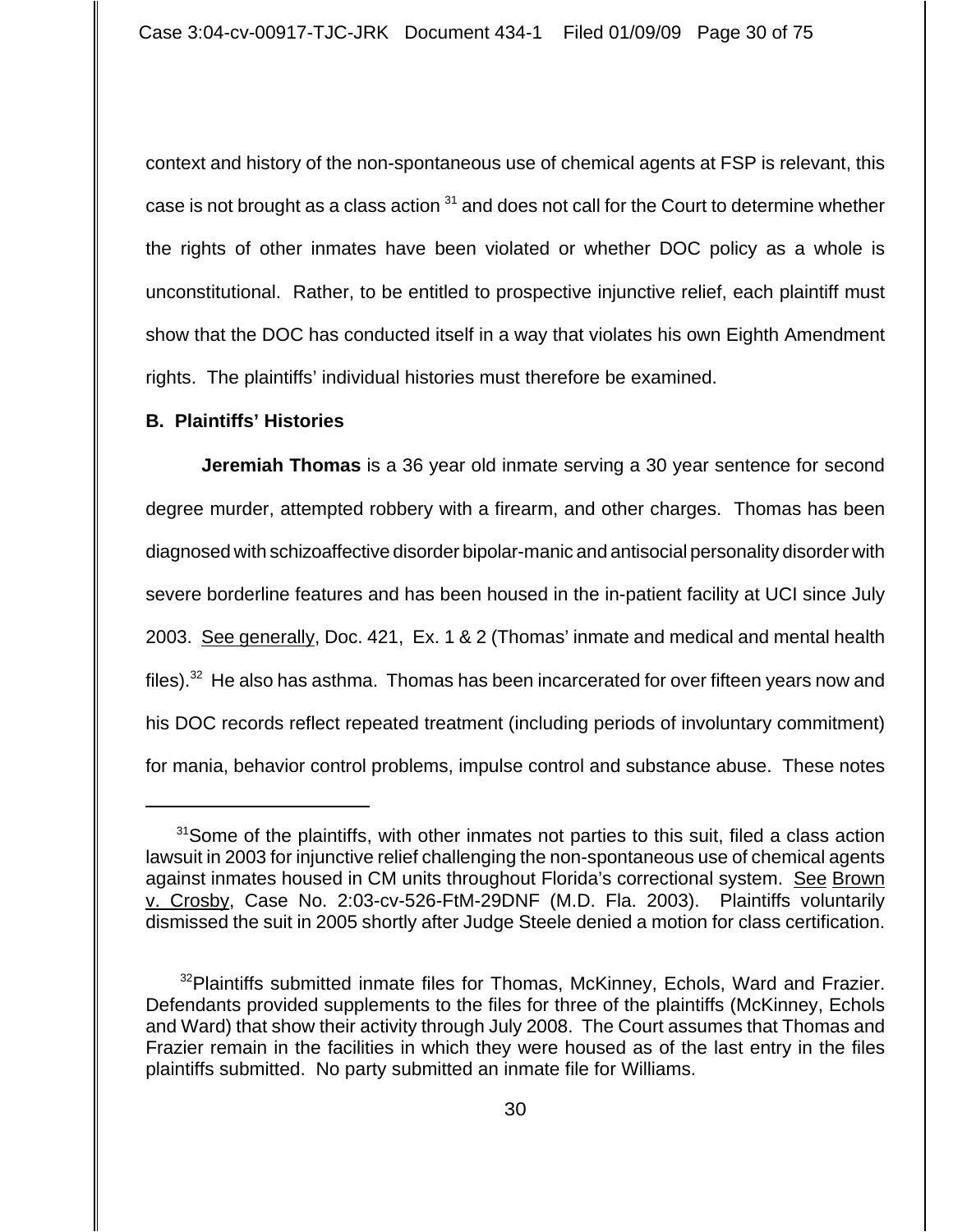further reflect that Thomas is periodically non-compliant with his medications, which leads him to decompensate. Thomas' symptoms include auditory hallucinations, impaired thought process, and paranoid delusions and his behaviors while incarcerated have included acute agitation, maniacal banging on his cell door (to the point of breaking his own hand- Doc. 421, Ex. 2 at BATES 0200020), eating his feces, pouring urine on his hands, exhibitionistic masturbation, urinating on his mattress, attempting to cut his penis and repeated suicide attempts. Thomas' file reflects that he has been repeatedly moved among several facilities.

Relevant here, Thomas was transferred from FSP to UCI for inpatient mental health care on January 10, 2000 following an incident on January 6, 2000 at FSP in which Thomas, after refusing to obey orders to stop banging on his cell walls and threatening staff, likewise refused to permit nursing staff to medicate him. As a result, five officers entered Thomas' cell to restrain him so that a nurse could administer medication. In the process, officers struck Thomas on his back, forcing his face into a window screen, handcuffed him, pulled him to the ground, applied leg irons, and held him in place while the nurse gave him a shot. The five officers then brought Thomas to the FSP medical staff where he was evaluated and sent to UCI for medical treatment which included receiving stitches to his chin and nose.

On February 3, 2000, Thomas was sent back to FSP. He was sprayed with chemical agents four times in the next month, each time for yelling or banging. A DOC psychiatrist later determined (for purposes of related disciplinary proceedings) that Thomas was not mentally competent on at least two of those occasions. On March 2, 2000, officers brought a videocamera to cell front and this "show of force" compelled Thomas to permit restraints to be placed on him so medications could be administered. The next day, March 3, 2000,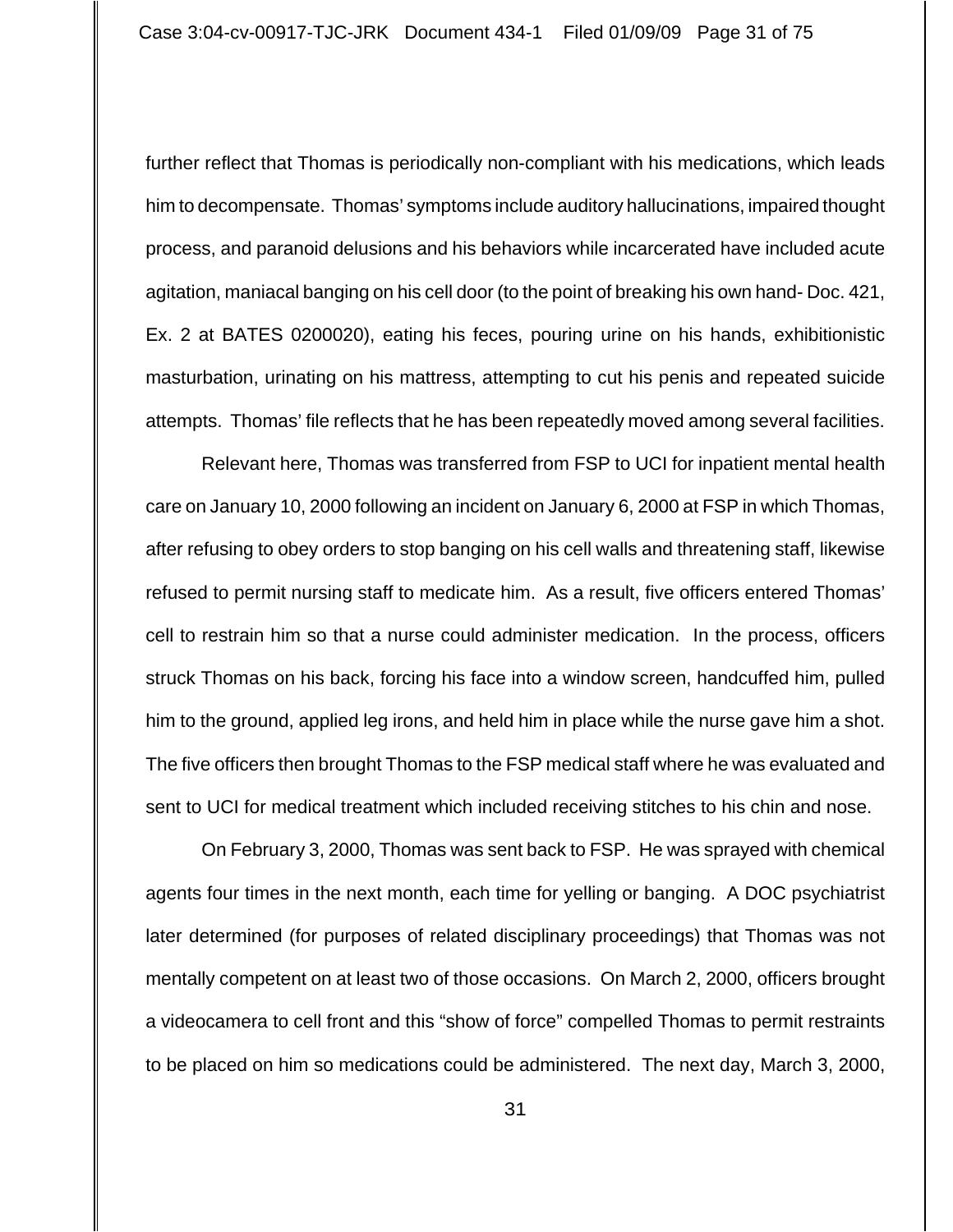Thomas was creating a disturbance but a correctional supervisor declined to order the administration of chemical agents because he was aware that chemical agents were ineffective in altering Thomas' behavior except during their immediate application. Thomas was instead escorted to the clinic for evaluation and sent from there to UCI. Later disciplinary proceedings determined Thomas was not mentally competent at the time of the March 3 incident.

On April 11, 2000 Thomas was again returned to FSP. Two days later, Thomas tried to hang himself in his cell. Medical staff told correctional officers that Thomas could not be sprayed with chemical agents. FSP issued a disciplinary report to Thomas for destruction of property for ripping the towel (that he apparently used to try to hang himself) but the DOC psychiatrist determined he was not competent at the time of the incident. Thomas was sent to UCI on April 17, 2000 where he again attempted suicide. Thomas remained at UCI for three months, designated as an S-5 during at least part of his stay there, returning to FSP on July 13, 2000. Within hours, Thomas was sprayed with chemical agents because he was screaming profanity at staff and refused orders to stop screaming. During the following twenty-one days, Thomas was sprayed with OC, CS and/ or CN at least seven times, including twice on one day, each time for yelling and banging or kicking in his cell (once he was also throwing feces under the cell door). On August 16, 2000, when Thomas was causing a disturbance in the shower and spit at an officer, officers brought a videocamera to the area and this show of force resulted in Thomas voluntarily submitting to handcuffs without further incident. On August 31, Thomas was admitted to the FSP infirmary for observation after he tried to hang himself. After psychiatric consultation, he was returned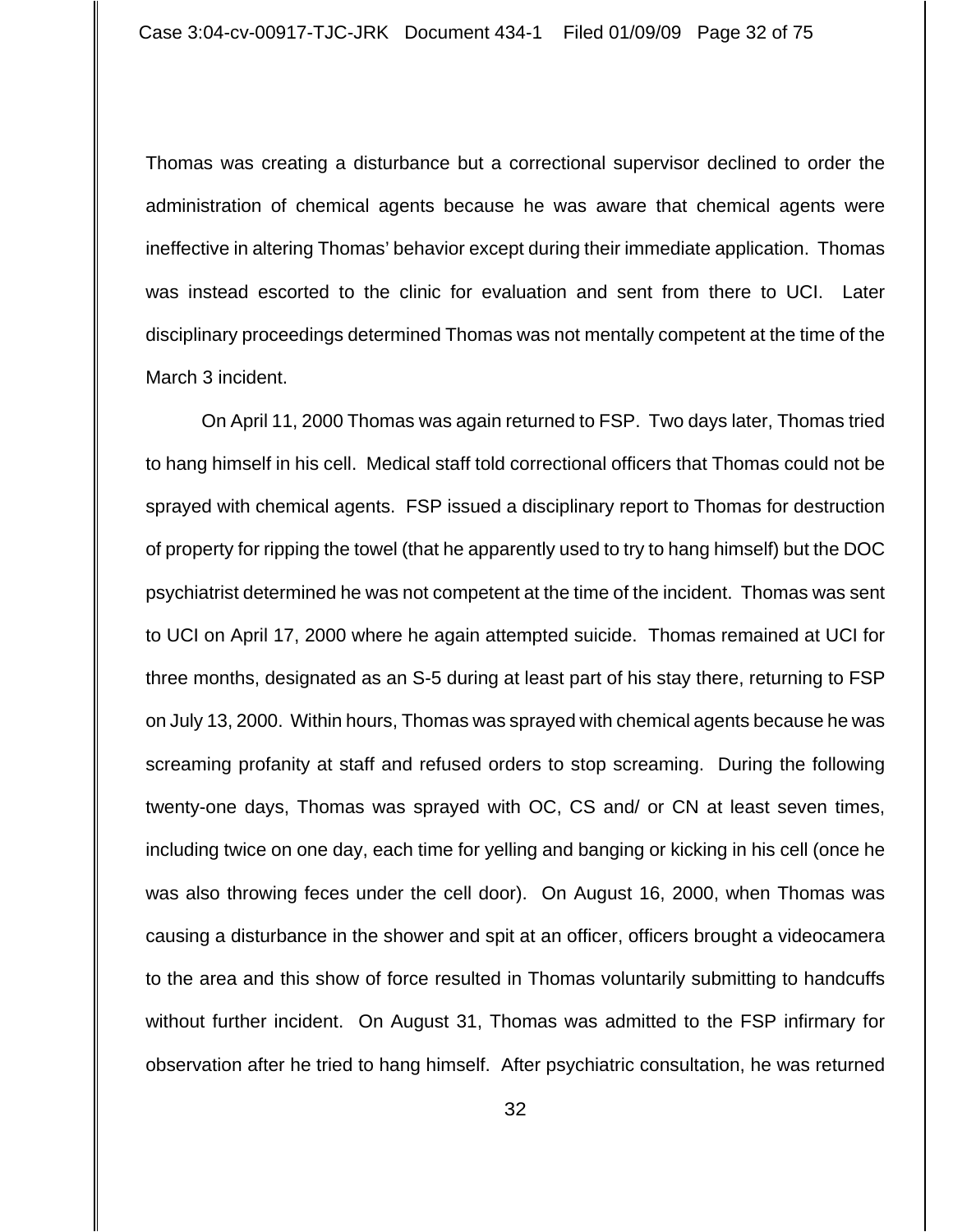to the wing in stable condition.

On September 19, 2000, Thomas declared a psychological emergency and cut himself. Mental health staff were brought to his cell front to counsel with him and Thomas was taken to the FSP clinic on September 20. Thomas agreed to be returned to his wing. He was sprayed with chemical agents later that day and again in the early hours of September 21, both times for yelling and banging in his cell. Mental health staff who saw Thomas on September 21 upon referral from medical staff learned Thomas had not taken his medications for the past two days and noted that he "could be decompensating- - showed poor control of behavior." Doc. 421, Ex. 2 at BATES 0200079. The sprayings continued. On September 23, 24, 25, and 26- - four days in a row, Thomas was sprayed for yelling and banging or kicking in his cell. On September 24, a nurse performing a post-use of force examination noted that Thomas' responses to questions were inappropriate and delusional, he smelled of urine, and his skin was blistering and broken from chemical burns. Mental health staff found Thomas disheveled and hostile and noted that his mood fluctuated with labile effect- - all signs, reports Dr. Burns, that Thomas was experiencing an exacerbation of his schizoaffective disorder. Staff performing Thomas' post-use of force exams during this time repeatedly noted multiple chemical burns on his body.

On September 27, Thomas was finally removed from his CM cell to the FSP infirmary where medical staff reported that Thomas suffered first to third degree burns on his back, abdomen, arms, elbows, and buttocks. The severity of his burns prompted medical staff to consider sending him to a special burn treatment facility. On September 29, 2000 Thomas was sent to UCI's in-patient care unit where he remained for over three years. During that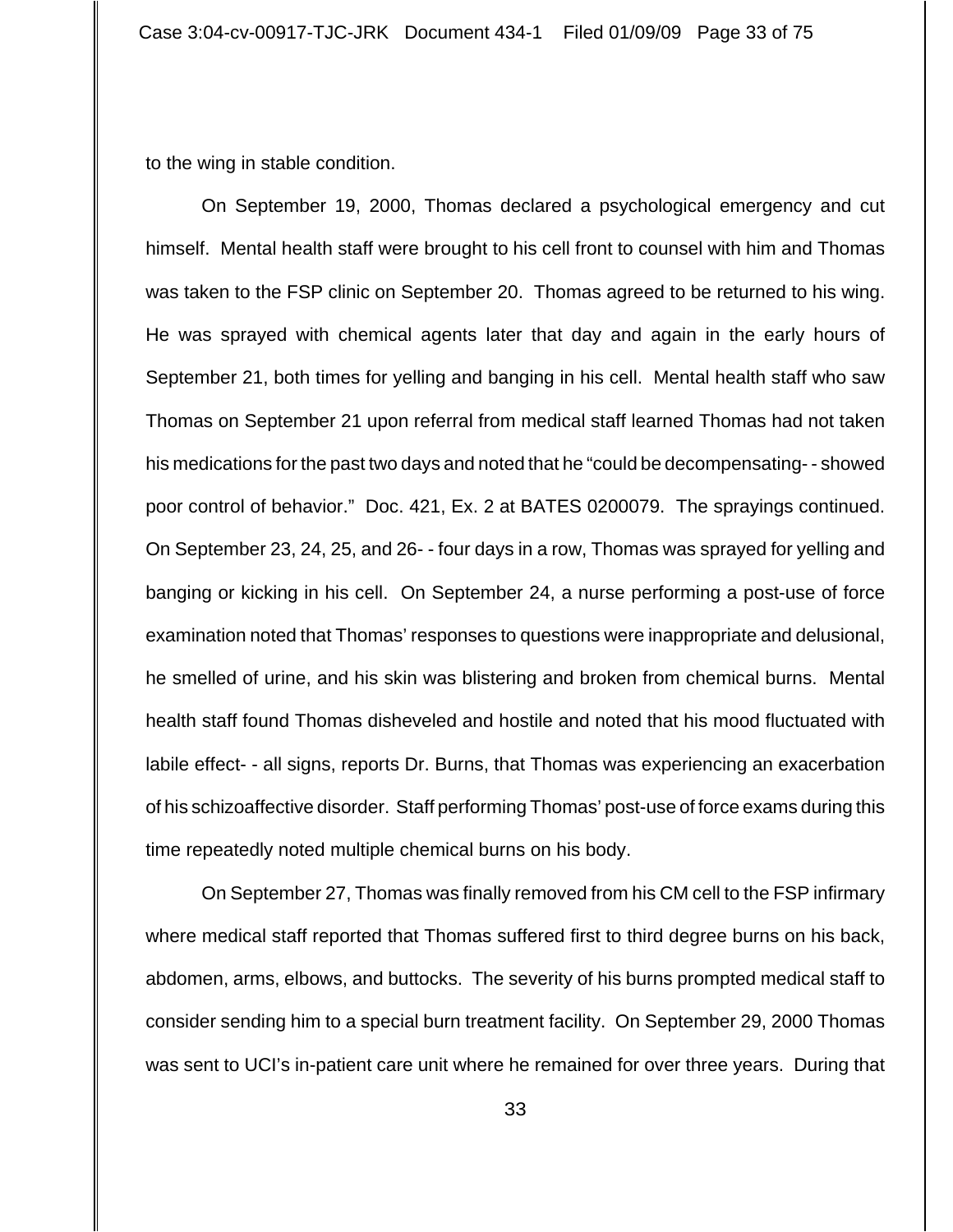time, Thomas remained in a crisis stabilization unit for over six months and Dr. Infante testified that "it seemed like forever" before she was able to stabilize Thomas. Doc. 425 at Tr. 252. Dr. Infante testified that Thomas suffers from one of the most difficult diagnoses that mental health professionals treat, schizo effective disorder, bipolar type, which causes him to respond to internal stimuli and become delusional while maintaining a very high energy level alternating with periods of depression. **Id.** at 245-46. She said Thomas was loud and belligerent and it was difficult for her to assess whether his behaviors were caused by his psychosis or whether they were a schizo effective induced mania. Id. at 246. Further complicating his treatment, the stabilizing psychotropic medications Thomas was prescribed cause internal restlessness which, in Thomas' case, led him to make incessant noise, sing, or tap. Id. at 248-49. Dr. Infante also testified that Thomas, like some other inmates, would sometimes stop taking his psychotropic medications to experience the "high" that comes on as the illness takes over. Id. at 246-47.

On June 18, 2003 (during a period of time Dr. Infante was not working at UCI), Thomas was transferred back to FSP. On July 20, 2003, Thomas was sprayed with chemical agents for creating "a minor disturbance" on the wing by kicking his cell door, cursing at staff and refusing orders to cease. Doc. 421, Ex. 1 at BATES 0100260. Two days later, Thomas was sprayed with both OC and CS for again creating "a minor disturbance" on the wing by kicking his cell door, cursing staff and refusing orders to cease. Doc. 421, Ex. 1 at BATES 0100272. Thomas was then returned to UCI on July 25, 2003 where he remains today. While at UCI, Thomas has on occasion been cited for kicking his cell door and yelling but the record shows that he sometimes will voluntarily submit to restraints which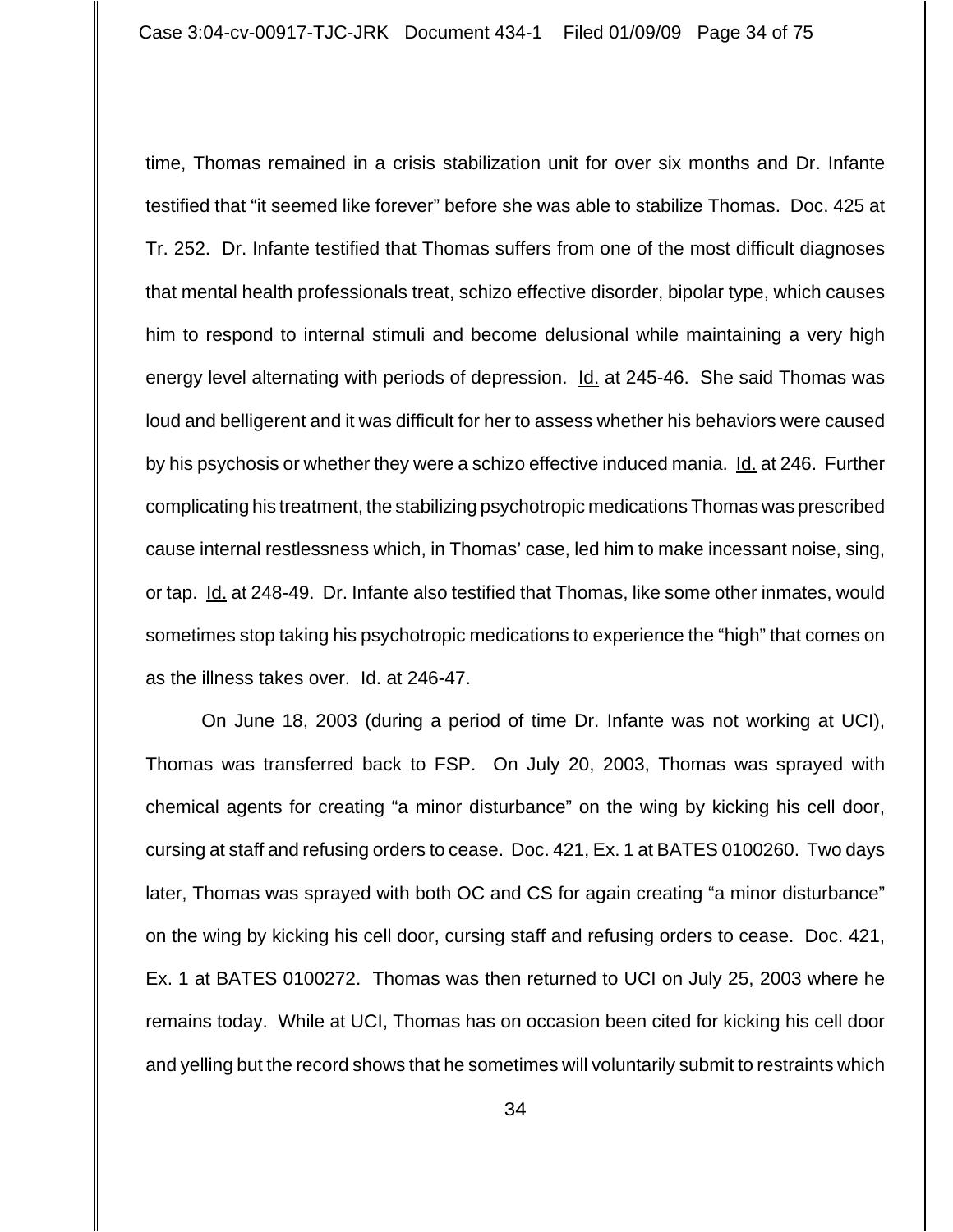allow medical staff to administer medication. The warden reviewed a November 2003 incident where this sequence occurred and noted there was "excellent [coordination] between the Medical and Security staff to resolve an issue." Doc. 421, Ex. 1 at BATES 0100284. However, as recently as March 2008, when Thomas threatened to hang himself, officers had to conduct a cell extraction when Thomas refused to voluntarily submit to handcuffing. Doc. 421, Ex. 1 at BATES 0100289-90.

 Plaintiffs' toxicology expert, Dr. Stopford, examined Thomas and reviewed his file, reporting that Thomas' exposures to OC, CS and CN caused him to suffer from second degree burns, although sometimes these were exacerbated because Thomas refused (out of fear Thomas reported) to leave his cell to shower. Dr. Stopford found Thomas' asthma was aggravated from the exposure to chemical agents and noted Dr. David Frank, a DOC psychiatrist, stated that the use of chemical agents could aggravate a pre-existing mental illness.

In 2005, psychiatrist Dr. Burns, plaintiffs' correctional mental health expert, also interviewed Thomas and reviewed his file. She found that even though Thomas was receiving mental health treatment at UCI, he continued to experience active psychotic symptoms, including auditory hallucinations, thought disorganization and delusions. Dr. Burns reported that Thomas is "terrified of even a remote possibility of transfer back to FSP," but she recognizes that UCI is a treatment facility whose mission is to stabilize and treat inmates for ultimate return to their sending facility. Doc. 421, Ex. 49 at BATES 4900021. Indeed, the DOC's Consent to Inpatient Mental Health Care form advises inmates that if they are transferred to an in-patient treatment center, "the length of stay in inpatient care will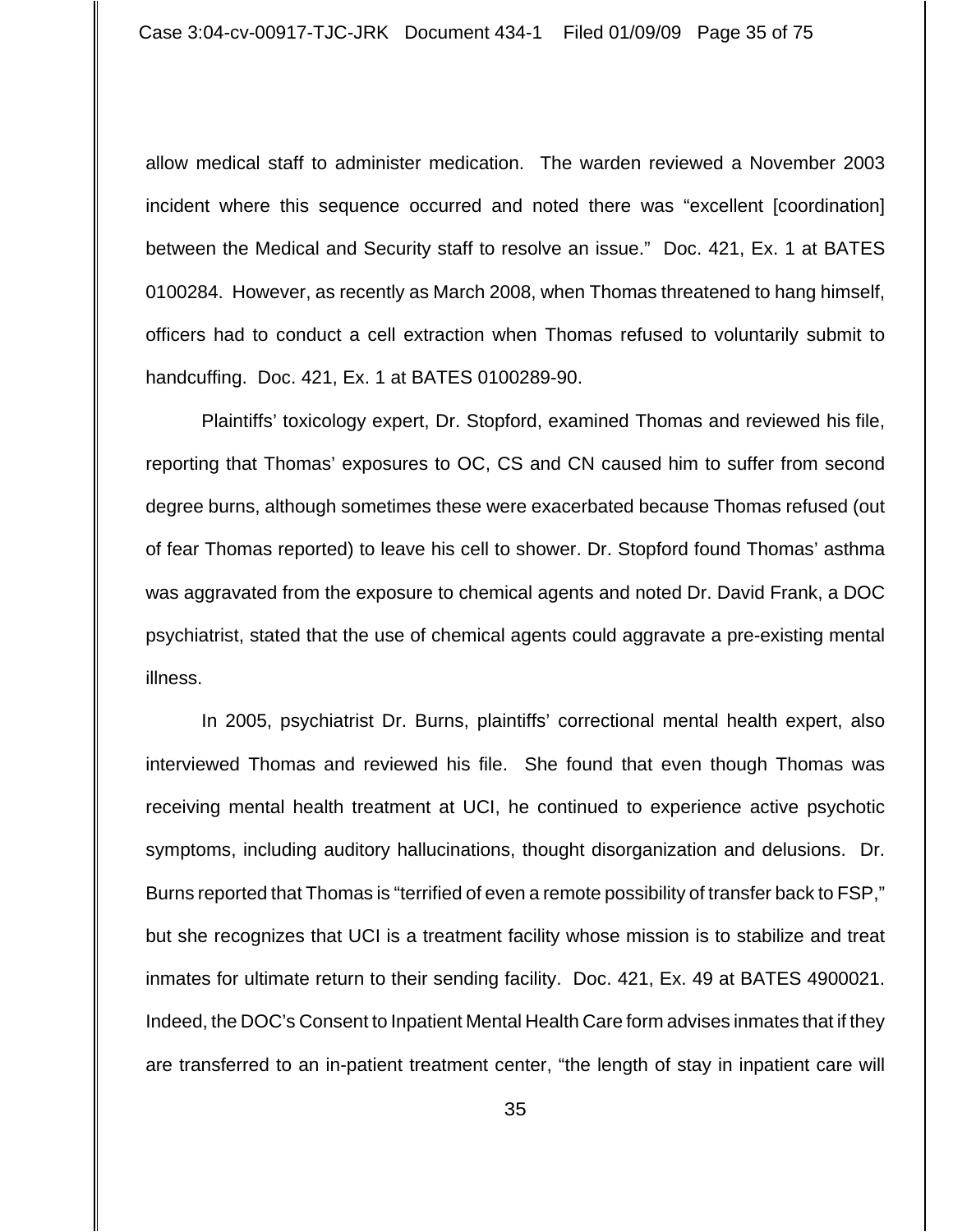depend upon how quickly [the inmate's] condition improves, but is usually no longer than four weeks in a Crisis Stabilization Unit [such as the S-5 facility at UCI], three months in a Transitional Care Unit [such as the S-4 facility at UCI], or four days in a permanent institution infirmary [such as the FSP infirmary]." See, e.g., Doc. 421, Ex. 3 at 0300078, Ex. 12 at BATES 1200062. Thus, the goal of Thomas' treatment at UCI remains to allow him to be returned to FSP.

**Michael McKinney**, is a 39 year old inmate serving a life sentence (and other lesser sentences being served consecutively) for first degree attempted murder (and other lesser offenses). See generally, Doc. 421, Ex. 3 & 4 (McKinney's inmate and medical and mental health files); Doc. 422, Ex. 5 (McKinney's supplemental medical, mental health, and security files through July, 2008). McKinney was incarcerated in various DOC facilities between the ages of 16 and 19 and he began serving his current sentence in 1989 at age 20. A DOC psychological screening report from the age of 16 showed McKinney had marginal intellectual functioning and propensities for anger and anti-social behaviors. The psychologist predicted that as an inmate, he could be very difficult to handle because of his volatile tendencies. And indeed, by 2007, McKinney had over 320 disciplinary reports, a record of behavior which a psychological assessment team termed "pathological." Doc. 421, Ex. 4 at BATES 0400133. McKinney has a history of self-injurious behavior over his term of incarceration, including several drug overdoses, episodes of head banging, repeated selfinflicted lacerations, and setting fires in his cell. He has been diagnosed at various times as having an adjustment disorder with depressed mood, antisocial personality disorder, and major depression with recurrent psychotic ideations.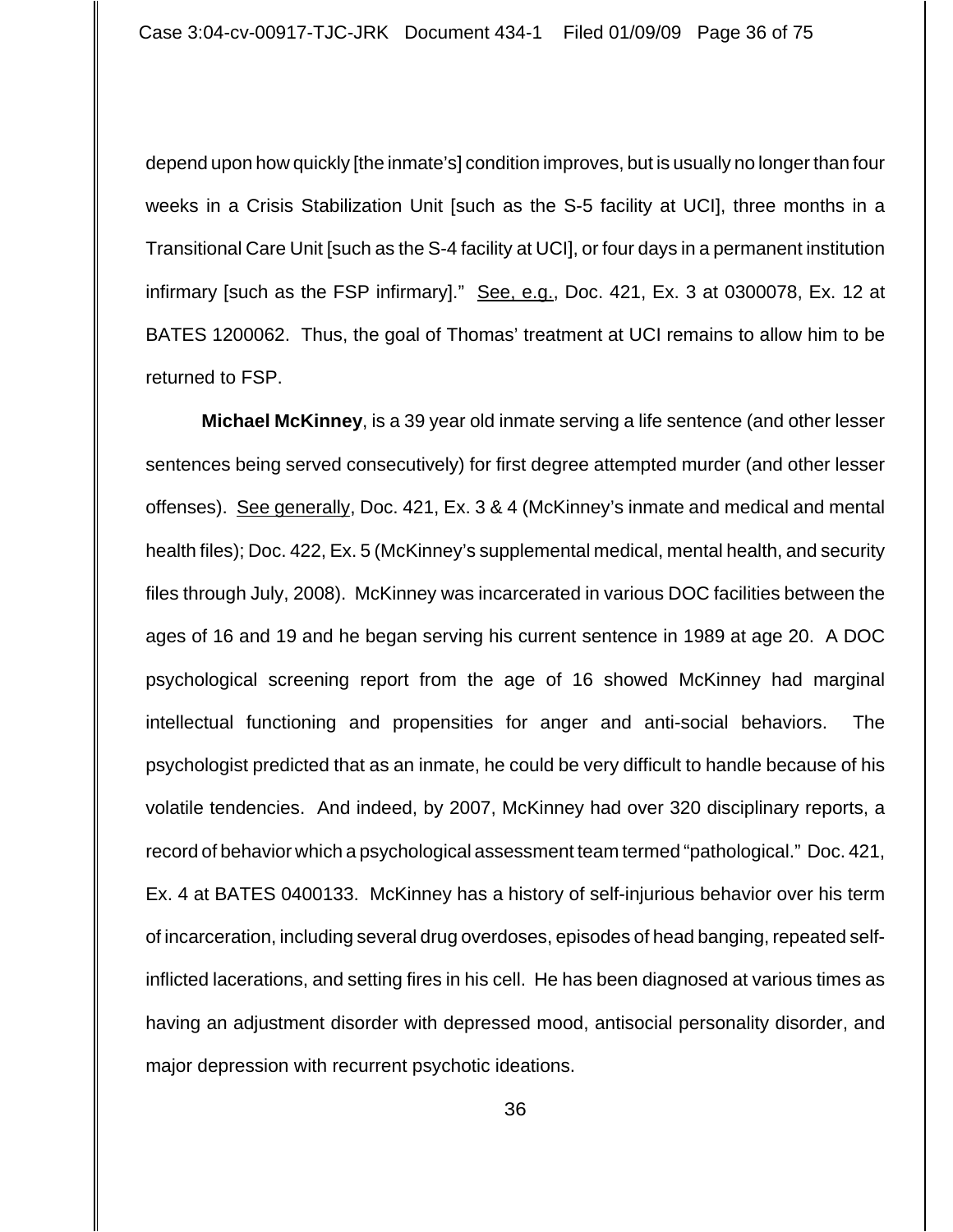McKinney was housed in various DOC facilities (including FSP) between 1989 and 1999, when he returned to FSP. DOC records show McKinney was non-spontaneously sprayed with a combination of OC and/or CS chemical agents at FSP four times in 2001 (earlier records are not in the file). The use of force forms show that on each of those occasions, McKinney was sprayed for causing a disturbance on the wing by yelling and/or kicking and beating his cell door. The same behavior resulted in McKinney being sprayed six times at FSP in 2002 (including twice on the same day) until he was transferred to the FSP infirmary with a diagnosis of major depression after he tried to hang himself in his cell on August 21, 2002. From the infirmary, McKinney was sent to UCI on September 16, 2002 where he was treated with medication and therapy and then transferred back to FSP on December 16, 2002. He spent December 18 and 19 in the FSP infirmary in December with a diagnosis of being suicidal and homicidal, bipolar and psychotic and he returned to the FSP infirmary on December 22 and remained there for eight more days. Three days later he returned to the FSP infirmary and stayed for the month of January before returning to the wing. On March 5, 2003, McKinney was sprayed with OC and CS on two separate occasions for yelling obscenities and kicking and beating on his cell door. The next day, on doctor's orders, officers used force to restrain McKinney who was exhibiting bizarre behavior by standing on his sink and jumping off. He was brought to an FSP infirmary isolation cell where he remained for a week until being transferred to UCI on March 13, 2003. At UCI, McKinney was designated as an S-5 and was treated with medication and therapy for the next several weeks. On May 25, 2003, while still at UCI, McKinney set a fire in his cell. He was in and out of the UCI infirmary for several days and on May 29, 2003, chemical agents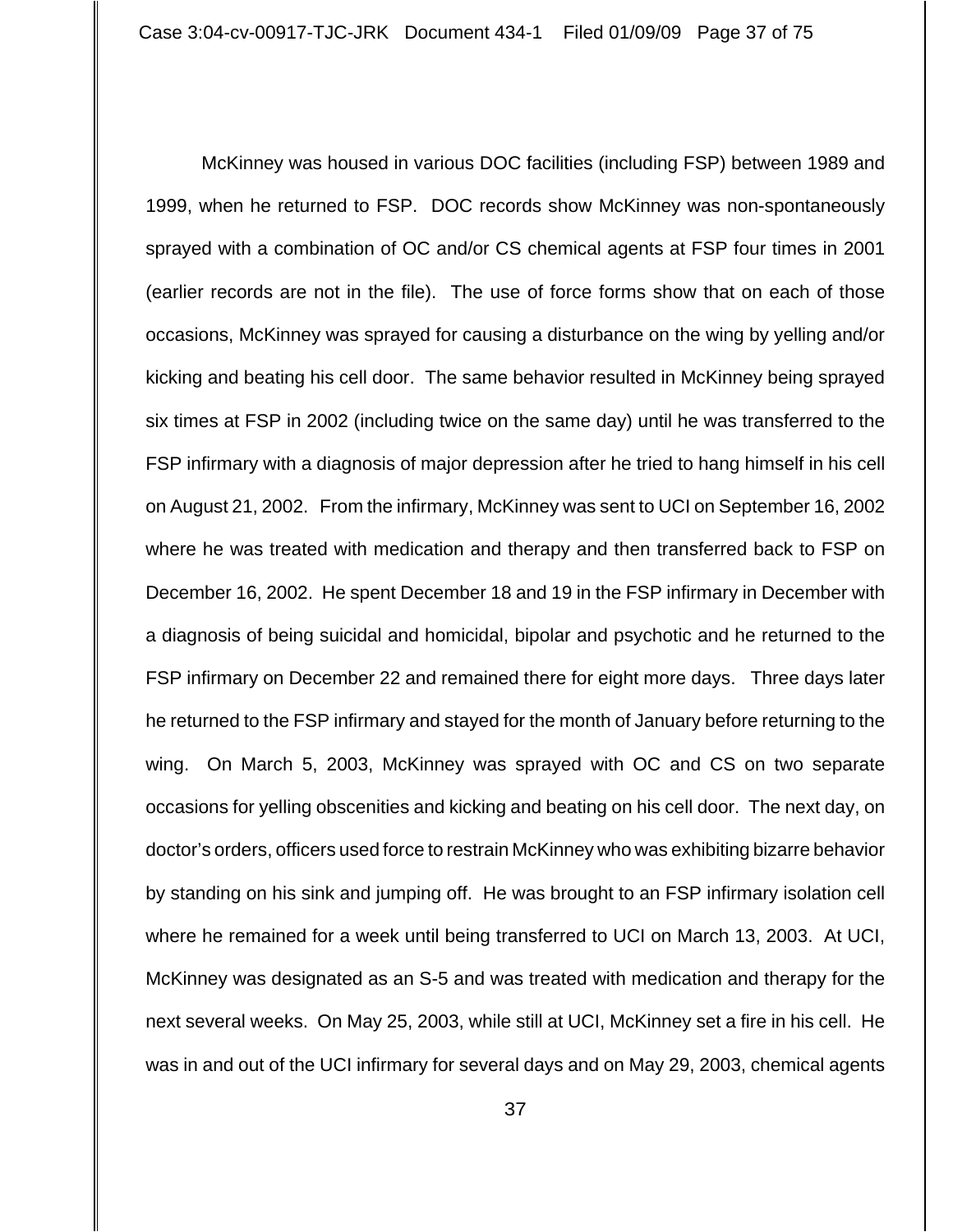were used on McKinney at UCI because he was causing a disturbance in his cell by yelling and screaming.<sup>33</sup> Doc. 421, Ex. 3 at BATES 0300031-32. McKinney was returned to FSP on June 6, 2003. On June 16, 2003 and on July 15, 2003, McKinney was sprayed with OC and CS at FSP for yelling obscenities at staff and kicking and/or beating on his cell door. The next day he was sent to the FSP infirmary and from there, he was transferred back to UCI for psychiatric observation and treatment of depression where he remained until August 7, 2003. Treatment notes for July 31, 2003 reflect that McKinney reported he felt he was "doing well coping while [at UCI] but does not know how he will cope at FSP as he believes he has to be on guard against unwarranted gassings." Doc. 421, Ex. 4 at BATES 0400053.

After his August 7, 2003 return to FSP, McKinney was sprayed with OC and CS on September 6 and he declared a mental health emergency on October 6, 2003, telling a psychological specialist he was going to have to hurt himself. The next day, McKinney threw feces at a staff member and was sprayed with chemical agents (both OC and CS) when he refused to submit to restraints so officers could search his cell; officers eventually performed a cell extraction to remove McKinney. Later that same day, McKinney was sprayed with OC and CS for yelling and kicking in his cell and again, four days later, McKinney was sprayed

 $33$ The non-spontaneous use of chemical agents to quell such a disturbance at UCI appears, from all testimony, to be a departure from the standard practice at UCI. Neither the correctional staff use of force reports nor the mental health treatment notes show whether mental health professionals spoke with McKinney to try to resolve the situation without resorting to the use of force. McKinney's UCI in-patient treatment records for May 29, 2003 state that McKinney was making threats to hurt himself. Doc. 421, Ex. 4 at BATES 0400043. It is not clear whether these threats were made in conjunction with (or perhaps were even the content of) the "yelling and screaming" reported by security officers, which justified the use of force. Doc. 421, Ex. 3 at BATES 0300031.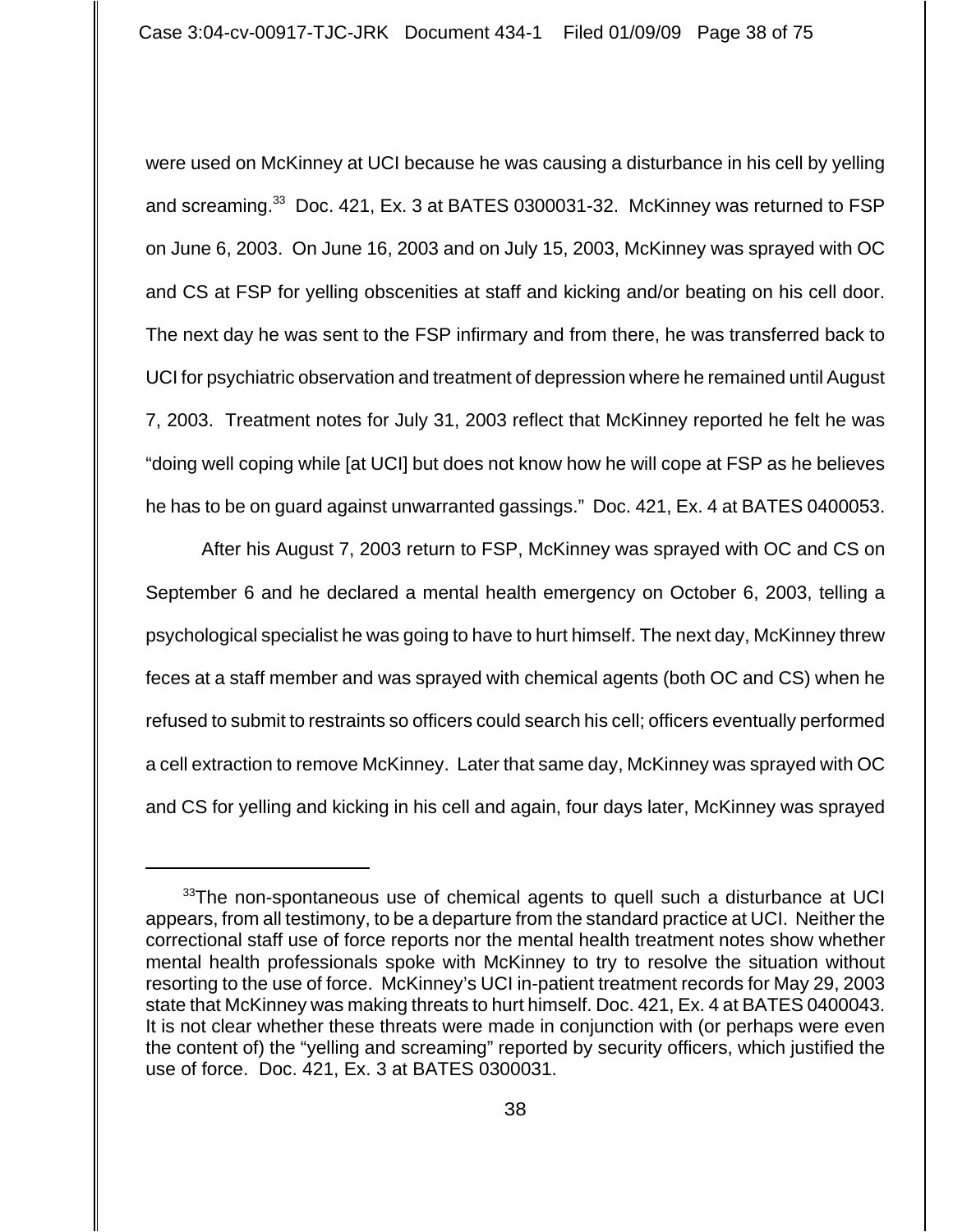with OC and CS for yelling and kicking his bunk. Two days later, McKinney was brought to the emergency room at FSP due to injuries suffered after banging his head on his steel bunk and cell door. He was then admitted to UCI where he accused FSP correctional staff of spitting in his food. Two weeks later, he returned to FSP but was admitted to the emergency room the following day after jumping down a flight of eight stairs, head-first. He received a laceration to his head which required seven staples to close and he reported that he wanted to kill himself. It appears McKinney was discharged to the wing on November 3, 2003 and remained there without incident until February 8, 2004 when he was sprayed three days in a row for yelling and cursing at staff and banging and kicking his cell door.<sup>34</sup> He was sprayed again on February 24, 2004 and again on March 9, 2004 and outpatient therapy reports from February and March note he was exhibiting a poor adjustment to confinement and was being referred to psychiatry for assessment. Following many of the occasions on which McKinney was sprayed with chemical agents, he refused to be seen by medical staff for a post-use of force examination and refused to take a decontaminating shower (which regularly earned him a disciplinary report, in addition to the ones received for causing the initial disturbance and for disobeying orders to stop causing the disturbance).

McKinney's records continue in this fashion. On June 15, 2004, McKinney was sprayed at FSP for the same types of behaviors and was moved into the FSP infirmary the next day, where DOC psychiatrist Dr. Philip Springer reported that although McKinney's

 $34$ There is a use of force report for the February 10, 2004 incident (see Doc. 421, Ex. 3) at BATES 0300051) but this use of chemical agents is inexplicably not included on the list of use of force incidents from FSP gathered from the Inspector General's database (see Doc. 421, Ex. 38 at 3800010).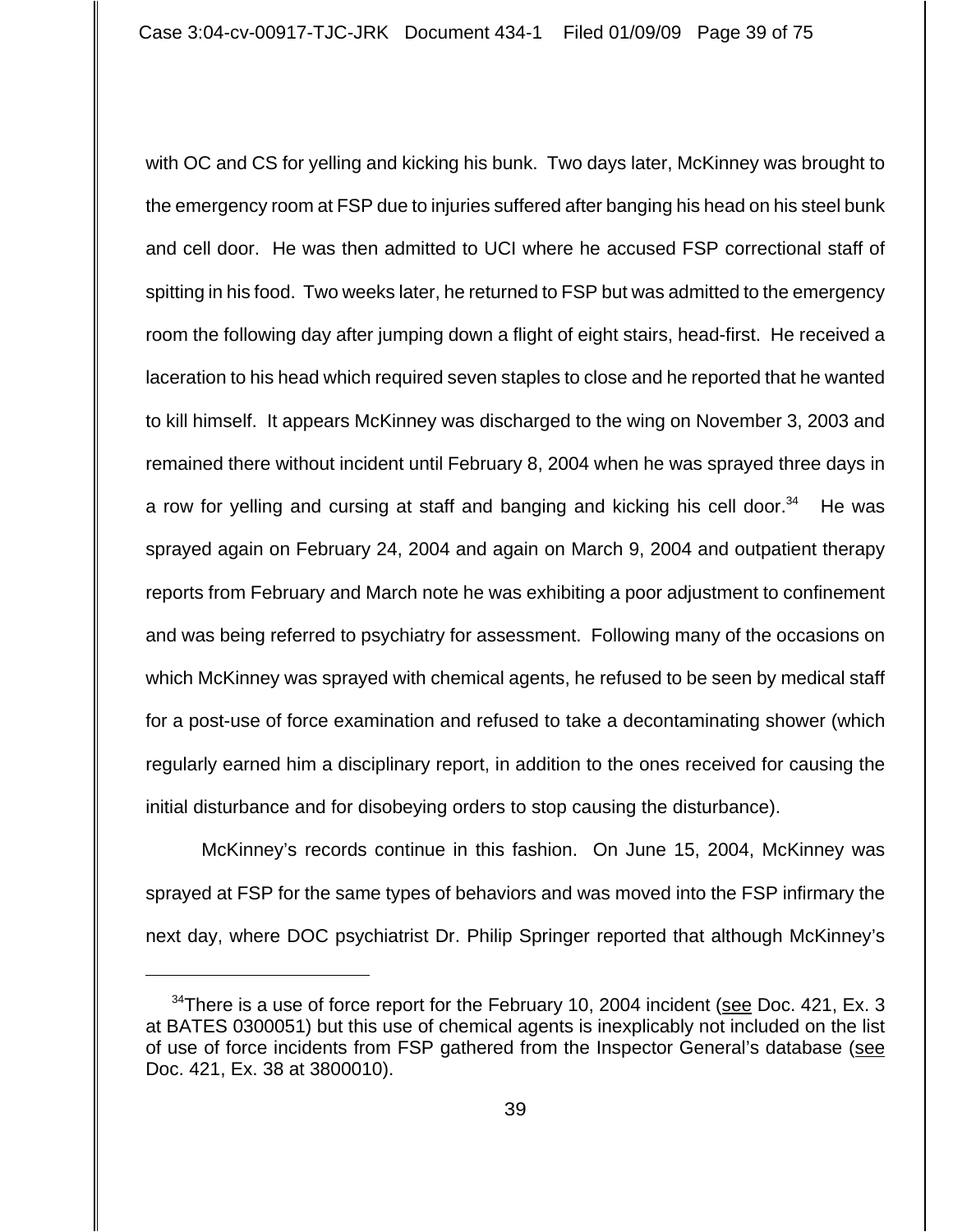behavior had been improving, he had now been in another altercation with security and showed little insight into his "episodes of rage." Doc. 421, Ex. 4, BATES 0400076. McKinney consented to receiving in-patient treatment saying, "I can't help myself." Doc. 421, Ex. 3 at BATES 0300078. However, Dr. Springer noted that McKinney had been treated as an S-3 throughout his period of incarceration<sup>35</sup> and that, despite his fatigued appearance, agitated behavior, angry mood and affect, skewed perception, and poor insight and judgment, McKinney retained positive and healthy thoughts. Doc. 421, Ex. 4, BATES 0400076. McKinney remained in the infirmary for five days before Dr. Springer determined he should be returned to security. McKinney was sprayed four hours later for kicking and banging his cell door and yelling obscenities at the staff. He was sprayed again the next day and was transferred to UCI for one week before being sent back to FSP. He was sprayed again four times in the first six months of 2005 and was transferred back and forth from UCI twice more during that time. Records show that on May 13, 2005, McKinney consented to being prescribed Paxil (a psychotropic medication). Doc. 422, Ex. 5 at BATES 2131. On July 20, 2005, McKinney returned to FSP and was sprayed with chemical agents three more times over the next twenty-two months.

A psychologist who met with McKinney after he declared a psychological emergency on November 30, 2006 noted that although McKinney became "increasingly angry and belligerent" during their meeting and "burst into screaming curses and threatened to 'do

<sup>&</sup>lt;sup>35</sup>Dr. Springer's assessment is inconsistent with records from McKinney's time at UCI where, for example, he was designated as an S-5 on March 13, 2003. See Doc. 421, Ex. 4 at BATES 0400038.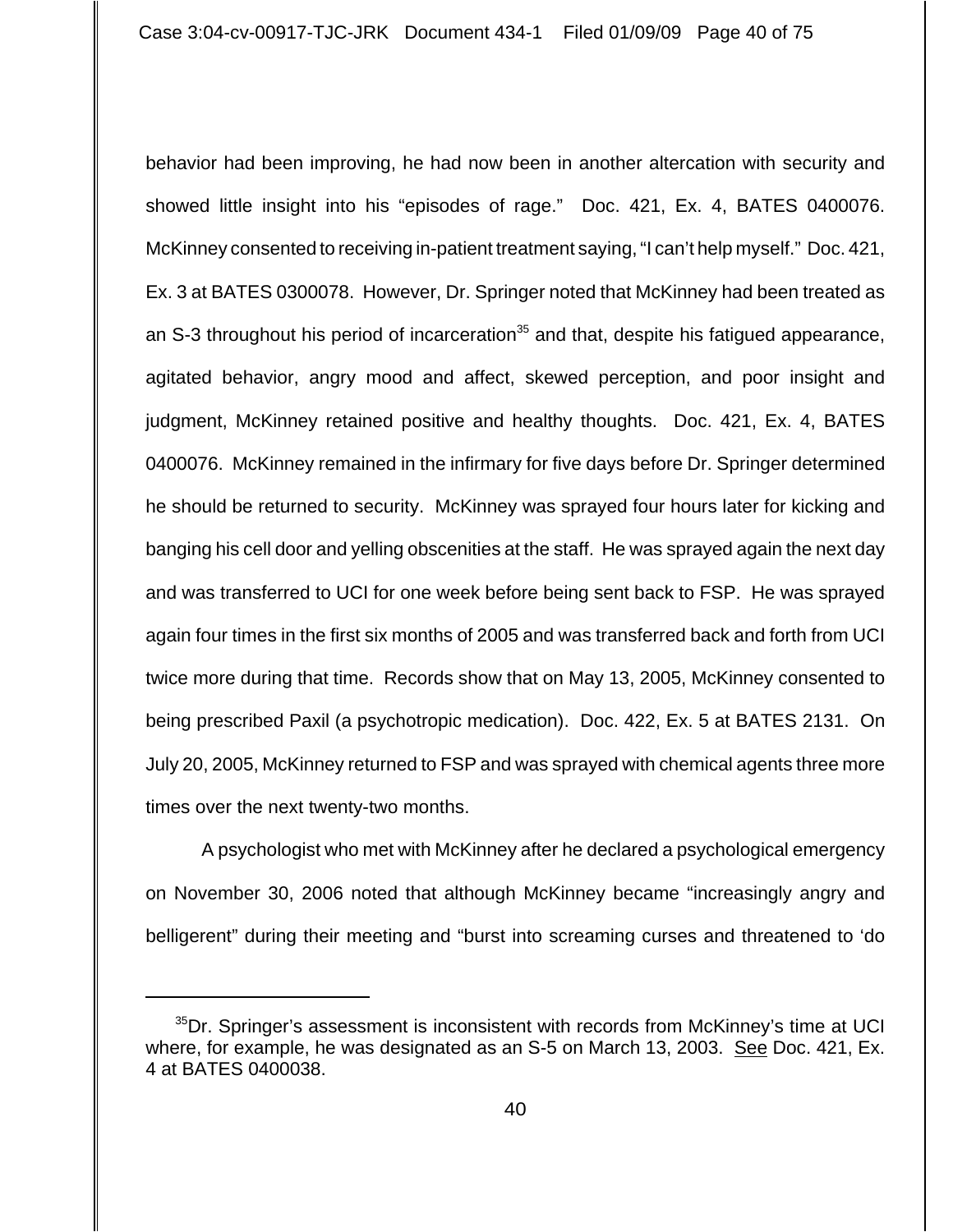something' to get out of his cell," the psychologist assessed McKinney as being "more angry about not getting his way than a psych emergency" and therefore returned him to the wing. Doc. 422, Ex. 5 at BATES 2733-34. On May 25, 2007 McKinney went back to UCI and records show on May 30, 2007, McKinney consented to being prescribed Prozac (a psychotropic medication). Doc. 422, Ex. 5 at BATES 2133. McKinney stayed at UCI for seven weeks and a July 2, 2007 treatment note states he was not on any medication, although he was designated as an S-4. Doc. 422, Ex. 5 at BATES 2179. Four days later, McKinney came back to FSP for three weeks, during which time he refused to leave his cell to participate in mental health group therapy. On July 25, 2007, McKinney refused to remove his arm from his food flap and was sprayed twice with OC and finally with CS before complying with the order to remove his hand.<sup>36</sup> As on many past occasions, McKinney refused to leave his cell for a decontaminating shower and refused to be seen for a post-use of force medical exam. Later that day after receiving his evening meal, McKinney again refused to remove his arm from his food flap and he was again sprayed with OC. For the second time that day, he refused to leave his cell for a decontaminating shower or to be seen by medical personnel. The following day, an FSP psychologist tried to meet with McKinney at his cell front on two occasions but McKinney refused. The psychologist noted that security personnel reported that

 $36$ In July 2007, an inmate's refusal to remove his arm from a food flap did not justify the spontaneous use of force. Before trial, in connection with earlier proceedings, the Court watched and listened to the videorecording of this incident, which is now also included in the record on CD-rom. See Doc. 422, Ex. 8.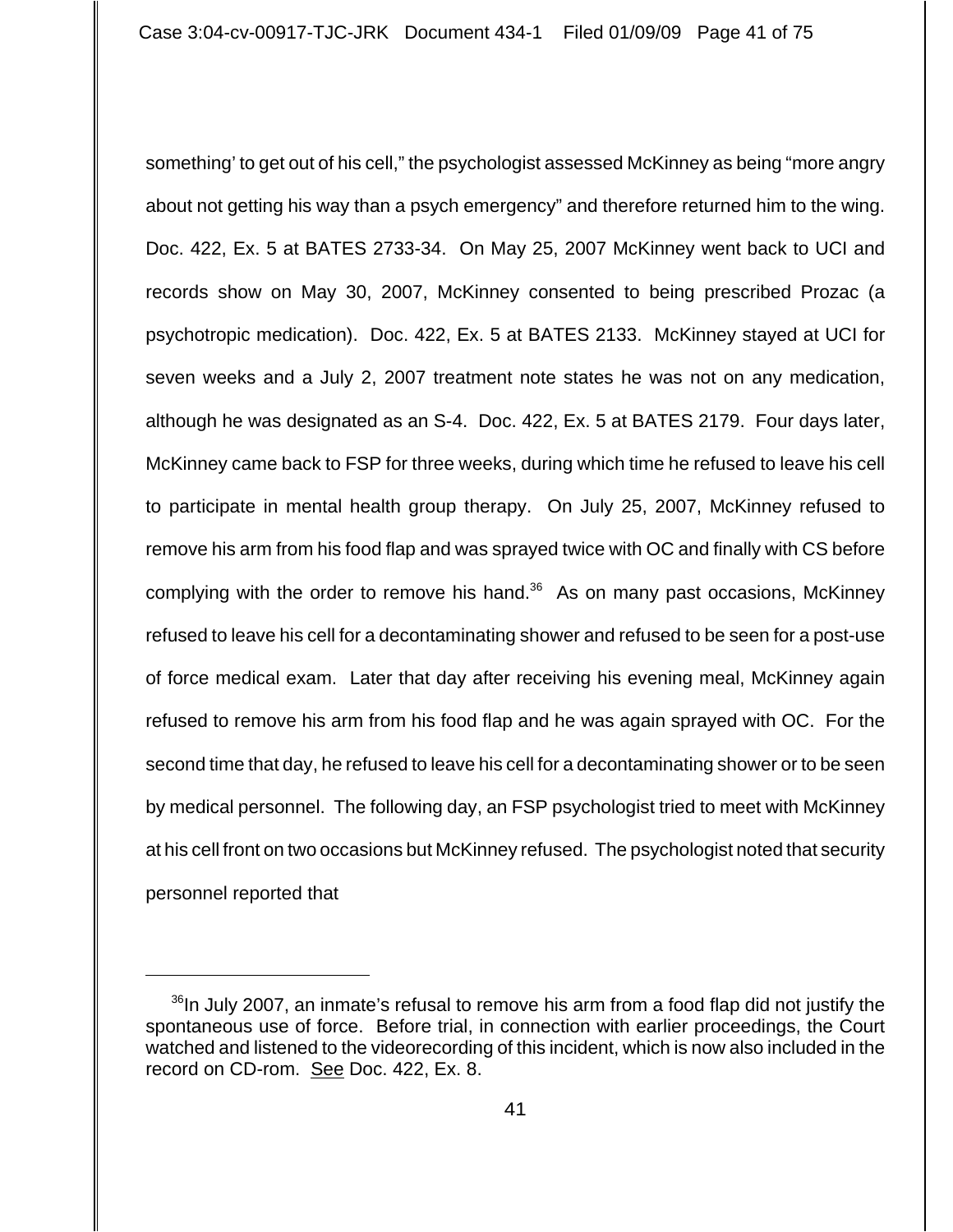the usual next day [post use of force] evaluation could not be expected as [McKinney] was still considered a security risk due to hostile acting out behavior. Security again reported that inmate [McKinney] remained easily agitated with a negative, 'I don't care' type attitude this afternoon. Security recommended return to complete the [post use of force] assessment tomorrow-7/27/08 [sic]. Security officer reported that cell-front stimulation appeared to exacerbate acting out behavior and oppositionaldefiant attitude at this time.

Doc. 422, Ex. 5 at BATES 2191. Treatment notes from the following day report that McKinney was on no medication, did not appear to be in crisis and had no evidence of psychosis, but his use of force history indicated that his ability to function adequately in his current environment appeared problematic and he would therefore be referred to a supervisor for further consideration of an appropriate level of care. Doc. 422, Ex. 5 at BATES 2192. Finally, on July 31, 2007, and apparently only after Dr. Hall reviewed McKinney's file for purposes of this case and asked DOC's mental health director to intercede, McKinney was transferred to UCI. See Doc. 427 at Tr. 132-33. The mental health team report justifying the emergency referral states that McKinney

> presents [with] 5 use of force incidents [within] the past 3 months [and] six within the past year. [Inmate] refuses case management consist[e]ntly [and] [r]efuses med[ications] for the past 2 y[ea]rs. Has a blanket refusal for group therapy. 26 [disciplinary reports] in past 2 y[ea]rs. 5 [disciplinary reports] in past 6 mo[nths]. 3 uses of force in past 2 weeks.

Doc. 421, Ex. 4 at BATES 0400117. The referral notes further explain that McKinney has made a poor adjustment to incarceration noted by having set fire to his cell twice in 2005, and having made threats of self injurious behavior three times in 2005. When coupled with his history of hundreds of disciplinary reports, he was assessed as having "very poor impulse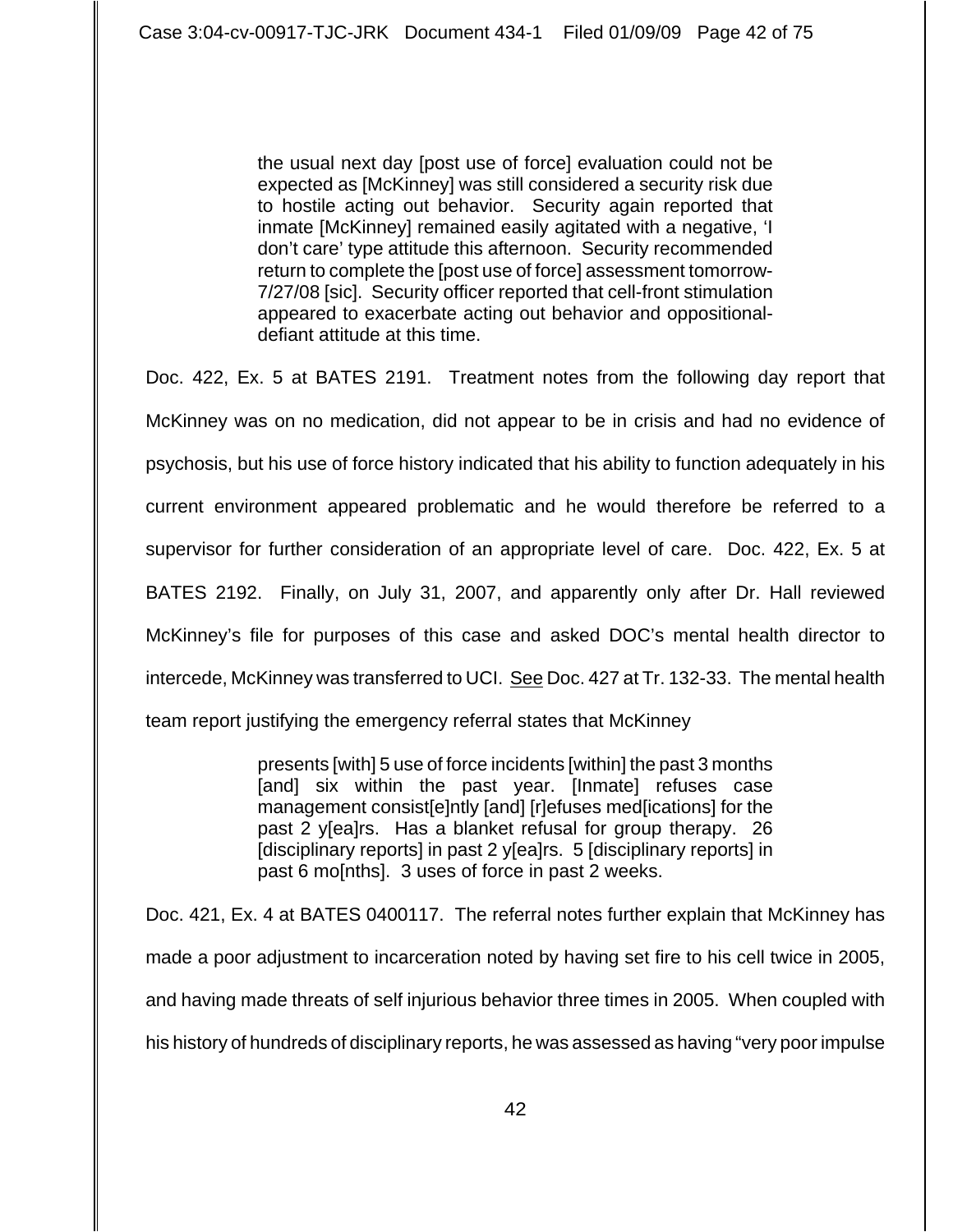control/anger [management] skills." Doc. 421, Ex. 4 at BATES 0400117. The referral further states that on examination, McKinney's thought processes were clear and coherent but he nonetheless had evidence of a formal thought disorder, marked by suspicious thoughts and paranoid features, personalizing and magnifying real and imagined insults, expecting malevolent reactions from peers and others and suspecting plots at times. McKinney was noted as being able to identify coping skills but as being unable to implement them. Doc. 421, Ex. 4 at BATES 0400118. Dr. Hall testified that while none of McKinney's mental health evaluations indicated any acute impairment that warranted immediate referral to an inpatient unit, McKinney's long, established pattern of repeated conflicts, disciplinary reports and refusals to participate in treatment indicated that "a more structured and intensive setting" was needed to address McKinney's health care needs. Doc. 427 at Tr. 132.

McKinney has remained at UCI since July 31, 2007 and while there, he has continued to engage in combative behavior, accumulating additional disciplinary reports for fighting, and disobeying orders. At UCI, however, such incidents do not generally result in his being sprayed with chemical agents.

Dr. Burns interviewed McKinney and reviewed his file in 2006 while he was housed at FSP. She found him to be paranoid and suspicious and he confided in her that he did not trust medical or mental health staff and therefore refused to take medication they prescribed. She recounted his history of disciplinary reports and repeated episodes of being sprayed with chemical agents, which she found exacerbated his psychiatric condition and resulted in him being hesitant to call for help, even when he knows he needs it. Dr. Burns testified that McKinney was likely symptomatic on occasions when he was sprayed but that security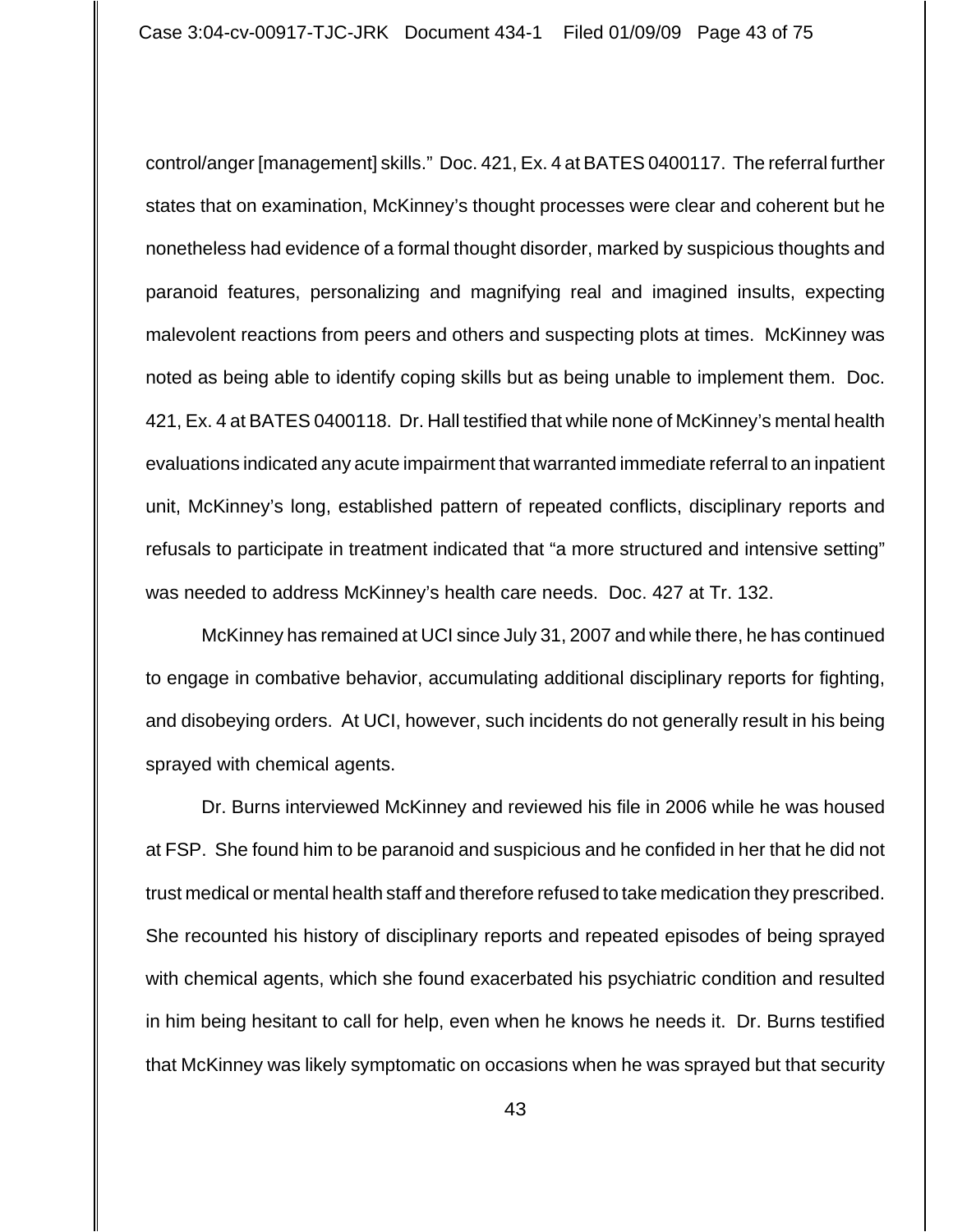personnel, whose training teaches them to recognize only bizarre or particularly unusual behaviors, would likely fail to appreciate that an inmate like McKinney was exhibiting acute symptoms of serious mental illness. Instead, security staff interpret symptoms of mental illness as "bad and disruptive" behavior, which is treated with force rather than with mental health intervention. Doc. 425 at Tr. 175-80. Dr. Burns further testified that inmates whose mental illness symptoms include paranoia and fear are often afraid of security personnel, especially when security officers have just sprayed them with chemical agents, and such inmates are therefore reluctant to leave their cells (which requires an inmate's hands to be cuffed behind his back) for a decontaminating shower or for a post-use of force exam. Dr. Stopford, plaintiffs' toxicology expert, was unable to examine McKinney because McKinney was upset at the time and refused to be evaluated. However, Dr. Stopford offered the opinion that repeated sprayings, and spraying without proper decontamination (both of which regularly occurred with McKinney), increase the degree of pain and skin burns associated with being sprayed with chemical agents.

**Antonio Ward** is a 35 year old inmate who has been incarcerated in DOC facilities since 1998 and is serving a fifty year sentence for robbery with a deadly weapon. Ward was treated by DOC mental health care providers for psychological problems during an earlier term of incarceration and has been diagnosed with depression and treated for suicide prevention. See Doc. 421, Ex. 11 & 12; Doc. 422, Ex. 6. Relevant here, Ward was transferred to FSP on March 24, 2004. Two months later, when Ward refused orders to stop kicking his cell door and yelling obscenities at staff, security officers sprayed him with OC and CS. A mental health evaluation the following day found Ward had a depressed mood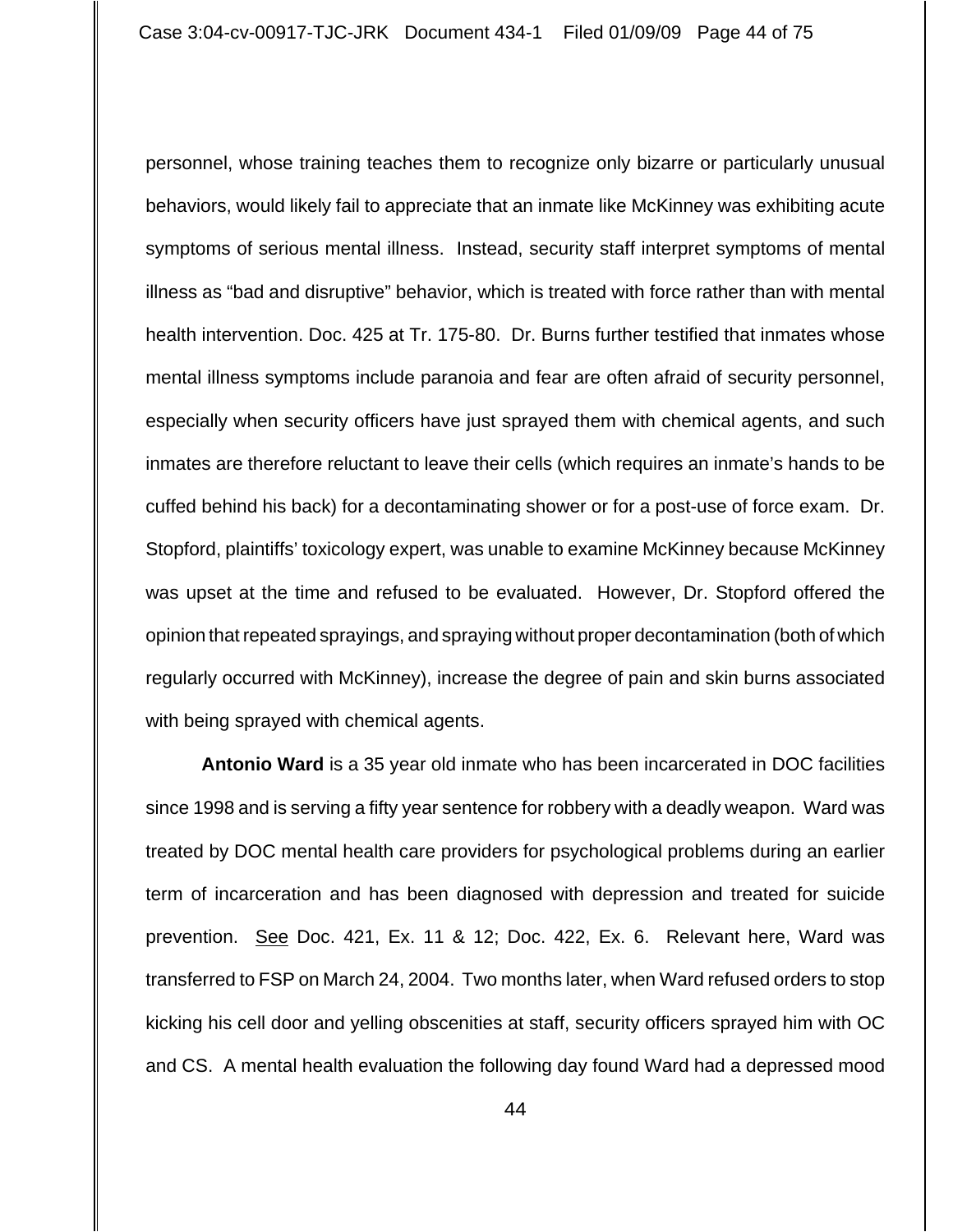and a poor adjustment to his new setting and did not need a referral for more intensive treatment, but should see a psychiatrist. Doc. 421, Ex. 12 at BATES 1200046. The next day, Dr. Springer found Ward was having difficulty with security and should continue to have access to mental health care. Ward was seen by mental health professionals during May and June and on July 1, 2004, Ward was again sprayed with chemical agents for refusing to stop banging on his cell door and cursing at staff. Ward refused to leave his cell for a post-use of force examination or a decontaminating shower. An emergency medical technician advised Ward of the health consequences of his failure to take a shower or permit an exam, cautioning him that it "may cause future health problems even untimely death." Doc. 421, Ex. 11 at BATES 1100029. Ward received disciplinary reports in November 2004 and March 2005 for causing a disturbance<sup>37</sup> but was not sprayed on those occasions. He was seen as a mental health emergency on March 31, 2005. On April 5, 2005, Ward was sprayed with OC and CS for causing a disturbance by kicking and beating on his cell door and yelling and cursing at staff. Ward again refused a shower and post-use of force exam and received three disciplinary reports for the incident. The next day Ward was again seen at FSP as a mental health emergency, diagnosed with dysthymic disorder and transferred to UCI the following day where he was initially put on a fifteen minute suicide watch but, upon evaluation, was deemed not to be in acute distress despite his agitated and depressed state. Ward was returned to FSP five days later on April 11, 2005 with a note that he should

 $37$ Ward contested this assessment, claiming that he was not causing a disturbance and that security officers had falsely accused him of doing so. Ward filed similar statements related to most of the subsequent disciplinary reports in the record.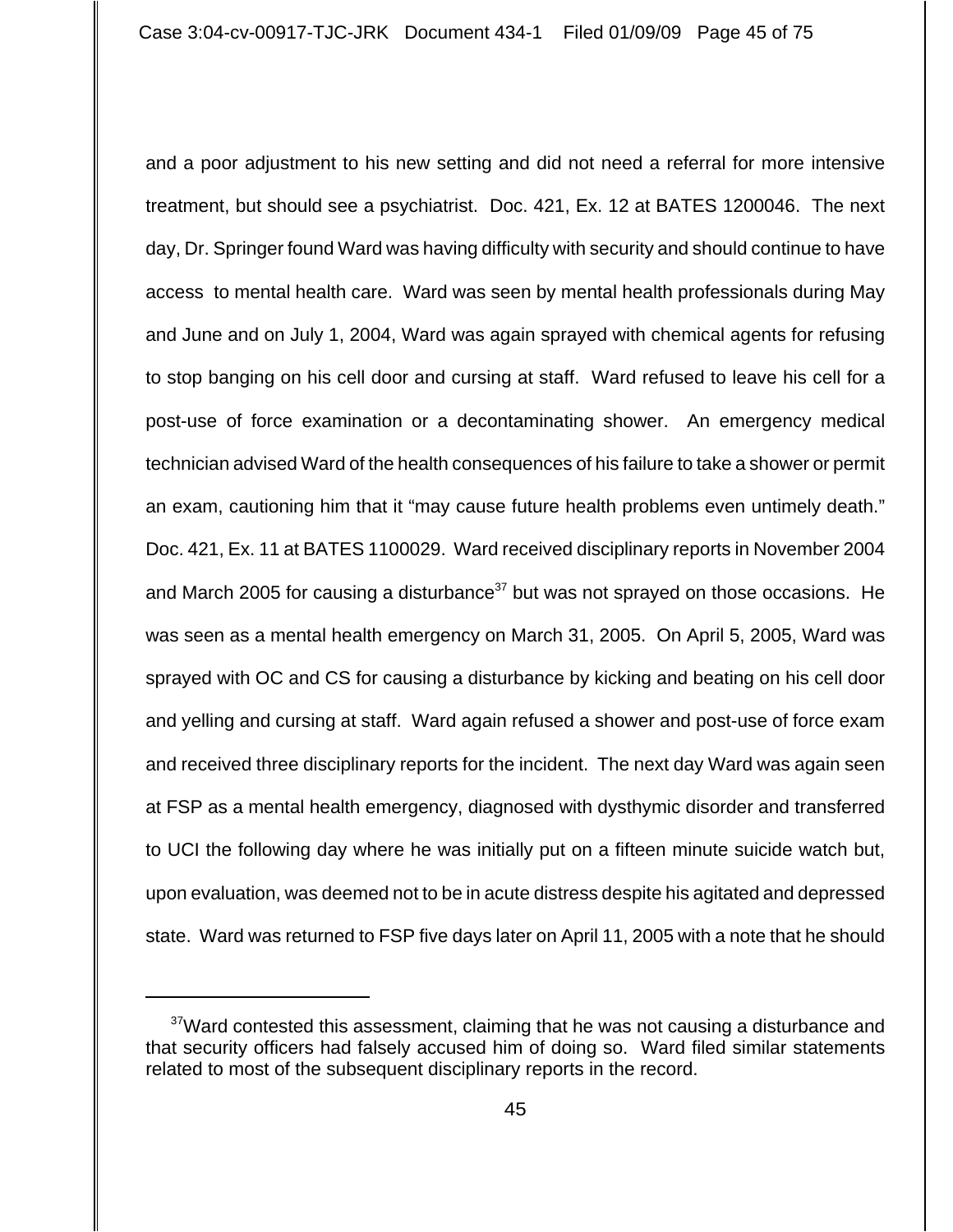consider mental health counseling and medication. He was seen at FSP as a mental health emergency the next day and, on April 14, 2005, three days after Ward returned to FSP and one day after Ward was treated as a mental health emergency, Ward was observed in his cell with a weapon that he apparently fashioned from a piece of metal from his foot locker. He refused orders to relinquish the weapon. A psychological specialist was brought to Ward's cell to counsel with him but Ward still refused to hand over the weapon. Security staff sprayed Ward with OC before he finally relinquished the weapon and agreed to be handcuffed so he could take a decontaminating shower and have a post-use of force examination, which revealed self-inflicted scratches on his wrist. Ward received further mental health treatment at FSP later in April and in May and June. On July 14, 2005, Ward was sprayed with OC and CS for causing a disturbance in his cell by kicking and beating on his cell door and yelling obscenities at staff. Ward refused a decontaminating shower and post-use of force exam. Mental health records from an evaluation the following day noted that Ward's moderate symptoms could continue to be managed on an outpatient basis. The counselor noted that Ward believed security officers sprayed him the previous day as reprisal for his having recently met with lawyers in the Osterback case. Doc. 421, Ex. 12 at BATES 1200098. Ward remained at FSP apparently without further incidents of being sprayed with chemical agents, although he did continue to receive disciplinary reports. On May 4, 2006 Ward attempted to jump off a second floor but a year later, his S-status was downgraded to S-2. By October 2007, however, Ward's mental health had again deteriorated and he was referred to UCI with a diagnosis of depression. As of June 9, 2008, Ward remained housed at UCI as an S-4 and continues to engage in behavior that results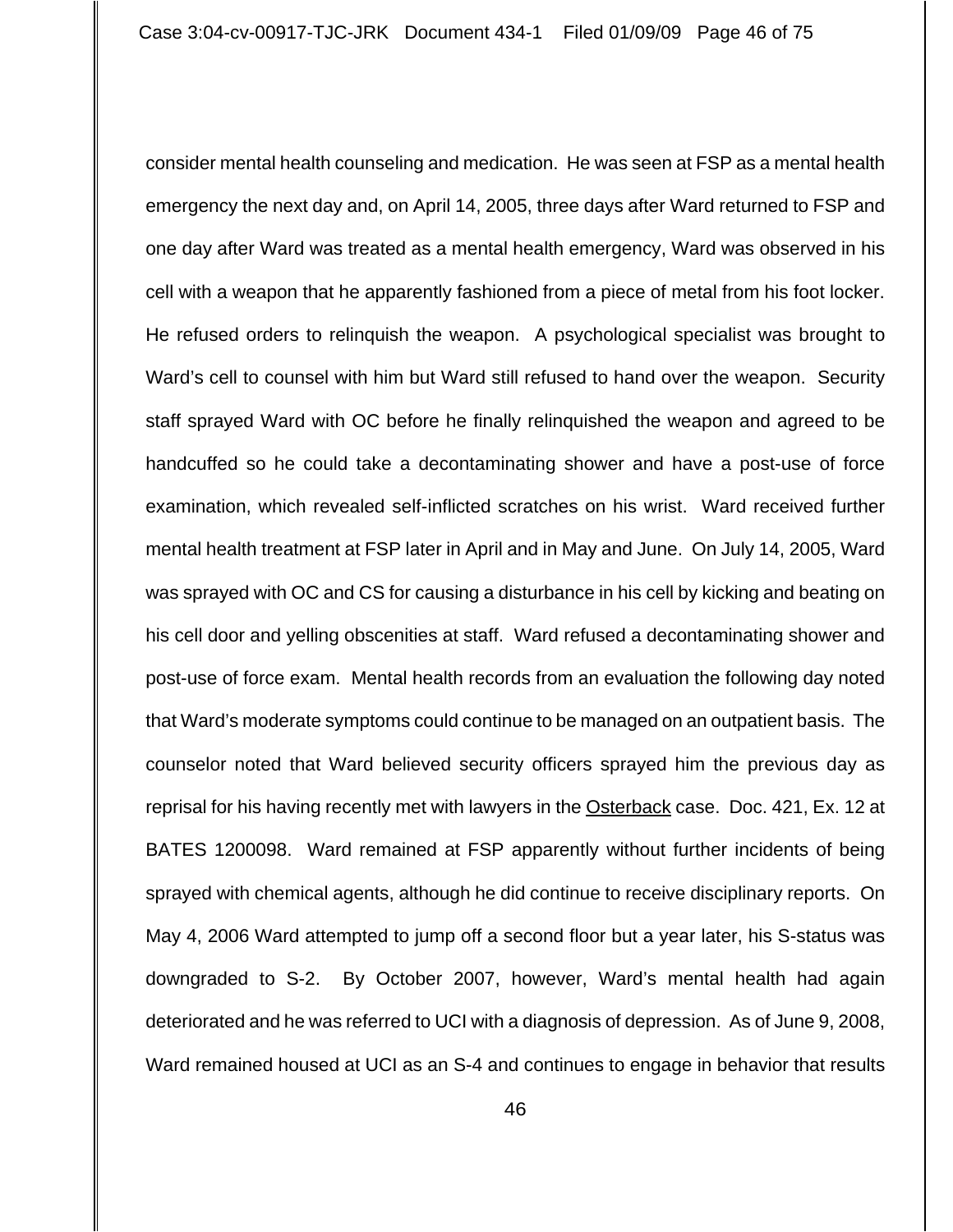in disciplinary reports. Dr. Burns' review of Ward's file and her interview with him in May of 2006 revealed that he was not reporting and did not exhibit any current psychological distress or acute symptoms, even though he had stopped taking antidepressant medications several months earlier. She did report, however, that Ward suffered anxiety and fear when sprayed with chemical agents and that he has intentionally harmed himself as a result of his anger, frustration and feelings of powerlessness. Doc. 421, Ex. 49 at BATES 4900048. Dr. Stopford's examination of Ward and review of his file in 2005 led Dr. Stopford to conclude that Ward had a history of asthmatic symptoms and had bronchospasms at the time Dr. Stopford examined him. Dr. Dushoff reviewed Ward's file and found he never suffered a burn. Doc. 427 at Tr. 25. Dr. Hall noted that Ward's refusal to access available mental health services could itself be a sign of mental illness, but found that, in Ward's case, Ward appeared to have been competent at the time he made those decisions. Doc. 427 at Tr. 135-36.

**Paul Echols** is a 27 year old inmate incarcerated since 2001 in DOC facilities where he is serving life sentences for carjacking and robbery with a deadly weapon. Echols has been diagnosed with adjustment disorder with anxiety and depressed mood, depressive disorder, and dysthmia. See generally, Doc. 421, Ex. 9 & 10; Doc. 422, Ex. 4. He was admitted to a DOC in-patient mental health facility for treatment in January 2003 after swallowing staples and eating feces. After moving back and forth between several facilities, including UCI, Echols was transferred to FSP in March 2003 where he has remained except for a two week stay at UCI in the fall of 2003 after Echols attempted to hang himself upon learning of the death of his young daughter. While housed at FSP, Echols has been sprayed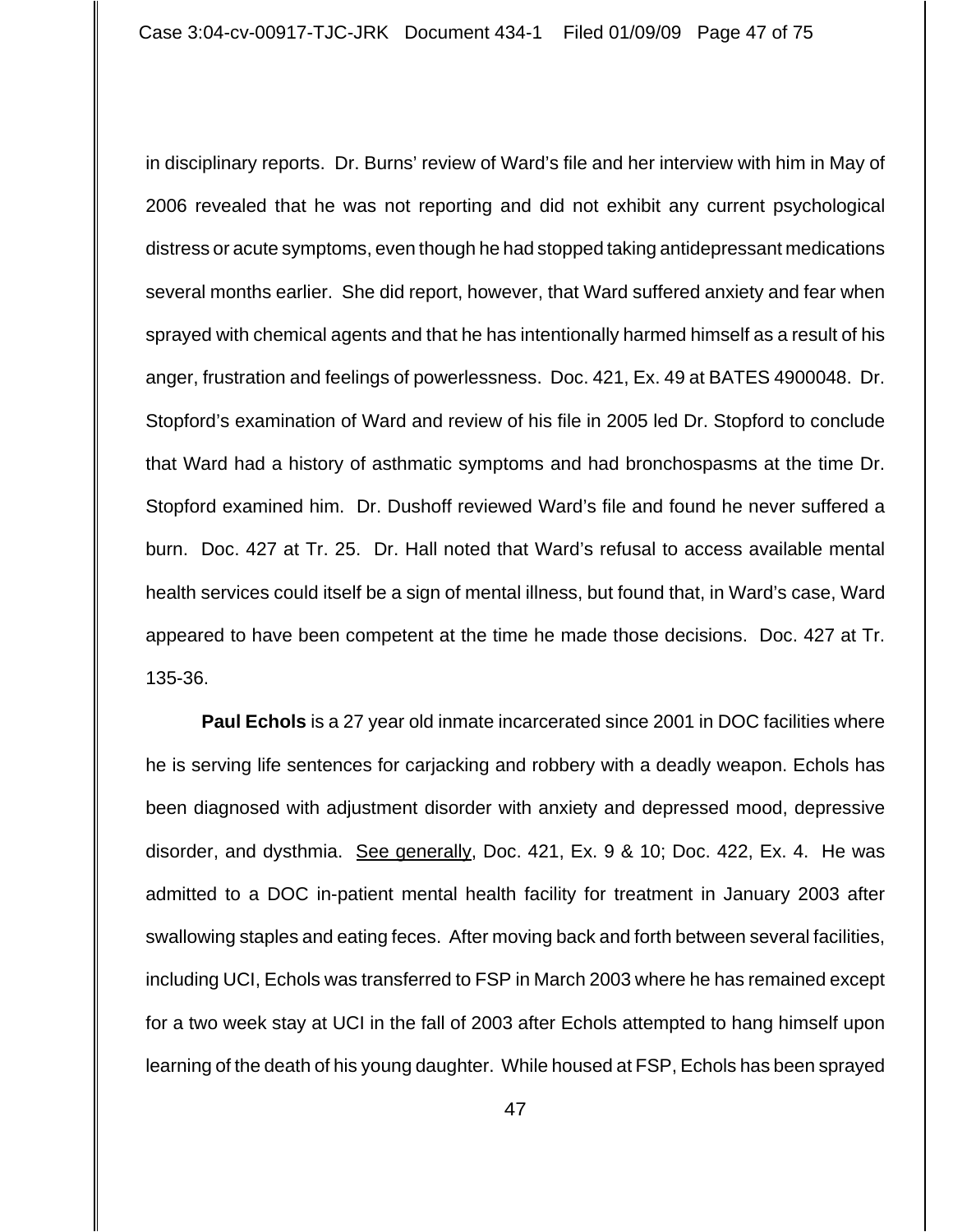with chemical agents ten separate times for yelling and banging on his cell door. On May 29 and 30, 2004, Echols was treated for multiple second degree burns after being sprayed with chemical agents on May 28<sup>38</sup> and medical staff reported areas of blistered red skin and serious drainage from his wounds for which he was prescribed twice daily treatment with silvadene ointment.<sup>39</sup> However, on June 10, 2004, medical personnel told security staff there was no contraindication against the use of chemical agents and Echols was sprayed again for yelling and banging in his cell. A mental health evaluation the following day noted that although Echols continued to experience symptoms of depression a few times per week, he remained at S-2 status, was not on any medication, and showed excellent participation in group and individual therapy sessions. Doc. 421, Ex. 10 at BATES 1000037. Echols' mental health deteriorated somewhat in 2007 and his mental health status was re-designated as S-3, however, the record does not show that Echols was sprayed with chemical agents anytime after December 4, 2006. Dr. Burns interviewed Echols in May 2006 and although she did not report any particularly notable symptoms of mental illness during the interview, she noted that Echols had a history of depressive symptoms for which he was being treated. In addition to the chemical burns, Burns found Echols experienced psychological injuries from being sprayed with chemical agents, including feelings of intense fear and helplessness and, because Echols believes that at least some of the uses of chemical agents were in retaliation

<sup>&</sup>lt;sup>38</sup>Echols had refused a decontaminating shower, clean linens or clothing, and had refused to have his cell decontaminated.

<sup>&</sup>lt;sup>39</sup>Dr. Dushoff (defendants' burns expert) testified that an infection could not develop this quickly. Doc. 427 at Tr. 26-27.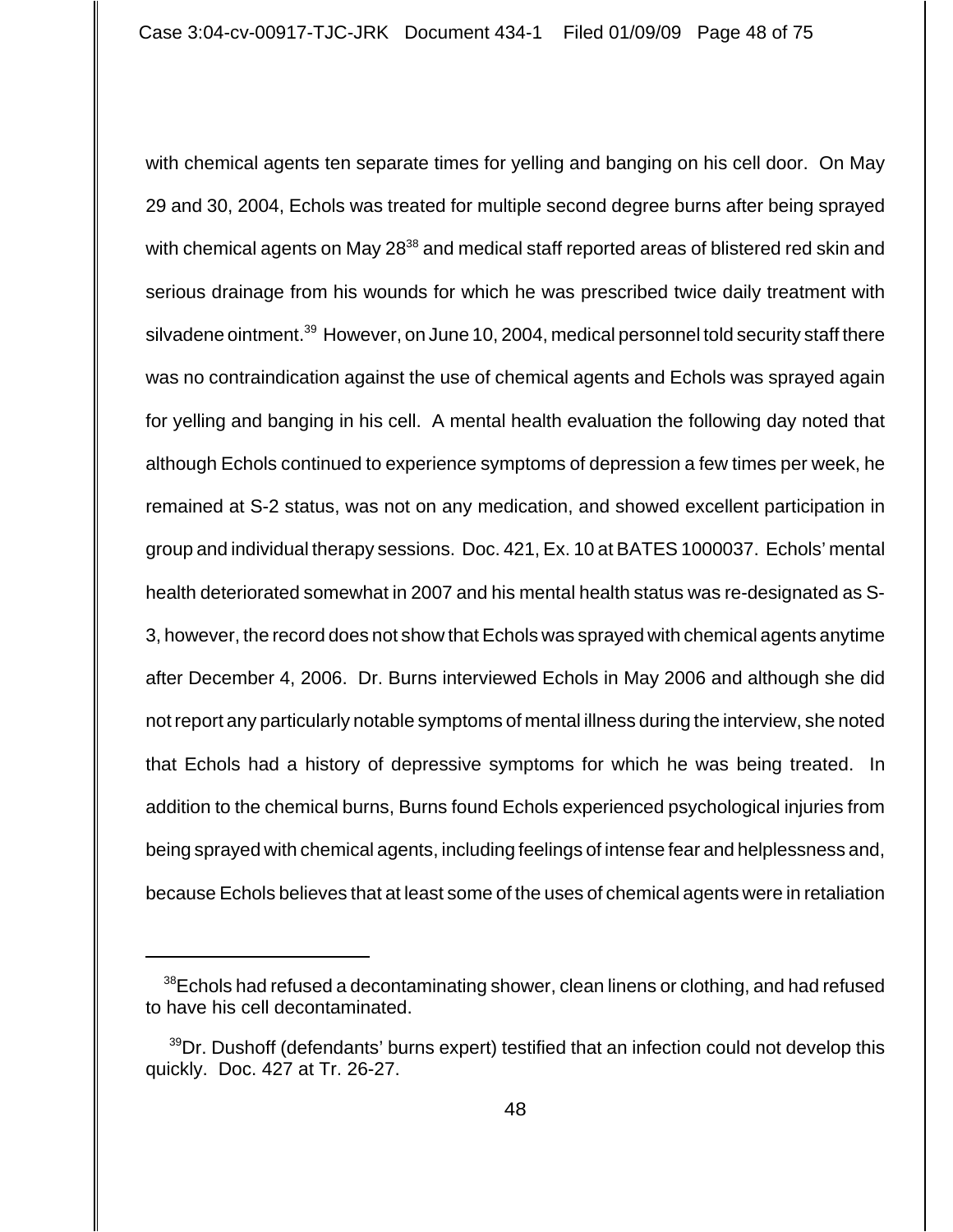for filing grievances, he now has difficulty sleeping for fear of being attacked with chemical agents without provocation. Dr. Stopford reported that Echols' second degree burns were a direct result of exposure to chemical agents and that the extent of his burns likely increased due to his failure to receive a decontaminating shower.

**Reginald Williams** is a 49 year old inmate incarcerated in DOC facilities since the age of 19 for service of a life sentence and is currently housed at Santa Rosa Correctional Institution. See Doc. 421, Ex. 49 (Dr. Burns' report on inmate Williams). Williams was sprayed three times at FSP- once in 2001 and twice in 2002. See Doc. 421, Ex. 38 at BATES 3800009. Dr. Stopford reported that Williams developed inflammation of his cornea secondary to his exposure to chemical agents and that he is now at an increased risk of eye effects because of prior chemical injuries to his eyes. Dr. Burns interviewed Williams and reported that he displayed some mild anxiety and difficulty with concentration and becomes fearful and anxious when security personnel come to his cell due to a fear of being sprayed with chemical agents. However, the record does not contain Williams' inmate or mental or medical health records and therefore does not show how long Williams was housed at FSP, why Williams was sprayed, or whether Williams has received any mental health treatment while in DOC facilities. An affidavit prepared by a DOC official states that Williams was designated as an S-1 as of May 2007 and was housed at Santa Rosa. Doc. 421, Ex. 63 at BATES 6300002.

**Kelvin Frazier** is a 40 year old inmate who has been in DOC custody since 1985 and is serving a life sentence for murder. See generally, Doc. 421, Ex. 17. Frazier was moved to FSP in July of 1992 where he remained until he was moved to a CM unit at Santa Rosa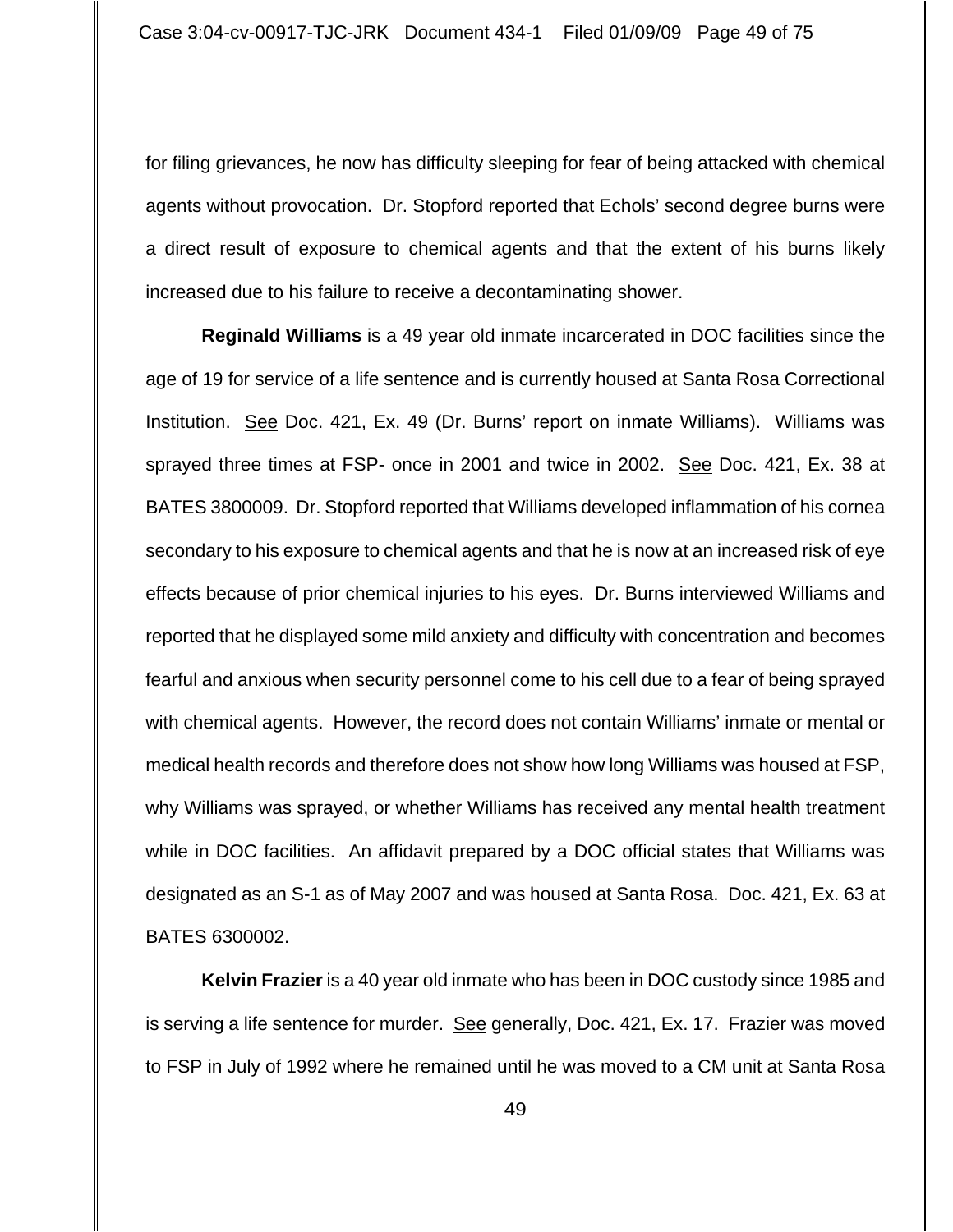Correctional Institute in October 2002. The record does not show that Frazier has been back to FSP since then. Plaintiffs did not submit the DOC medical or mental health records for Kelvin Frazier. Plaintiffs' expert, psychiatrist Dr. Kathryn Burns, reported that when she interviewed Frazier in 2005, he was not classified by DOC as having a mental illness, he did not take any psychotropic medications, and he had no history of mental illness outside of prison. While Dr. Burns determined that Frazier suffered from occasional nightmares, fearfulness, and anxiety associated with two occasions in 2001 when Frazier was sprayed with chemical agents while at FSP, the record fails to show that Frazier was designated as S-3 at the time he was sprayed in 2001 or at any other time while in DOC custody, or, even absent such a designation, that he was suffering from symptoms of mental illness at a time he was sprayed, or that any mental health provider found him to be suffering from mental illness after he was sprayed. Frazier's inmate file shows he was sprayed on at least one other occasion in 2002 while housed at FSP, but the records do not reveal any mental health concerns related to that incident. Records show that as of May 2007, Frazier was housed at Santa Rosa and was designated as an S-1. Doc. 421, Ex. 63 at BATES 6300002.

## **II. Conclusions of Law**

## **A. Legal Principles**

Plaintiffs bring this suit under 42 U.S.C. § 1983 seeking injunctive and declaratory relief<sup>40</sup> for violations of their right to be free from cruel and unusual punishment under the

<sup>&</sup>lt;sup>40</sup>Plaintiffs settled and/or dismissed all of their claims for damages.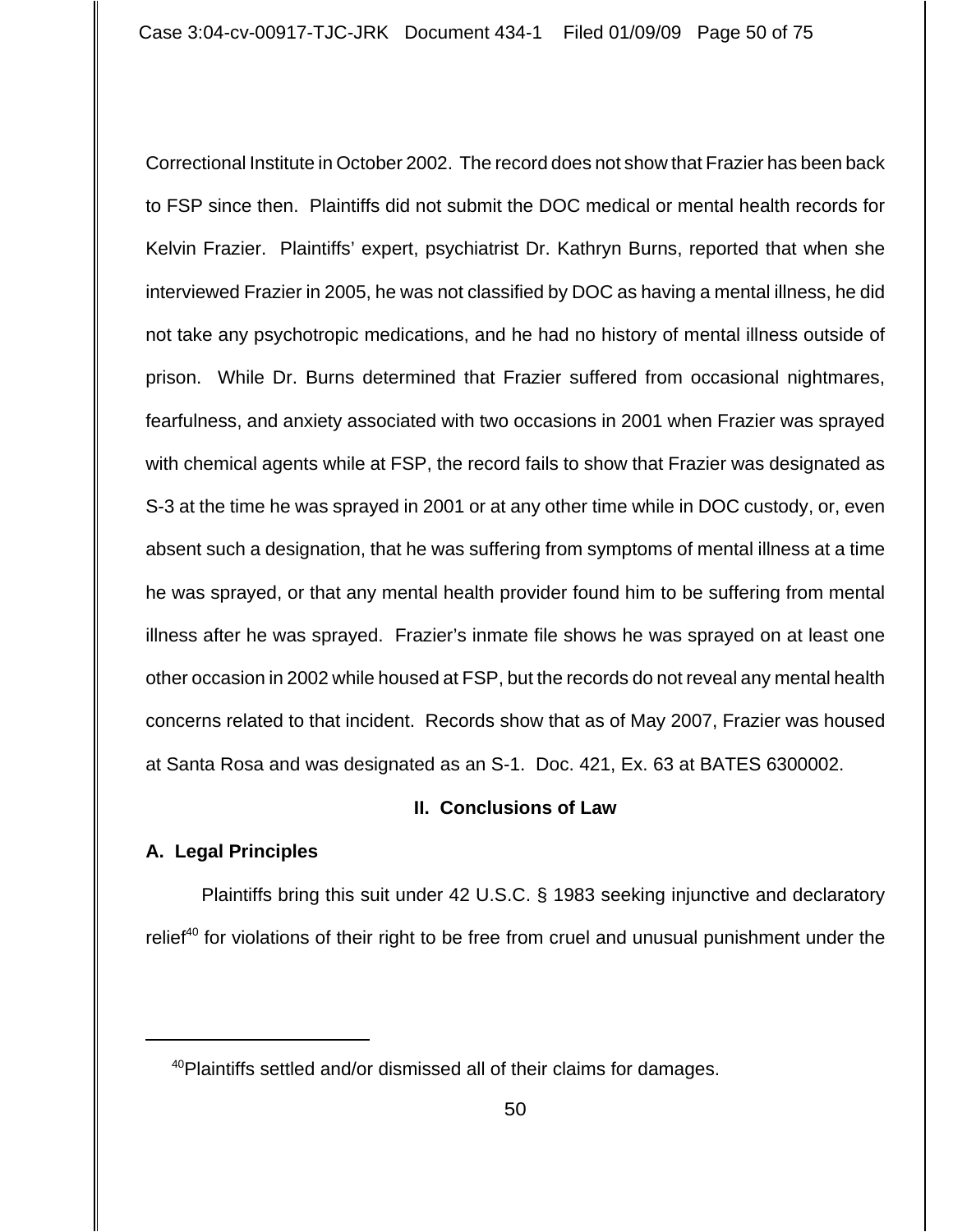Eighth and Fourteenth Amendments to the United States Constitution.<sup>41</sup> The Eighth Amendment, applied to the states through the Fourteenth Amendment, Rhodes v. Chapman, 452 U.S. 337, 344-45 (1981), "embodies broad and idealistic concepts of dignity, civilized standards, humanity, and decency." Estelle v. Gamble, 429 U.S. 97, 102 (1976) (citation omitted). "Generally speaking," however, "prison conditions rise to the level of an Eighth Amendment violation only when they 'involve the wanton and unnecessary infliction of pain.'" Chandler v. Crosby, 379 F.3d 1278, 1289 (11th Cir. 2004) (quoting Rhodes, 452 U.S. at 347).

A two-prong analysis governs Eighth Amendment challenges to conditions of confinement. Hudson v. McMillan, 503 U.S. 1, 8 (1992). "First, under the 'objective component,' a prisoner must prove that the condition he complains of is sufficiently serious to violate the Eighth Amendment." Chandler, 379 F.3d at 1289 (citing Hudson, 503 U.S. at 8). Minimally, the condition must be one that "'poses an unreasonable risk of serious damage to [the inmate's] future health' or safety." Id. (quoting Helling v. McKinney, 509 U.S. 25, 35 (1993)). The risk must be of a kind that is "so grave that it violates contemporary standards of decency." Helling, 509 U.S. at 36. Thus, it must be an "extreme deprivation[]", something far more than the "routine discomfort" which is "'part of the penalty that criminal offenders must pay for their offenses against society." Hudson, 503 U.S. at 9 (quoting Rhodes, 452 U.S. at 347).

<sup>&</sup>lt;sup>41</sup>In all respects, the plaintiffs have either satisfied the PLRA exhaustion requirements and/or defendants waived the requirement that they do so. See 42 U.S.C. § 1997e(a); Docs. 142, 253, 306, 325 (and exhibits thereto).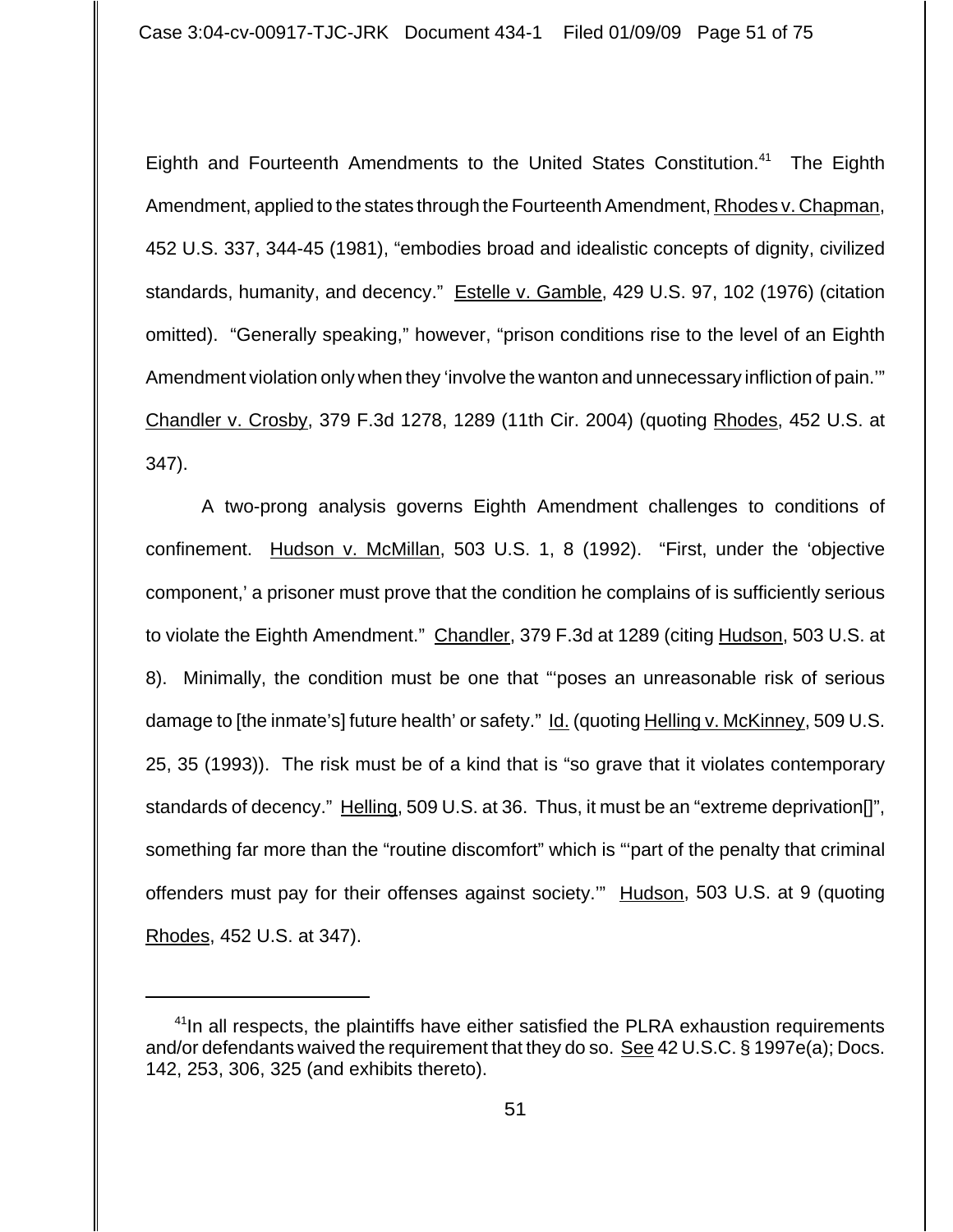The second component is subjective: "the prisoner must show that the defendant prison officials 'acted with a sufficiently culpable state of mind' with regard to the condition at issue." Chandler, 379 F.3d at 1289 (quoting Hudson, 503 U.S. at 8). "The proper standard is that of deliberate indifference." Id. (quoting Wilson v. Seiter, 501 U.S. 294, 303 (1991)). While a showing of mere negligence is not enough, a prisoner need not show that an official purposely caused him harm or knew that harm would result. Farmer v. Brennan, 511 U.S. 825, 835 (1994). Rather, an official's deliberate indifference is demonstrated where the official "knows of and disregards an excessive risk to inmate health or safety" caused by the denial of humane conditions. Id. at 837. Plaintiffs may demonstrate a causal connection between the officials and the inhumane conditions where a prison's "custom or policy results in deliberate indifference to constitutional rights." Cottone v. Jenne, 326 F.3d 1352, 1360 (11th Cir. 2003) (citation and quotation omitted). Liability based on a custom or policy can result from either a facially unconstitutional custom or policy or from a facially constitutional custom or policy that is implemented in an unconstitutional manner. Goebert v. Lee County, 510 F.3d 1312, 1332 (11th Cir. 2007). To show deliberate indifference based on the latter, the violations must be flagrant, widespread and continuous such that the defendant has actual or constructive knowledge of the pattern. Id. Thus, a policy that can be humanely and properly applied- - one that is facially constitutional- - cannot lead to liability based on a single incident of deprivation. Marsh v. Butler County, Ala., 268 F.3d 1014, 1036-37 (11th Cir. 2001). Rather, liability will only attach where, notwithstanding the otherwise facially constitutional policy, a pattern of unconstitutional conduct is so obvious as to put the official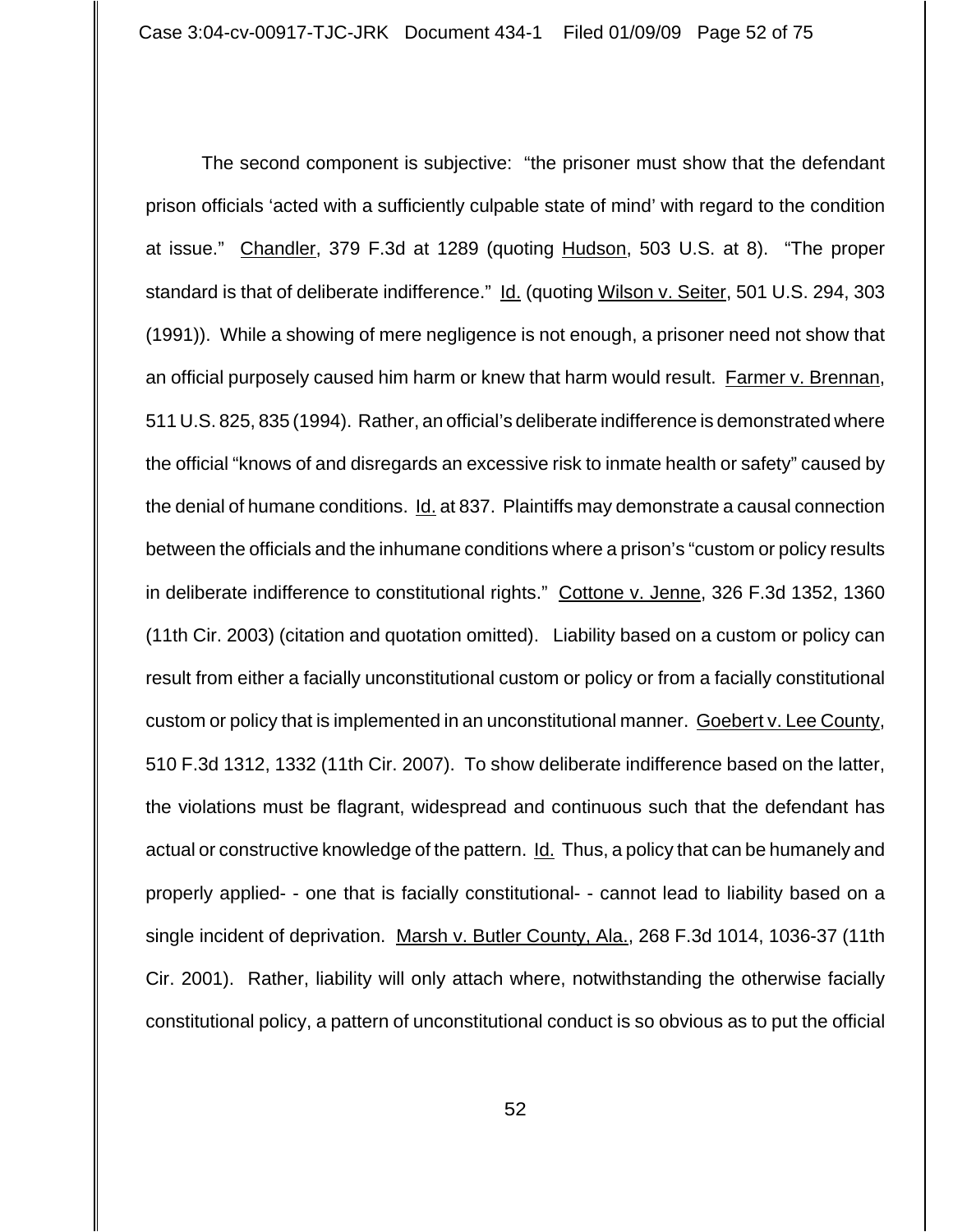on notice that the implementation of the policy results in constitutional violations. Id.<sup>42</sup> See also, Rivas v. Freeman, 940 F.2d 1491, 1495 (11th Cir. 1991) (finding sheriff was deliberately indifferent where his policies for confirming suspects' identities resulted in

 $42$ Some courts have set forth other formulations of the governing standards for reviewing alleged Eighth Amendment violations where the condition of confinement involves or results in an allegedly excessive use of force. Plaintiffs here pose an interesting question as to whether the deliberate indifference showing for a case such as this additionally requires proof of malicious and sadistic use of force. See Doc. 431. Defendants have not suggested that this is so (see Doc. 433) and, having reviewed the cases plaintiffs cite, the Court finds that the actions here should be measured against the test for conditions of confinement, which requires plaintiffs to show that officials were deliberately indifferent to a substantial risk of harm. While acknowledging that the policy here is directed toward the degree of force permitted to quell a "disturbance," which is often treated as an excessive force claim (and indeed, plaintiffs pled- - and settled- - several such claims against various individual correctional officers), their challenge against the top DOC officials (the only defendants left) is directed to the prison's considered policy that inmates securely housed in their individual cells must abide by the prison rules about excessive noise or face the consequence that non-spontaneous force will be used against them to compel compliance, thus distinguishing this case from those where officers have been required to take action "in haste, under pressure, and frequently without the luxury of a second chance." Whitley v. Albers, 475 U.S. 312, 320 (1986). Here, the facially constitutional "condition of confinement"- - defendants' use of chemical agents on inmates who refuse to follow orders to stop creating a disturbance- - is, plaintiffs claim, unconstitutional when applied to them because it fails to account for their inability, on account of mental illness, to conform their behavior to comply with the rules. While recognizing that other formulations might exist to analyze such a claim, this seems to be a challenge that can be properly addressed under the Eleventh Circuit's traditional deliberate indifference framework for challenges to conditions of confinement. See, e.g., Goebert, 510 F.3d at 1332 (addressing under deliberate indifference standard whether facially constitutional policy that prohibited inmates from laying down during the day was unconstitutional when applied to pregnant inmate who should have been on bed rest). See also, Chandler, 379 F.3d at 1289-90 (reviewing conditions of confinement case where plaintiffs were seeking declaratory and injunctive relief under traditional two-part objective/subjective standard and requiring plaintiffs to show deliberate indifference on part of defendant prison officials); Coleman v. Wilson, 912 F.Supp. 1282, 1321-22 (E.D. Cal. 1995) (concluding that deliberate indifference, and not "malicious and sadistic," was proper standard to address challenge to prison policy of using tasers and 37mm rubber bullet launchers on mentally ill inmates because policy required deliberation through communication between various levels of staff before force could be used).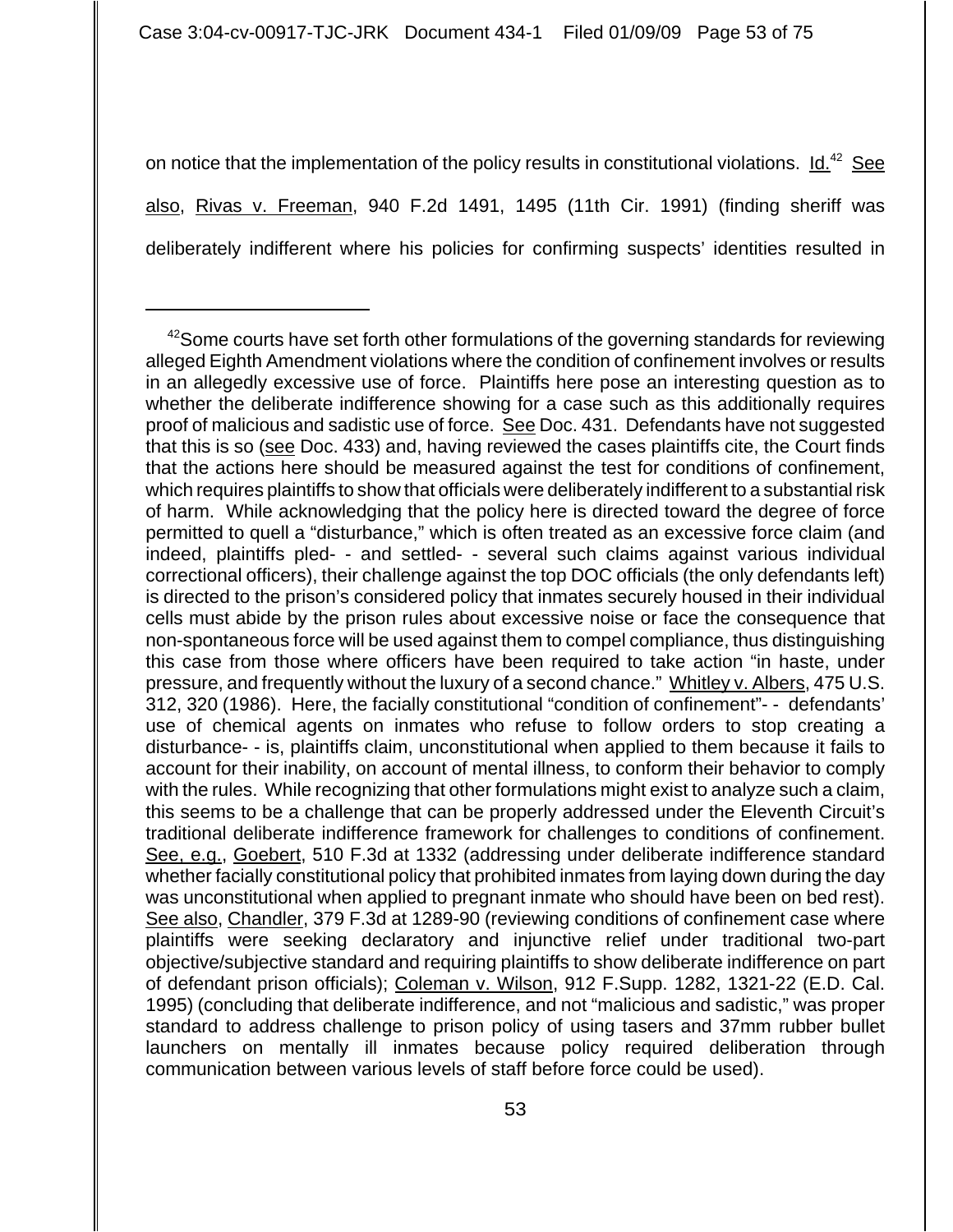misidentification of persons who were subsequently arrested and incarcerated without cause where sheriff knew of prior instances of mistaken identity and allowed policy to continue).

If plaintiffs establish that the conditions of confinement violate the Eighth Amendment, they must each further show that the violation caused them injuries. Chandler, 379 F.3d at 1290. Finally, even where an Eighth Amendment violation is proven, plaintiffs will only be entitled to injunctive relief where the Court has a "reasonable expectation" that the violations will recur, and that policy changes implemented since litigation began will not "completely and irrevocably eradicate[ ] the effects of the alleged violations." Hall v. Board of School Comm'rs., 656 F.2d 999, 1000-01 (5th Cir. Sept. 21, 1981).<sup>43</sup> Thus, if plaintiffs prove an Eighth Amendment violation, defendants then bear the burden of proving that the institution will "not return to its former, unconstitutionally deficient state" "absent an injunction." LaMarca v. Turner, 995 F.2d 1526, 1541 (11th Cir. 1993) (citations omitted). Even in cases where the need for injunctive relief is demonstrated, federal courts are "ill equipped to deal with the increasingly urgent problems of prison administration and reform." Turner v. Safley, 482 U.S. 78, 84 (1987) (quotation and citation omitted). Such problems are "complex and intractable" and "not readily susceptible of resolution by decree." Id. (quotation and citation omitted). Thus, while constitutional rights must be "scrupulously observed," courts should not invoke the "name of the Constitution [as a basis to become] enmeshed in the minutiae of prison operations." Bell v. Wolfish, 441 U.S. 520, 562 (1979). Therefore, any resulting decree must go no further than "target[ing] the existing wrong." LaMarca, 995 F.2d at 1543

<sup>&</sup>lt;sup>43</sup>Under <u>Bonner v. City of Prichard,</u> 661 F.2d 1206, 1207 (11th Cir. 1981), cases decided by the Fifth Circuit prior to October 1, 1981 are binding precedent.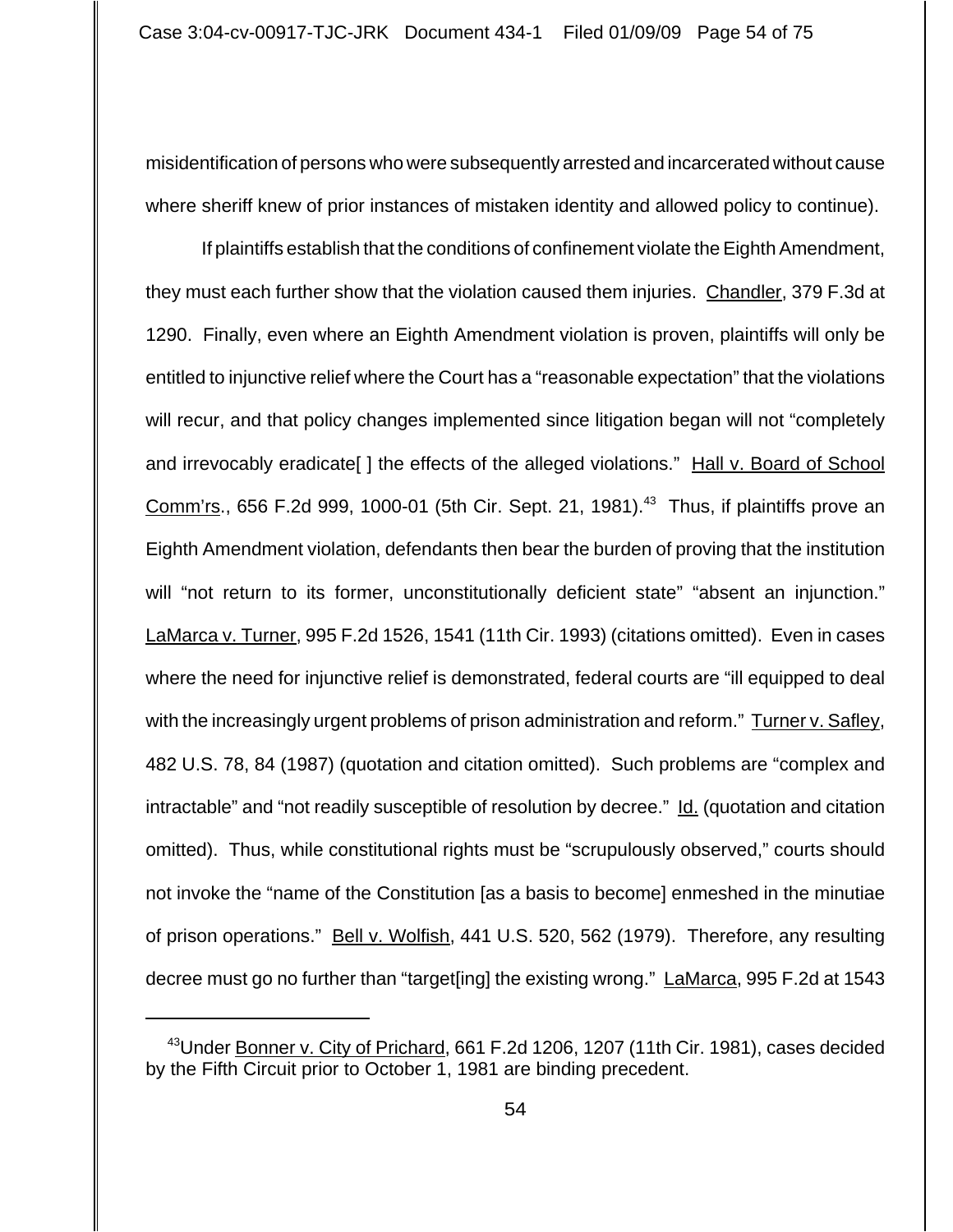(citation omitted).

## **B. Analysis of Plaintiffs' Claims**

Plaintiffs attempt to meet the objective component of their cruel and unusual punishment claims by showing that the FSP policy as to the non-spontaneous use of chemical agents subjects them to "extreme deprivations" by spraying them with chemical agents to enforce a prison regulation that the plaintiffs had no capacity to comply with because of their mental illnesses. To establish the subjective component, plaintiffs attempt to show that while the FSP policy may have been facially constitutional, the history of the policy's application demonstrates that officials disregarded the evidence that the policy was resulting in constitution violations because chemical agents were being used against S-3 inmates such as plaintiffs and others who had decompensated and could not follow commands to stop banging and yelling in their cells. Several governing principles must first be established.

First, plaintiffs concede that force may appropriately be used against an inmate to enforce an order where the inmate's compliance is necessary to avoid immediate risk of injury to the inmate or to another person.

Second, credible testimony supports the conclusion that, in a prison environment where dangerous inmates are housed and where visibility into individual cells is limited (such as the CM wing at FSP), unremitting banging or yelling that an inmate refuses to stop upon order may be a "disturbance" sufficiently serious as to require that it be quelled by the nonspontaneous use of force because it may, for example, incite other inmates to join in the ruckus or the noise may overwhelm another inmate's request for help.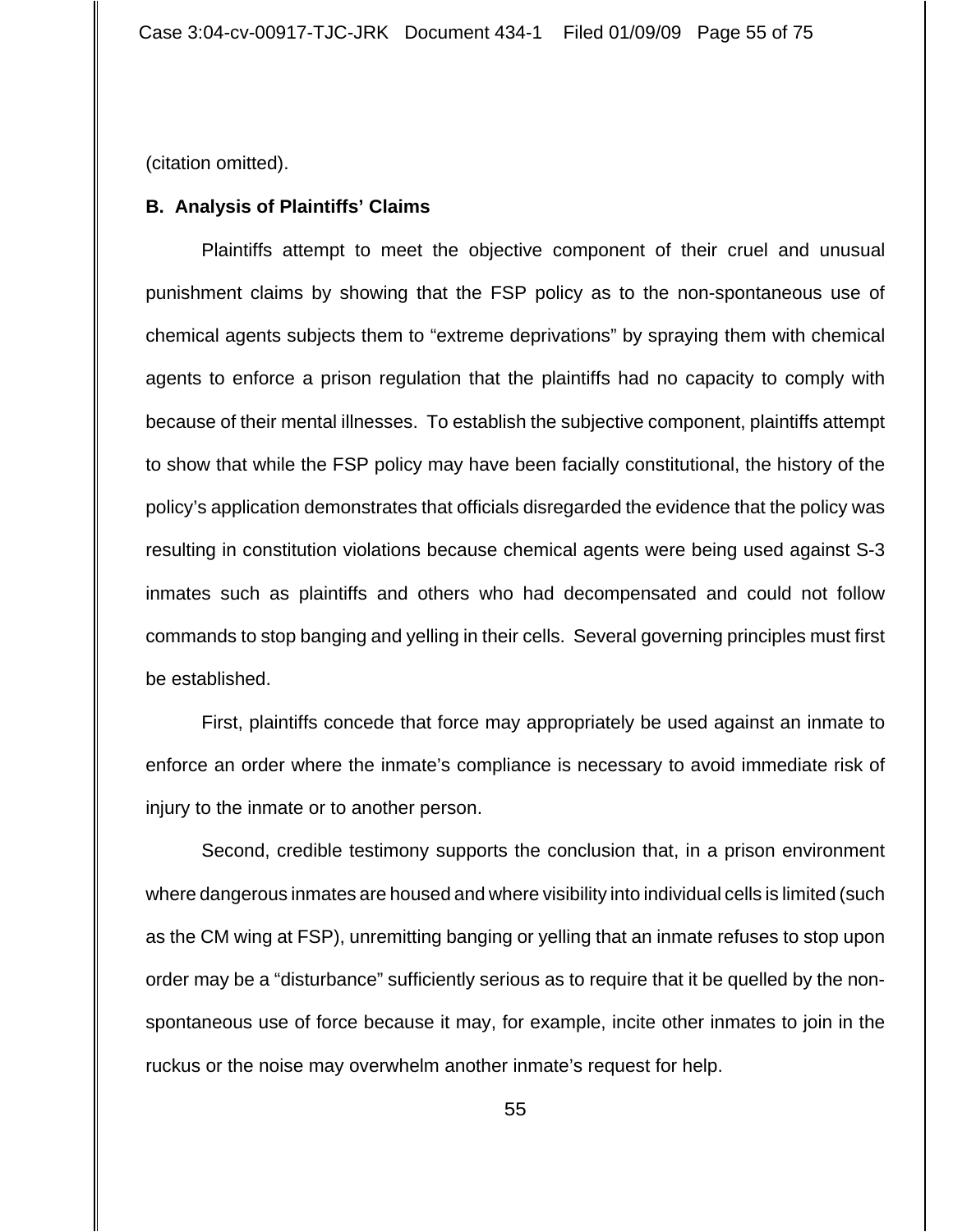Third, the use of chemical agents as a means of force against a recalcitrant prisoner who refuses to obey an order generally does not, in itself, violate the Eighth Amendment. See Danley v. Allen, 540 F.3d 1298, 1307 (11th Cir. 2008) (holding in context of pretrial detainee's excessive force claim that the use of "pepper spray is an accepted non-lethal means of controlling unruly inmates" and that "[a] short burst of pepper spray is not disproportionate to the need to control an inmate who has failed to obey a jailer's orders"). <sup>44</sup> This is true even though chemical agents, by their very nature, are "designed to disable a [person] by causing intense pain, a burning sensation that causes mucus to come out of the nose, an involuntary closing of the eyes, a gagging reflex, and temporary paralysis of the larynx," and, occasionally, "disorientation, anxiety, and panic in the person sprayed." Id. at 1309 (citing cases). Thus, this degree of pain is constitutional because the effects are temporary- - or at least are intended to be.

Fourth, even the temporary pain caused by the use of chemical agents may be constitutionally cognizable when the chemical agents are used unnecessarily. Vinyard v. Wilson, 311 F.3d 1340, 1348 (11th Cir. 2002) (holding that use of pepper spray is excessive force under Fourth Amendment where crime is minor, arrestee surrenders, is secured, is not violent or threatening officer safety); Soto v. Dickey, 744 F.2d 1260, 1270 (7th Cir. 1984) (recognizing that "it is a violation of the Eighth Amendment for prison officials to use mace

<sup>&</sup>lt;sup>44</sup>Danley's complaint, which was before the Eleventh Circuit on review of an Order of the District Court denying defendants' motions to dismiss on grounds of qualified immunity, alleged that the chemical agent was "pepper spray." See Danley v. Allyn, 485 F.Supp.2d 1260 (N.D. Ala. 2007). The Court therefore assumes it was OC (the generic name for which is "pepper spray"), which, according to the evidence received at trial, is the most commonly used and least dangerous chemical agent used by the DOC.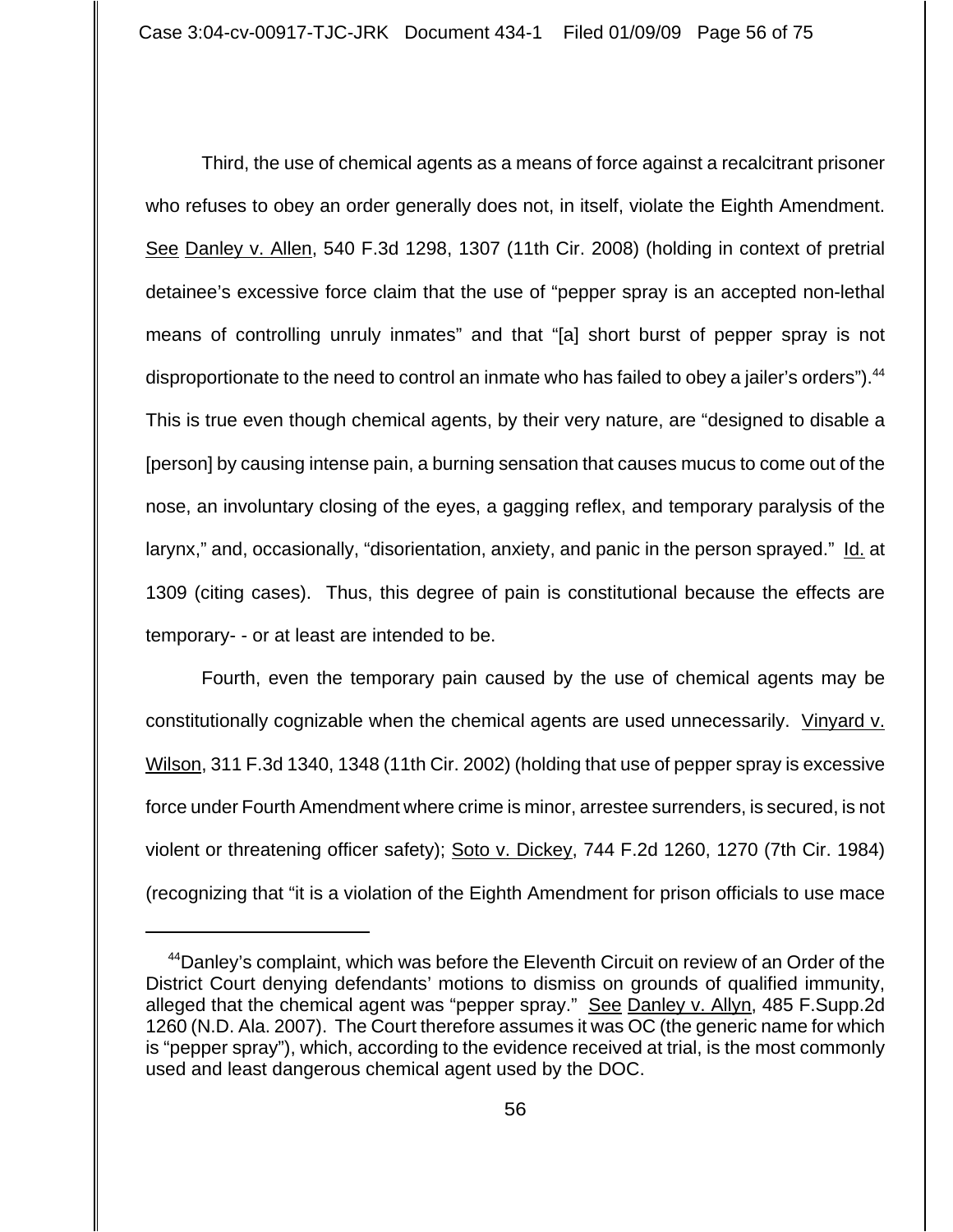or other chemical agents in quantities greater than necessary *or for the sole purpose of punishment or the infliction of pain*") (emphasis supplied); Gunn v. Sullivan, No. 2:04-cv-229- FtM-99SPC, 2007 WL 80859, at \*4 (M.D. Fla. Jan. 8, 2007) (holding that a jury could find unreasonable and excessive force had been used if inmate, who allegedly suffered shortness of breath just following non-spontaneous use of chemical agents, could prove that he was arbitrarily selected for punishment hours after inmates stopped yelling in their cells). See also, Rhodes, 452 U.S. at 346 ("Among 'unnecessary and wanton' inflictions of pain are those that are 'totally without penological justification.'") (citation omitted).

Fifth, even where chemical agents are permissibly used, when the effects are longer lasting or exacerbated by prolonged exposure, inadequate decontamination, or poor ventilation- - something beyond the immediate short term effects of being sprayed with the chemical agent- - the use of chemical agents may pose an unreasonable risk to an inmate's health that is serious enough to trigger inquiry under the Eighth Amendment. Danley, 540 F.3d at 1311. According to the credible testimony at trial, these risks may include burns and the exacerbation or complication of many serious health conditions, including diabetes and various circulatory and respiratory conditions.

Sixth, the evidence at trial established that exposure to chemical agents - - whether used as directed or not - - may exacerbate the psychological condition of mentally ill inmates, with results including increased paranoia, feelings of anger or helplessness, and suicidal ideation, and may adversely effect the ability to treat mentally ill inmates. These psychological effects merit inquiry under the Eighth Amendment. See LaMarca, 995 F.2d at 1544 (holding that district court properly found prison officials "unnecessarily and wantonly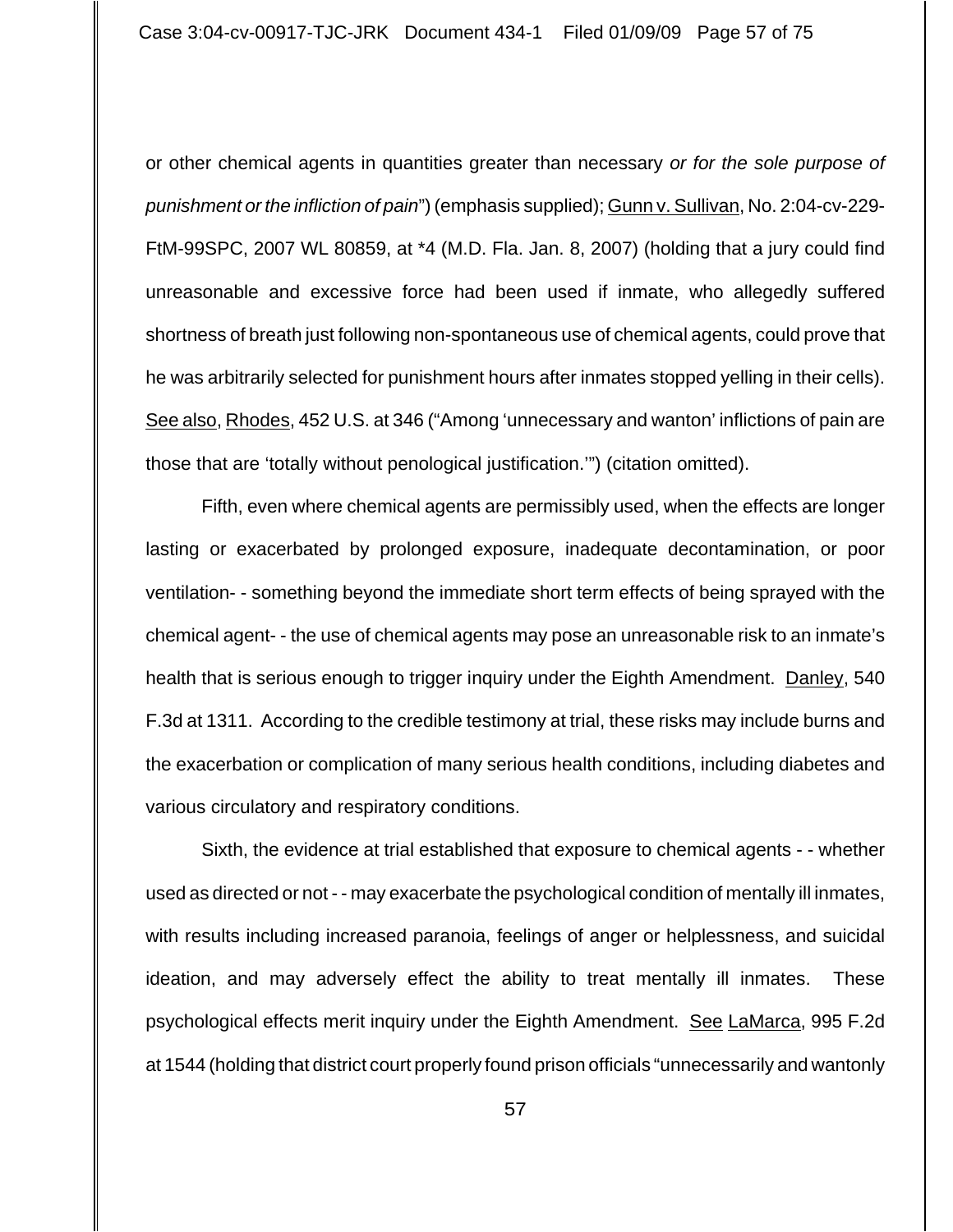inflicted pain upon prisoners by failing to provide them with post-rape psychological or psychiatric counseling"); Strickler v. Waters, 989 F.2d 1375 (4th Cir. 1993) (holding that Eighth Amendment challenge can be met by proof of serious or significant physical *or emotional* injury); Jordan v. Gardner, 986 F.2d 1521 (9th Cir. 1993) (holding that inmates with history of sexual abuse met Eighth Amendment pain standard warranting injunctive relief when they were subject to "severe psychological injury and emotional pain and suffering" by prison's pat-down search policy); Northington v. Jackson, 973 F.2d 1518 (10th Cir. 1992) (holding that Eighth Amendment claim was stated by allegation that officers caused plaintiff psychological injury by holding gun to plaintiff's head and threatening to shoot); Smith v. Aldingers, 999 F.2d 109 (5th Cir. 1993) (reversing and remanding where district court failed to consider whether fear alone could be an Eighth Amendment violation). See also, Hope v. Pelzer, 536 U.S. 730, 737 (2002) (highlighting "taunting" and "humiliation" as circumstances which contributed to finding that handcuffing petitioner to hitching post "violated the basic concept underlying the Eighth Amendment, which is nothing less than the dignity of man") (quotation and citation omitted).

Seventh, DOC witnesses testified (and DOC policy provides) that except in instances where force is needed to prevent immediate harm to the inmate or another, physical force should not be used to compel compliance against an inmate who, by virtue of his S-4, S-5, or S-6 status, the DOC has determined does not have the mental capacity to follow commands. See Doc. 426 at Tr. 200-01; Doc. 427 at Tr. 186-88; Doc. 421, Ex. 41 at BATES 4100015. This is so because if the inmate cannot understand the command or cannot comply with it, the force simply produces pain, except to the extent the inmate is (in some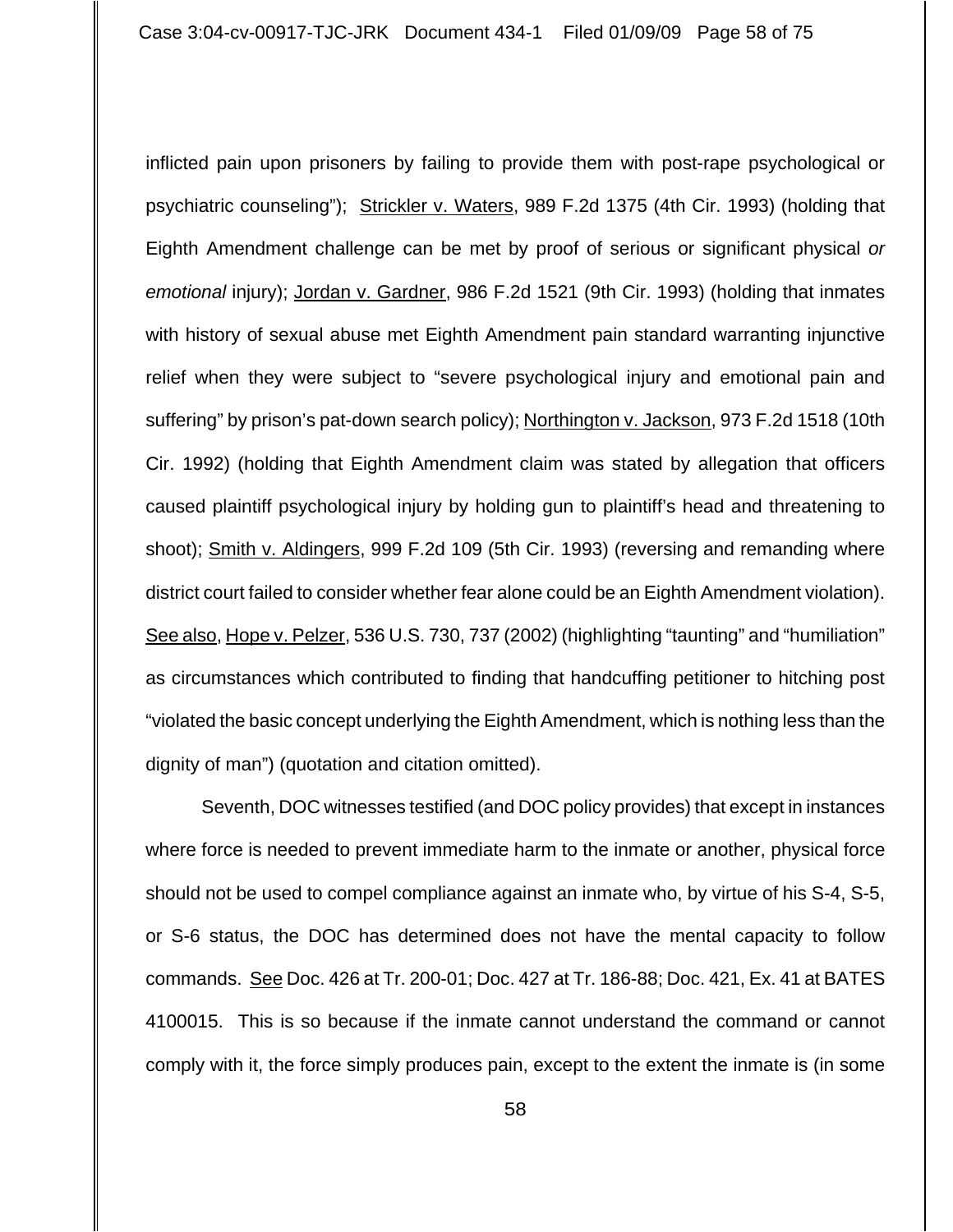cases only very temporarily) incapacitated by the force used. See Wilson v. Seiter, 501 U.S. 294, 300 (1991) (explaining that in Eighth Amendment prison cases, "the infliction of punishment" means "a deliberate act intended to chastise or deter"); Hope, 536 U.S. at 737 (holding that punitive treatment levied against a restrained prisoner was unconstitutional gratuitous infliction of wanton and unnecessary pain). The same principle supports the DOC decision that occasionally finds inmates are to be excused from receiving disciplinary reports for their disobedience due to incompetency at the time of the infraction. In these instances, using physical force to compel a mentally ill inmate to comply with a command that he cannot understand or follow due to incapacity "crosses the line separating necessary force from brutality." Slakan v. Porter, 737 F.2d 368 (4th Cir. 1984) (holding prison guards' use of tear gas and other weapons against prisoner in his cell "crossed the line separating necessary force from brutality"); Stewart v. Stalder, No. 05-cv-0416-P, 2007 WL 184892, at \*4 (Jan. 19, 2007) (holding plaintiff could state an Eighth Amendment violation if he could prove officials used mace to compel his compliance with an order when they had knowledge that his mental health prevented him from complying). This conclusion is further supported by the lesson of **Estelle v. Gamble, 429 U.S. 97, which teaches that the denial of medical** care may be cruel and unusual punishment because physical torture or pain without penological purpose may result from the denial. Id. at 103. So too here because if the DOC fails to account for an inmate's decompensation, with the result that he is gassed when he cannot control his actions due to mental illness, then the force no longer has a necessary penological purpose and becomes brutality. See alsoCook v. Sheriff of Monroe Cty., Fla., 402 F.3d 1092, 1115 (11th Cir. 2005) (citation omitted) (holding that prisoners have a right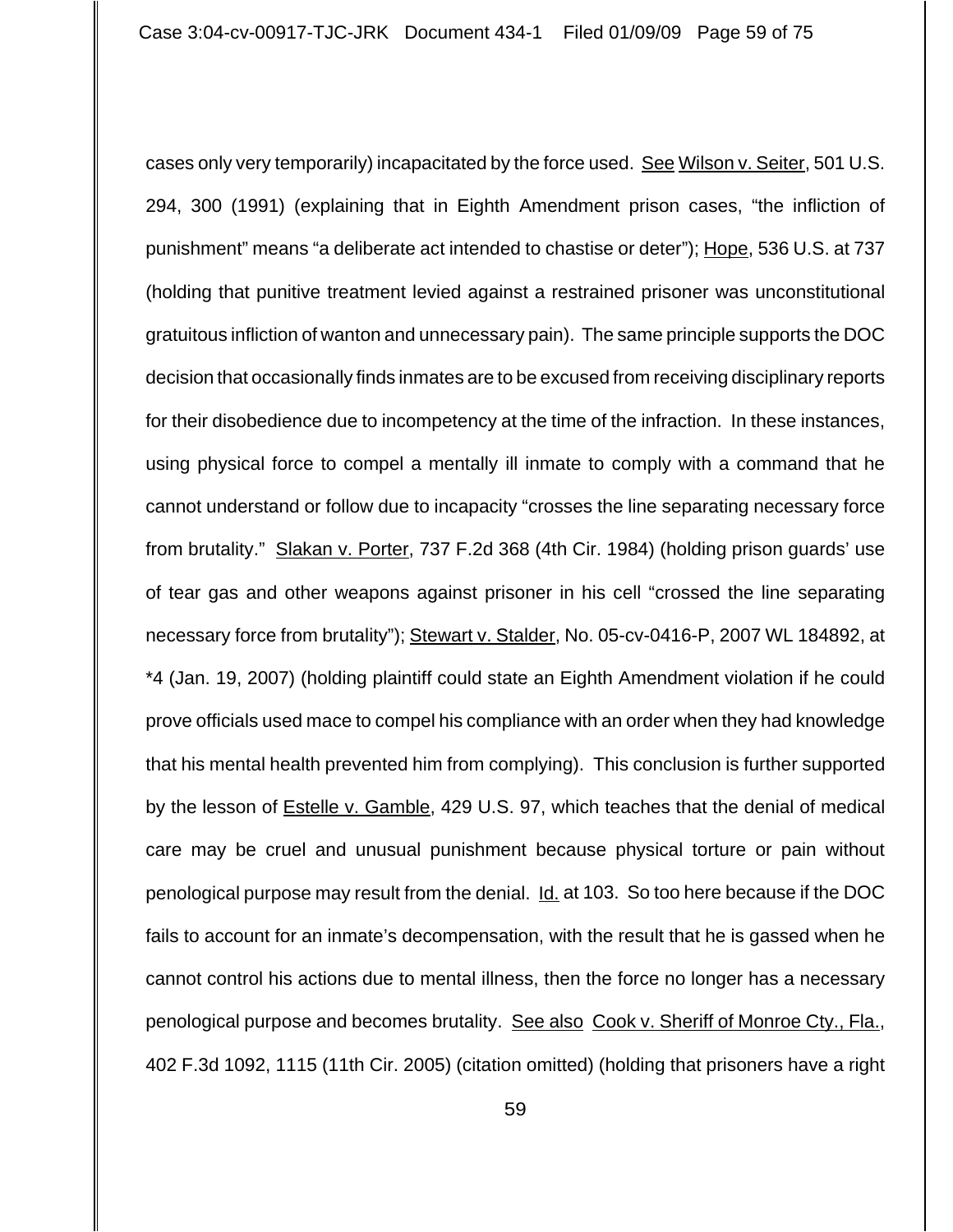"to receive medical treatment for illness and injuries, which encompasses a right to psychiatric and mental health care").45

Eighth, the DOC is aware that an inmate's mental status is subject to change and that S-3 inmates housed at FSP sometimes decompensate and require transfer to an in-patient facility. Although security staff are trained to recognize extreme symptoms of decompensation such as suicidal ideations and self-mutilation and may also recognize behaviors that are uncharacteristic for a particular inmate, some S-3 inmates manifest symptoms of mental illness which are indistinguishable to security staff (and sometimes even to mental health staff) from behaviors which appear to be willful recalcitrance. That some inmates are deemed to have been incompetent for purposes of receiving a disciplinary report after a gassing further supports this point.

 Ninth, the Florida CMA (the legislatively created monitoring body) has warned the DOC that security staff may be responding inappropriately to mentally ill inmates who may be suffering from symptoms of their illnesses that are manifested by behaviors such as yelling, lashing out, or refusing to obey orders. The CMA has urged the DOC to consider

<sup>&</sup>lt;sup>45</sup>Thus, here the DOC policy that prohibits the non-spontaneous use of chemical agents against S-4, S-5, or S-6 inmates housed in in-patient facilities (except upon doctor's orders) coincides with constitutional minima. To be clear, it has never been the DOC's legal position that it is permissible to spray S-3 inmates who have decompensated. Rather, its position has been that if mental health staff have properly designated inmates as S-3s, then those inmates can understand the consequences of their behavior and are capable of following rules and orders. The Osterback decision found that the overall delivery of mental health services in the DOC system met constitutional standards. The DOC position is, essentially, that it need do no more. This case, however, ventures into ground not covered by Osterback- - what happens when officers repeatedly use non-spontaneous force against an inmate whose mental health has slipped below the point where he can control his behavior, despite the label attached by his designation.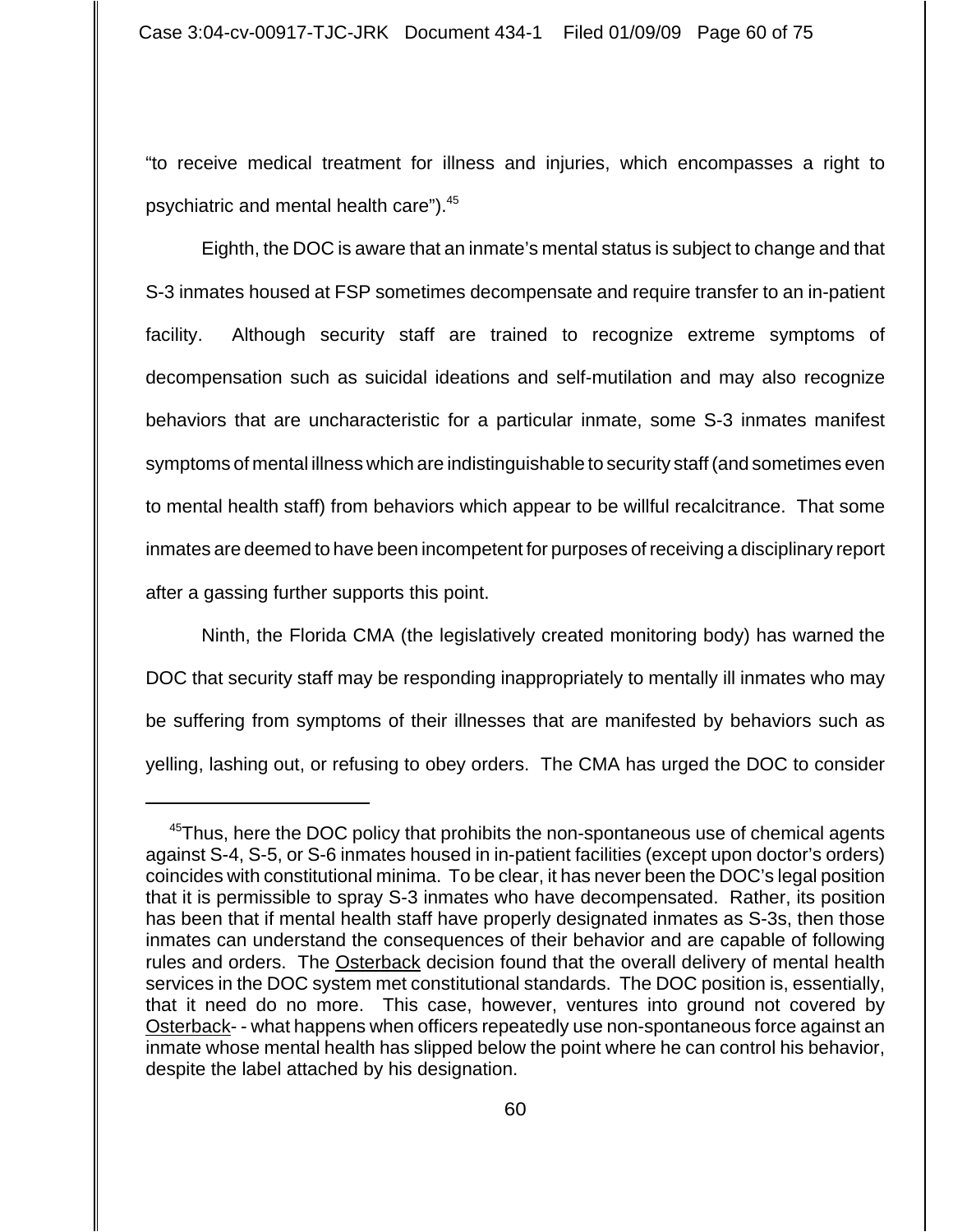adopting procedures used by the Federal Bureau of Prisons which bring mental health providers to an inmate's cell for counseling in an attempt to diffuse a situation without the use of force. The American Correctional Association, which sets correctional standards, does not mandate mental health intervention before chemical agents are used against mentally ill inmates, but many other jurisdictions employ those techniques. See Doc. 421, Ex. 53, 76.

Tenth, DOC staff and officials, including FSP's former warden James Crosby, and others are aware of and have expressed concern about the "frequent flier" phenomenon whereby S-3 CM inmates at FSP are sprayed with chemical agents for behaviors such as yelling and banging and are thereafter deemed to have decompensated, requiring transfer to UCI's in-patient mental health treatment facility where the inmate's mental health is "restored" and he then returns to FSP where the cycle is repeated over and over again.

Based on these principles, plaintiffs could establish the objective component of an Eighth Amendment claim by showing that at the time they were ordered to cease causing a disturbance, they no longer had the capacity to comply, and the chemical agents used against them caused an "extreme deprivation." See Hudson, 503 U.S. at 8-9. To establish the subjective component, plaintiffs must demonstrate that the nature of their mental illnesses, the behaviors they were engaging in that caused them to be sprayed, the substantial risk of serious harm they suffered and their history of transferring between FSP and UCI are all consistent with the history of a DOC policy that has permitted such circumstances, thereby proving that the DOC officials acted with deliberate indifference as to their plight. See Rivas, 940 F.2d at 1495. As this is not a class action, each plaintiff must establish his own claim.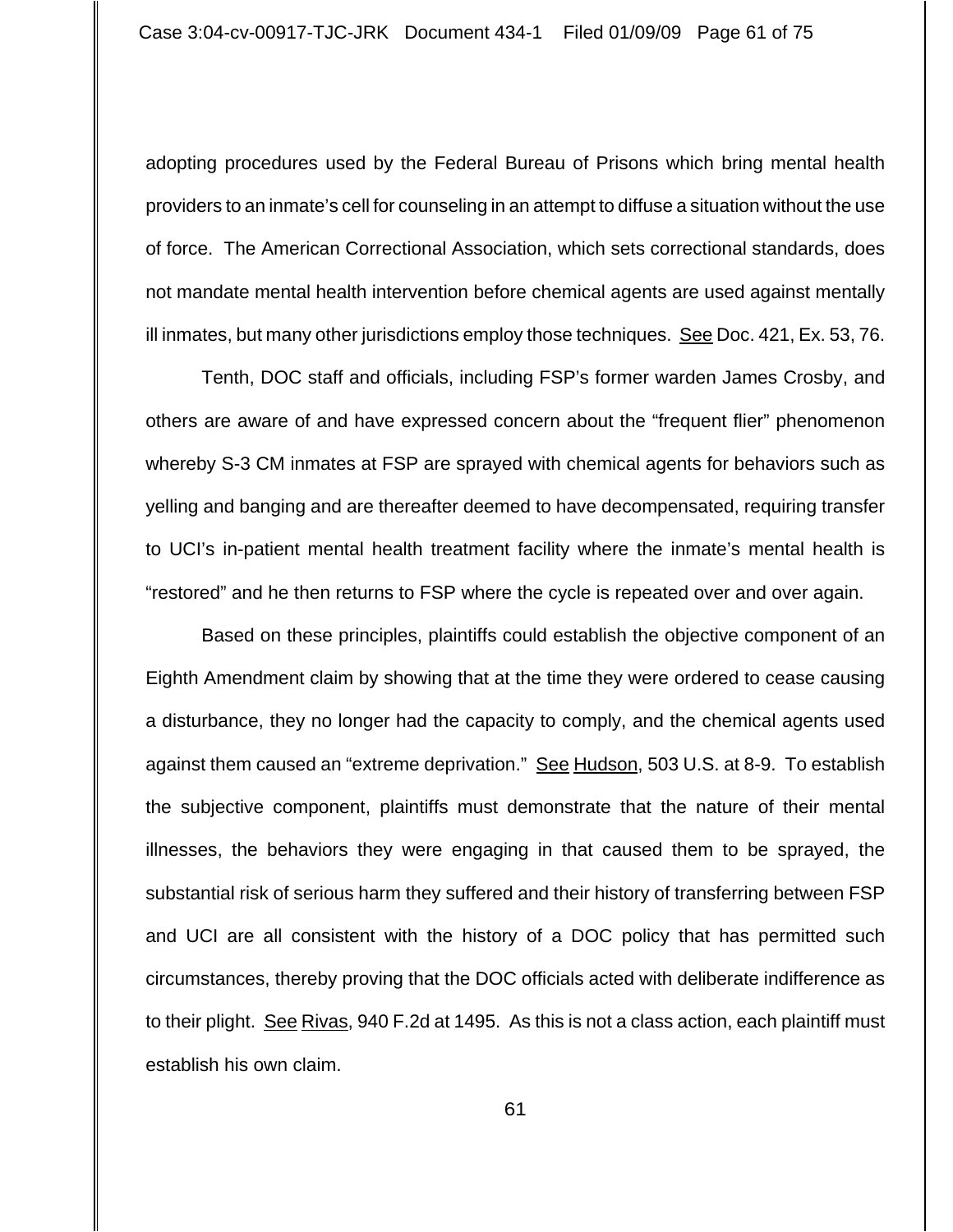As to **Jeremiah Thomas**, the factual findings outlined above (pp. 30-36, supra) show that his psychiatric diagnoses include schizoaffective disorder bipolar-manic and antisocial personality disorder with severe borderline features, which have been marked by disturbing acts of self-mutilation and maniacal behaviors such as head banging and incessant singing. Between January 10, 2000 and July 25, 2003, Thomas was transferred between FSP and UCI nine times. His stays at FSP were invariably short-lived, ranging from six days to 78 days (including several days spent in the FSP infirmary). Thomas' brief stays at FSP were marked by disastrous and sometimes almost immediate episodes of confrontation with security officers which resulted in Thomas being sprayed with chemical agents on twenty different occasions, sometimes more than once in a single day, often on multiple days in a row, and usually with three separate rounds of chemicals being applied each time. Only one of Thomas' FSP stays resulted in his transfer to UCI without his being sprayed first and that occurred when, during a six day stint at FSP, medical staff determined Thomas could not be sprayed after he tried to hang himself two days after he arrived there (though Thomas' other suicide threats or attempts at FSP did not result in similar precautions).

Each time Thomas was sprayed, he was engaged in unremitting banging or yelling in his cell which security staff deemed to be a disturbance that had to be stopped, by force if necessary. Yet on two separate occasions, Thomas complied with officers' orders when officers brought a videocamera to the area (a technique that was apparently used while Thomas was in the FSP infirmary). On another occasion when Thomas was "causing a disturbance" by "holding a loud conversation with himself," a correctional supervisor refused to approve the use of chemical agents and instead had Thomas escorted to a medical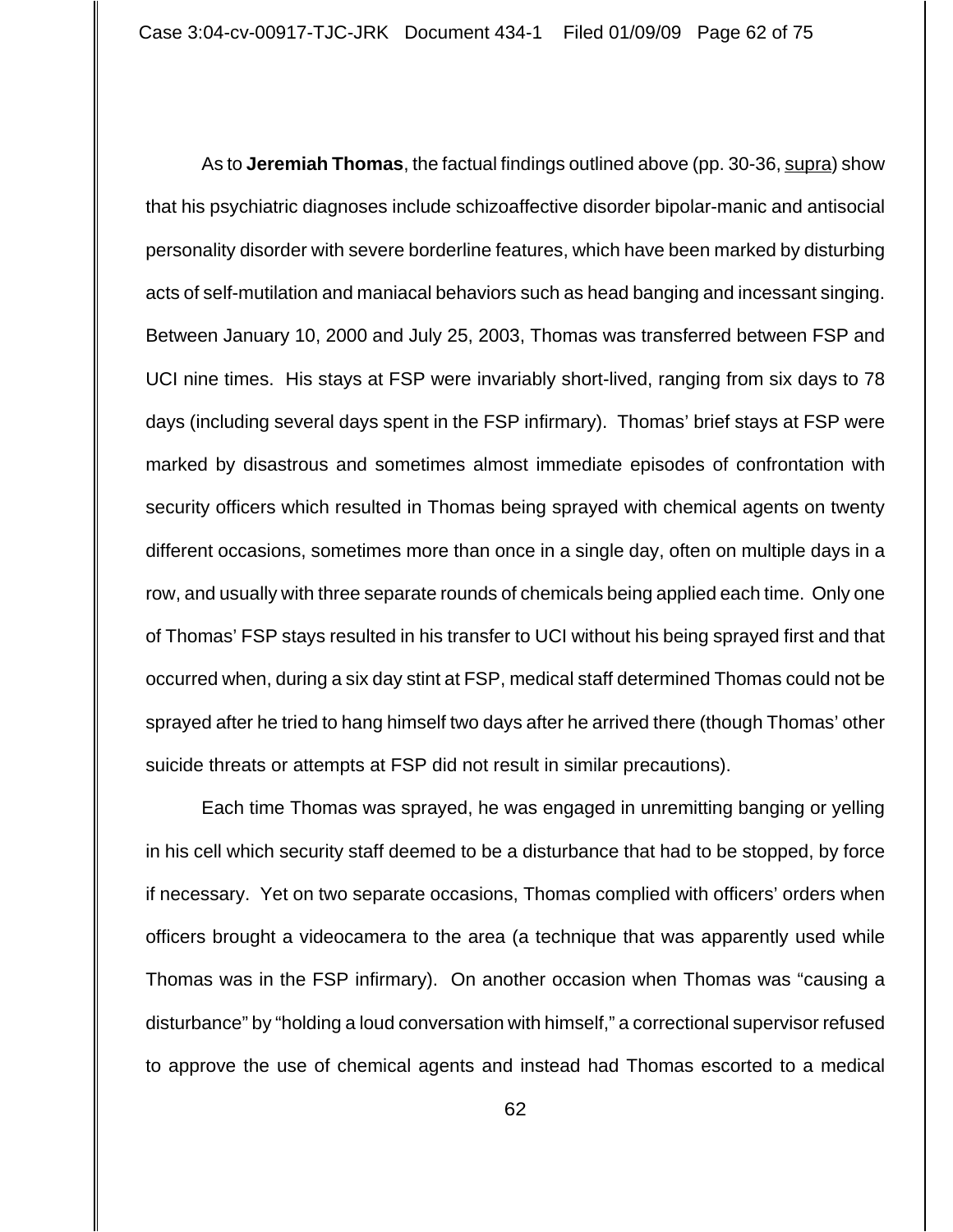holding cell because he felt chemical agents were "ineffective" when used on Thomas, who the supervisor noted had "a real mental problem" that warranted a referral to mental health for evaluation. Doc. 421, Ex. 1 at BATES 0100079. Indeed, disciplinary proceedings which followed several of Thomas' episodes of yelling and banging for which he was sprayed found Thomas was incompetent at the time, which is consistent with Dr. Burns' and Dr. Infante's evaluations of Thomas that found that his yelling and banging were consistent with symptoms of his severe mental illness and were predictable behaviors for which Thomas became known. See Doc. 421, Ex. 1 at BATES 0100079 (March 3, 2000 note from Captain Kelsay that Thomas "should not be permitted to disrupt an entire wing *on a continuous basis*") (emphasis added).

This history convinces the Court that Thomas was sprayed with chemical agents at FSP for causing a disturbance in his cell by yelling or banging on occasions when he had no capacity to conform his conduct because of his mental illness, thereby demonstrating that the force used crossed the line separating permissible enforcement of prison rules from cruel and unusual punishment. Estelle, 429 U.S. at 103. Plaintiffs have also established that as a result of this treatment, Thomas suffered far more than the "routine discomfort" that is tolerated by society as part of the price a criminal offender must pay for his crime. Hudson, 503 U.S. at 9. For example, Thomas was evaluated by a nurse on September 24, 2000 after he had been sprayed twice in two days with chemical agents and she found his skin was blistering and broken from chemical burns, he smelled of urine and was acting delusional. Yet Thomas was returned to his cell where he was sprayed the next day and the day after that as well. By September 27, 2000, medical staff found Thomas was suffering first to third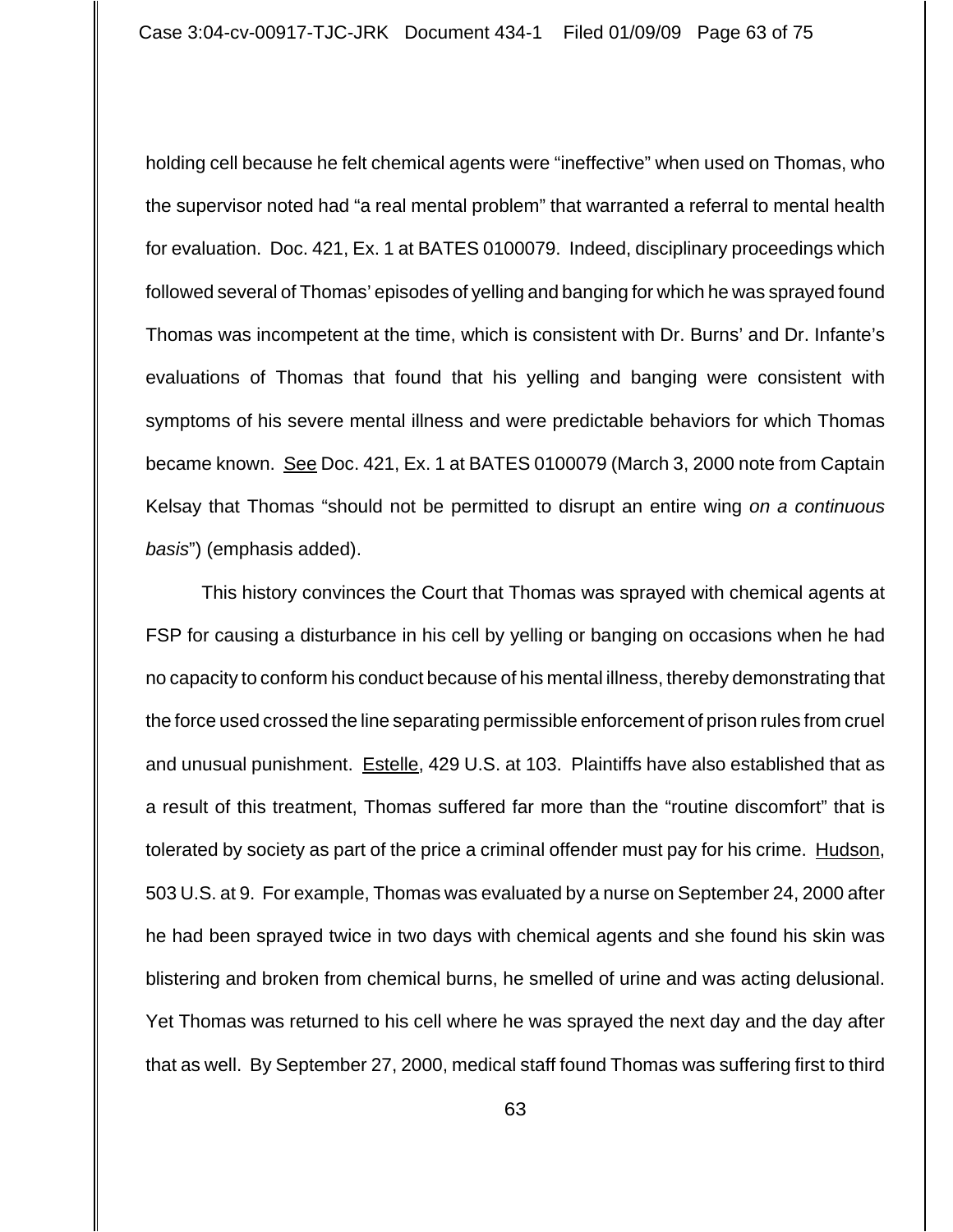degree burns on his back, abdomen, arms, elbows and buttocks of such severity that they considered referring Thomas to a special burn unit for treatment.<sup>46</sup> Dr. Infante, who treated Thomas at UCI after his transfer from FSP, placed him in the Crisis Stabilization Unit where S-5 inmates are usually treated for periods of no more than four weeks. Thomas remained in the CSU for over six months, and it "seemed like forever" before Dr. Infante was able to stabilize him. Doc. 425 at Tr. 252.

Plaintiffs have further established that the actions taken by correctional staff in response to Thomas' behavior were consistent with the FSP policies in place at the time. The undisputed evidence (including from DOC's own former mental health director, Dr. Hall) established that an inmate's mental health status is subject to change without cause or notice. Additionally, DOC officials and staff were familiar with the problem of the "frequent flier" phenomenon which gave them notice that the mental health of inmates like Thomas was particularly fragile such that, notwithstanding his S-3 designation, he was especially susceptible to decompensating to an S-4 (or higher) designation. Even absent the known "phenomenon" this repeated inter-facility movement created, Assistant Secretary Sapp testified that FSP officials meet daily to review the previous day's uses of force. Given the frequency with which Thomas was sprayed with chemical agents within such short periods of time, the name "Jeremiah Thomas" had to stand out. Moreover, the recent creation and

<sup>&</sup>lt;sup>46</sup>It is immaterial that Thomas may have played a role in the exacerbation of his physical injuries by his failure to submit to handcuffing so he could take a decontaminating shower. If, as the Court has found, Thomas did not have the capacity to follow orders to stop yelling or banging, neither can he be faulted for failing to follow orders to submit to handcuffing to leave his cell for a shower just after officers have sprayed him (usually repeatedly) with chemical agents.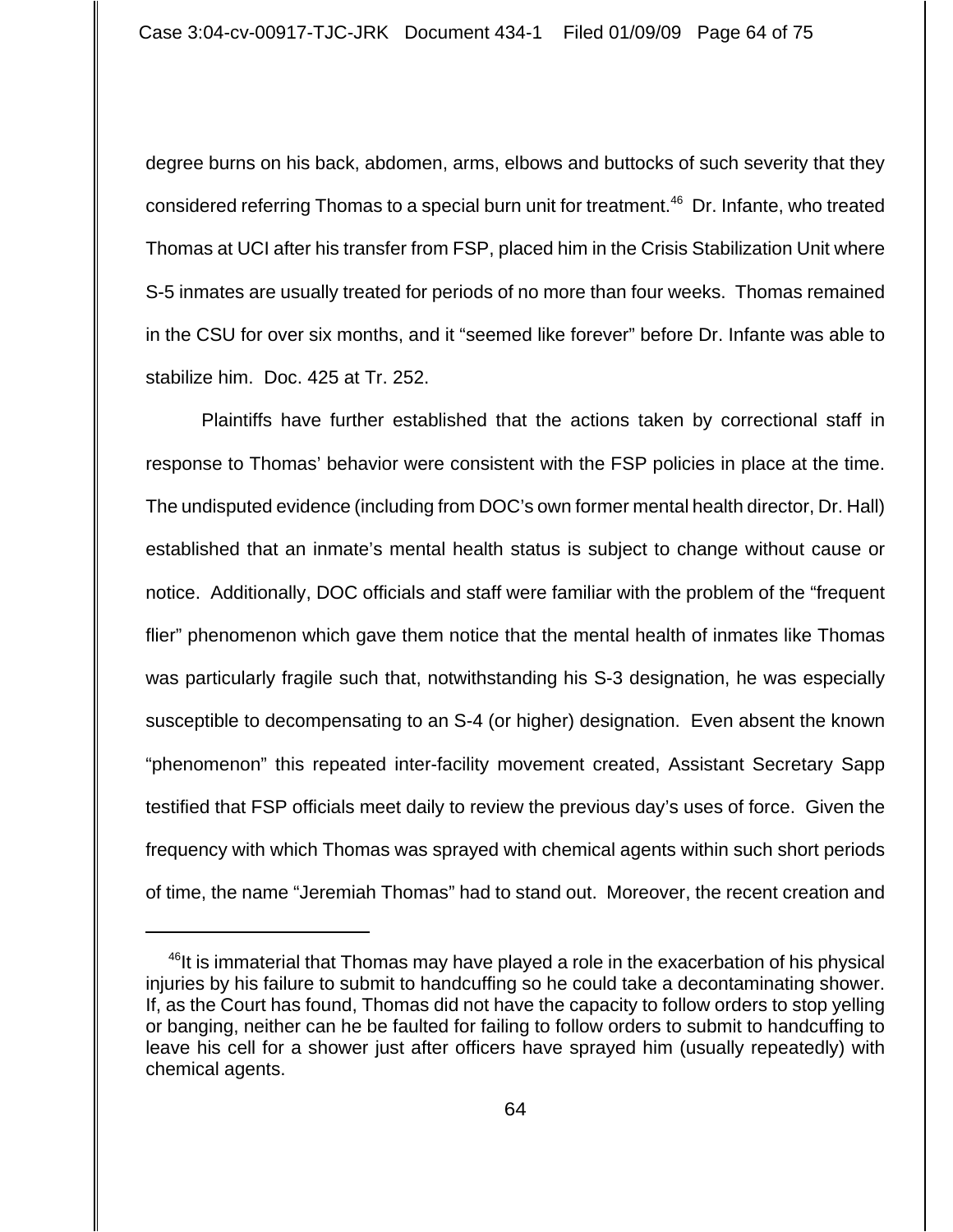filling of O-Dorm, which houses over 100 S-3 inmates who are at FSP awaiting transfer to UCI (and who are not subject to non-spontaneous sprayings), strongly supports the proposition that DOC policies in place before that time failed to address the mental health needs of many of the S-3 inmates at FSP. In the face of this evidence, DOC officials unreasonably continued to rely on the S-3 designation as a basis to justify using nonspontaneous chemical agents on Thomas whose known history of decompensation indisputably reveals that his S-3 designation did not accurately represent his mental health status at the times he was sprayed.

Thus, plaintiffs have demonstrated that the DOC acted with deliberate indifference to Thomas' physical and psychological health by repeatedly using chemical agents against Thomas for yelling and kicking and banging in his cell- - behaviors which were consistent with the uncontrollable manifestations of Thomas' serious mental illness- - with the result that, instead of compliance, the force used caused Thomas to suffer serious physical injuries and a further deterioration of his mental health.<sup>47</sup>

Like Thomas, **Michael McKinney** has a disturbing record of serious mental health issues coupled with an extraordinary disciplinary history marked by dozens of non-

 $47$  Defendants have again renewed their motion for judgment as a matter of law as to Thomas (and some of the other plaintiffs) on the ground that he lacks standing because he is not housed at FSP and has not been for many years. As discussed above, and as further noted below, defendants have stipulated that Thomas (and the others) are subject to being transferred back to FSP and indeed, the goal of Thomas' treatment at UCI is to restore his mental functioning to a level that he can be returned to an outpatient facility. Assuming Thomas continues to be a management problem warranting CM housing, FSP would be the likely choice as it is the DOC facility designated to house S-3 status CM inmates. Defendants' renewed motion is again denied as to Thomas.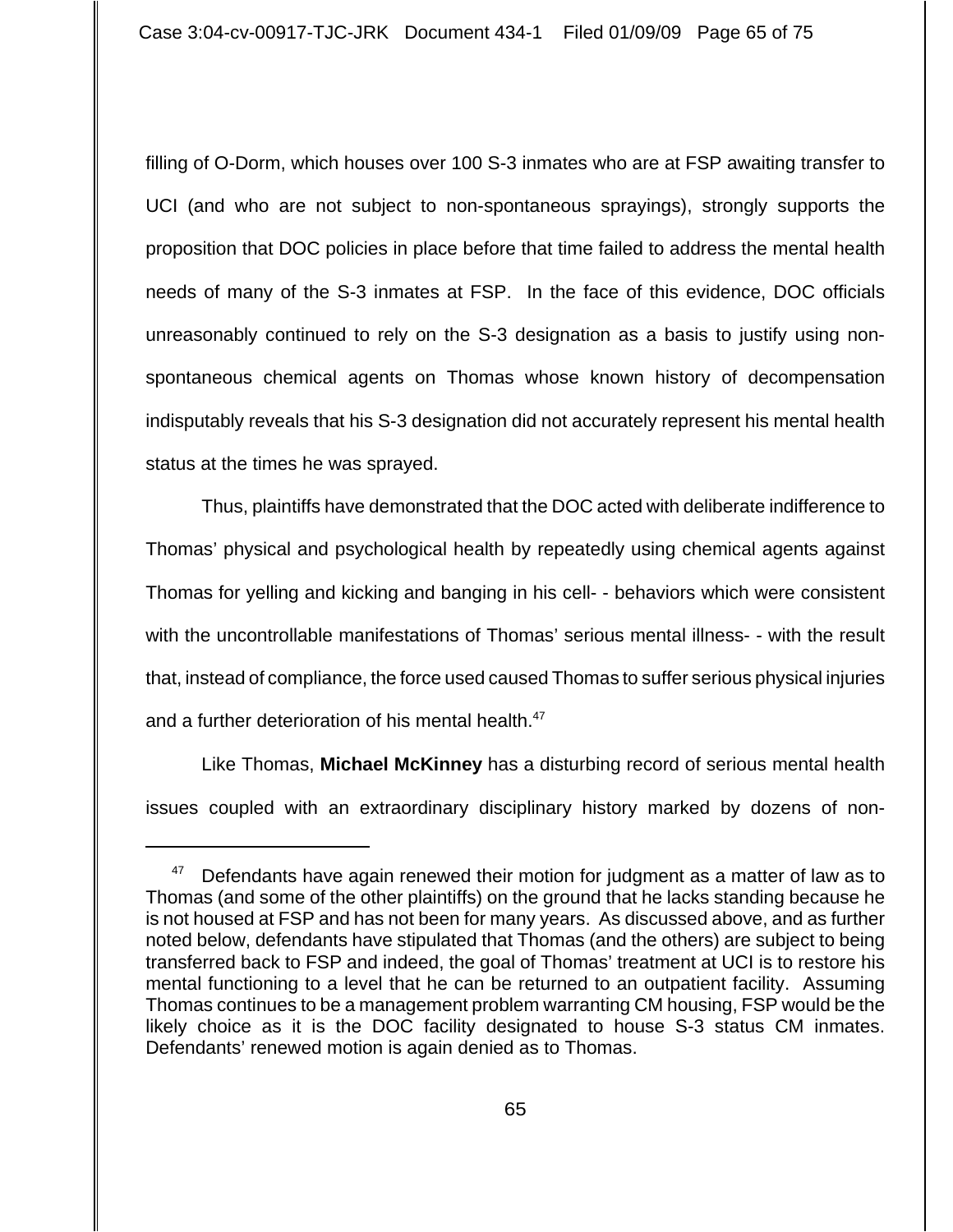spontaneous uses of chemical agents for banging and yelling in his cell at FSP and frequent transfers to UCI (see pp. 36-44, supra). Unlike Thomas, however, whose history of mental illness is noted by some truly bizarre behaviors, McKinney's mental illness is distinguished by a near lifetime of anger and violence against others and himself. When McKinney was only 16 years old, and already in a DOC facility, a prison psychologist accurately predicted McKinney's sad future, noting he would be difficult to handle as an inmate because of his volatile tendencies, anger and anti-social behaviors.

McKinney presents a particularly difficult case. The apparent markings of his mental illness are seemingly indistinguishable from the recalcitrant behaviors security staff attempt to control through the use of non-spontaneous force. On the one hand, the mental health professionals who treated McKinney at FSP regularly found him to be appropriately designated and returned him to the wing. Even Dr. Hall, whose intervention on McKinney's behalf during his review for this case resulted in McKinney being transferred to UCI, continues to believe that McKinney's behavior did not indicate any acute impairment. Rather, testified Dr. Hall, it simply became clear that McKinney required a "more structured and intensive setting" than FSP provides. Dr. Burns likewise found that McKinney's behavior would not likely trigger security staff to question whether he was experiencing acute symptoms of mental illness because, from security's perspective, his behavior was "bad and disruptive." Although Dr. Burns testified that McKinney was "likely symptomatic" on occasions that he was sprayed, mental health providers at FSP failed to see that and continued to assess McKinney as being angry and poorly adjusted rather than acutely mentally ill. McKinney's files show that unless he undertook some particularly self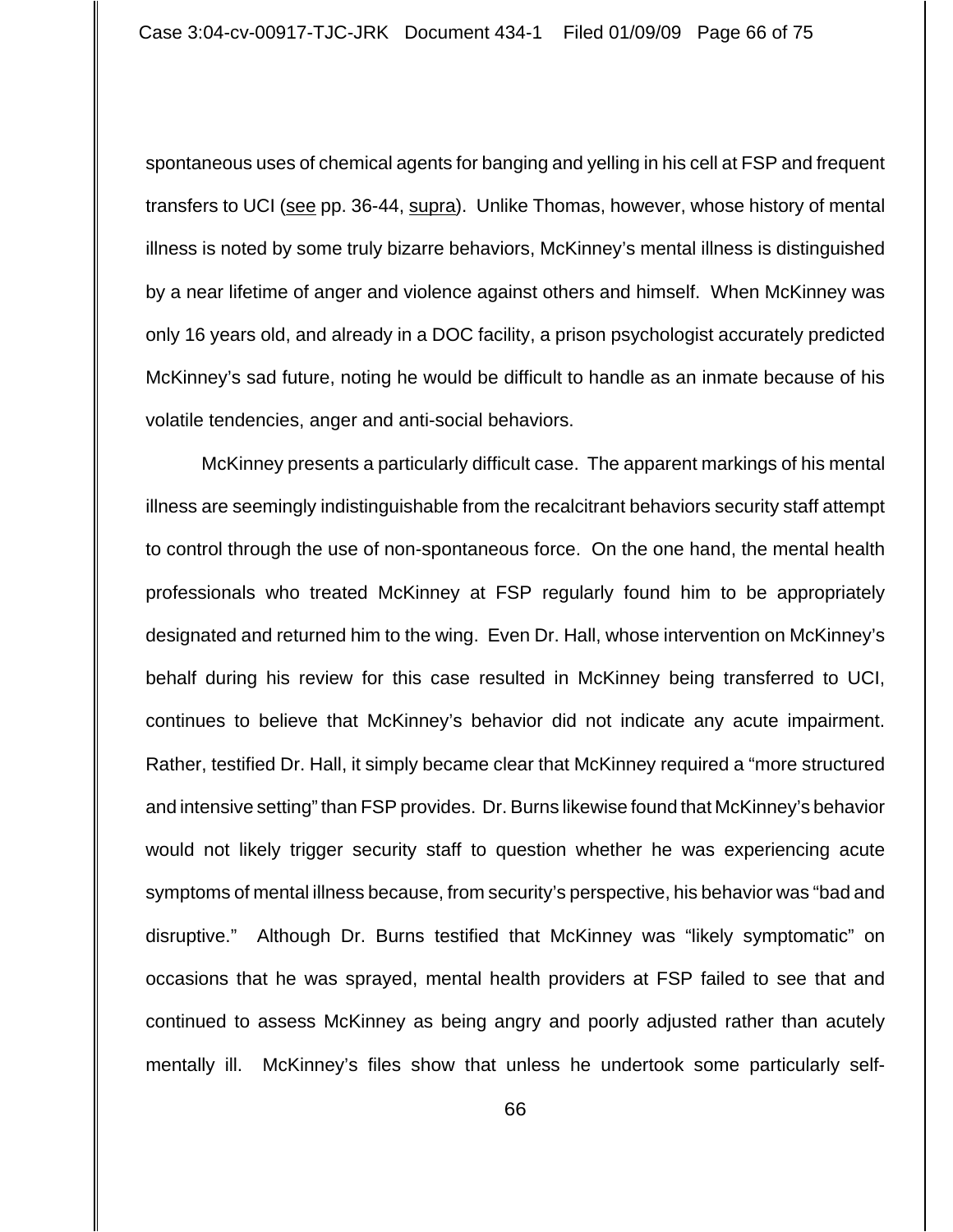destructive action that clearly indicated a crisis (like repeatedly banging his head on a steel bunk), mental health providers continued to interpret his behaviors as anger and adjustment problems, rather than as acute and uncontrollable symptoms of serious mental illness.

On the other hand, however, a review of McKinney's incredible disciplinary history, which included frequent non-spontaneous uses of chemical agents while he was at FSP, his regular transfers between UCI and FSP, and his repeated episodes of violence toward himself and others leads the Court to conclude that DOC officials turned a blind eye for McKinney's situation to have escaped much earlier and closer attention. Although the behaviors that finally prompted Dr. Hall to intervene are no different than those other mental health providers at FSP have seen all along, McKinney's history demonstrates that DOC officials ignored the presence of an obvious danger to McKinney's well-being as evidenced by the repeated cycle of transfers between FSP and UCI, the 36 times McKinney was sprayed while at FSP and his numerous violent attempts and threats to injure himself, many of which closely followed the times McKinney was sprayed. Dr. Burns noted McKinney as an example of an inmate who "slip[ped] through the cracks" of the mental health services provided at FSP, even accounting for the additional services more recently provided. Doc. 425 at Tr. 108-09. Moreover, in addition to the temporary physical effects of the chemical agents (which were undoubtedly exacerbated by McKinney's regular refusal to participate in decontamination procedures), the record supports that McKinney suffered lasting psychological injuries from the repeated sprayings. Thus, given the severity of the picture painted by his history of incarceration at FSP, the DOC policy as applied to McKinney resulted in a failure to recognize at an earlier date that something more was needed to treat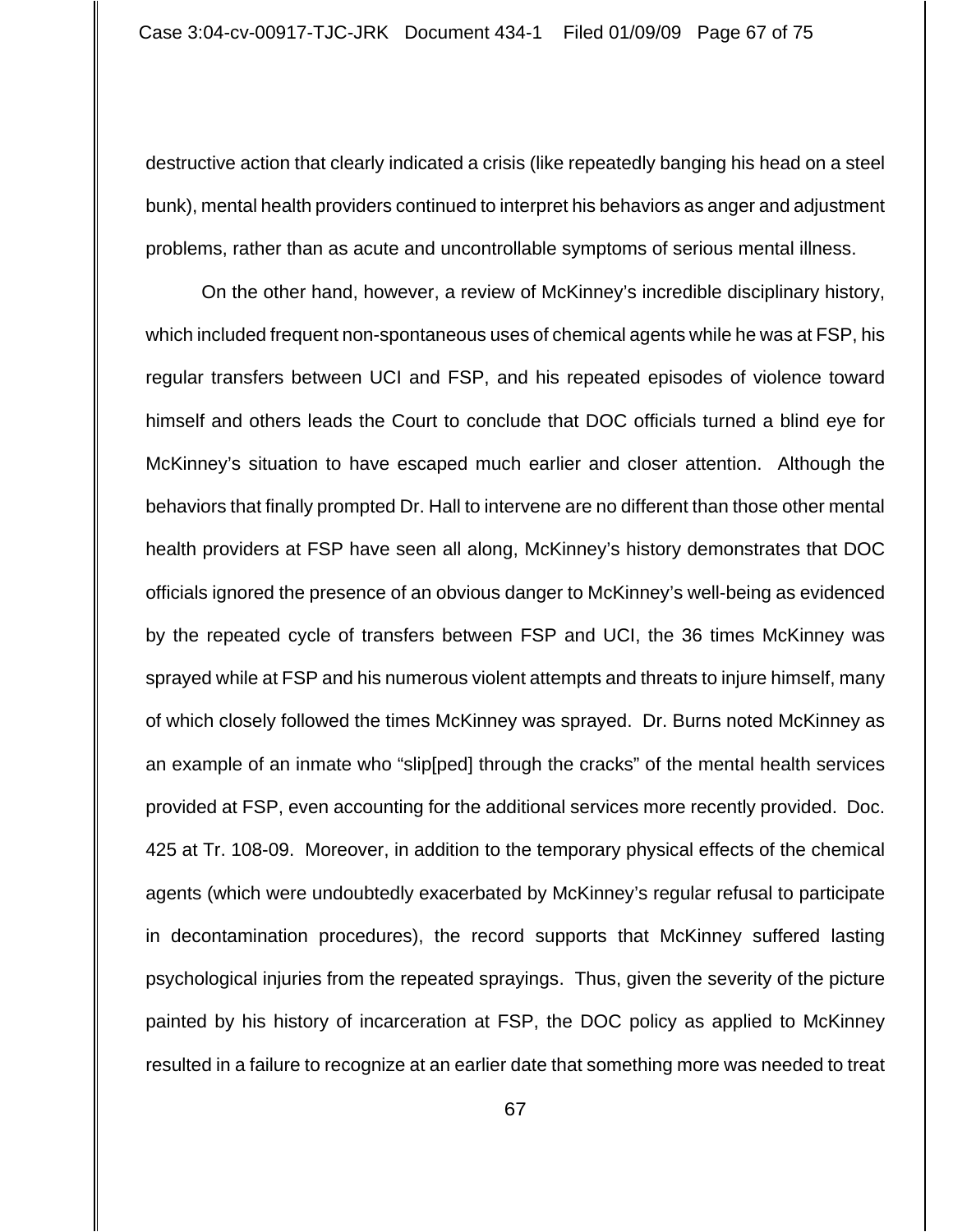McKinney than would be available for an inmate with an  $S-3$  designation.<sup>48</sup> On this record, the Court finds the DOC officials acted with deliberate indifference to the severe risk of harm Michael McKinney faced when officers repeatedly sprayed him with chemical agents at FSP for behaviors caused by his mental illness.

As to **Antonio Ward**, the factual findings show that although his mental health has been somewhat unstable, there is not a pattern linking the uses of chemical agents for refusing orders to stop kicking and yelling and any marked deterioration in his mental health status. Mental health professionals who provided Ward with regular treatment during his time at FSP generally found that he was appropriately housed in an outpatient facility such as FSP and, unlike Thomas and McKinney, Ward's file does not reflect repeated cycles of decompensation that would give notice to DOC officials that his S-3 designation was not accurately capturing the instability of his mental health. The only occasion on which Ward was sprayed that gives the Court pause is the April 5, 2005 incident, which was couched

<sup>&</sup>lt;sup>48</sup>As noted elsewhere in this opinion, the recent Osterback opinion determined that the general delivery of mental health services to inmates housed on CM wings within the DOC system satisfies constitutional standards. 549 F.Supp.2d 1337. Indeed, plaintiffs were at pains to remind the Court that they were not seeking in this case to challenge the mental health classification system used by the DOC. Nonetheless, for Michael McKinney, this system failed to account for his frequent violent episodes of decompensation that rendered him unable to conform his behavior to comply with orders to stop yelling and banging. Indeed, McKinney's case appears to be consistent with an apparent rise in the need for prisons to develop more specialized plans for the treatment of aggressive mentally ill inmates. See, e.g., Gates v. Gomez, 60 F.3d 525, 528 (9th Cir. 1995) (describing "Management of Aggressive Behavior" techniques used by psychiatric prison facilities to manage aggressive behavior); Gaines v. Price, No. 2:00-cv-0372, 2002 U.S. Dist. LEXIS 3435, at \*2 n.1 (N.D. Tex. Mar. 1, 2002) (describing "Program for the Aggressive Mentally Ill Offender," an alternative to administrative segregation for the aggressive mentally ill offender who does not benefit from traditional programs).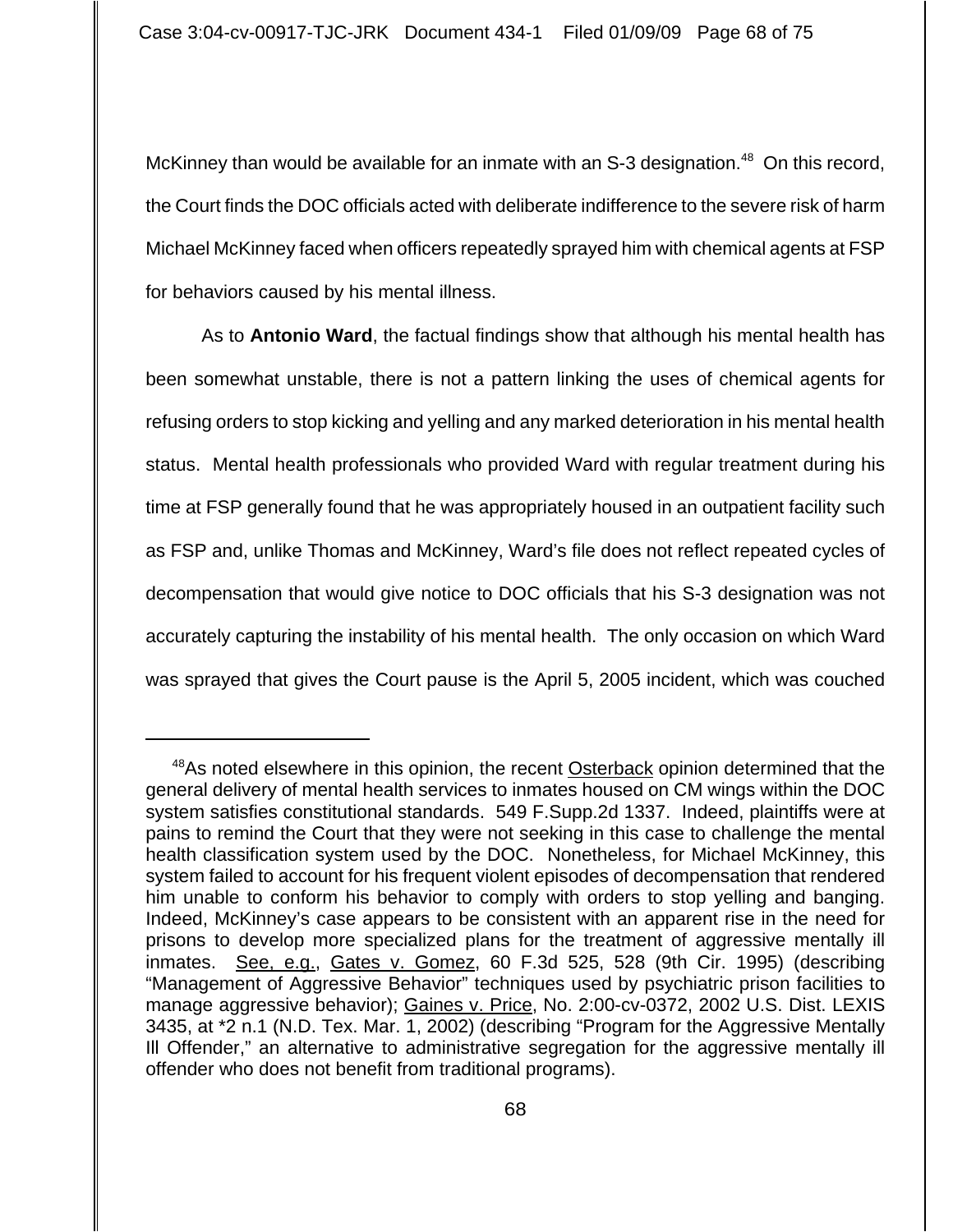between two mental health emergencies (one five days earlier and one the day after which resulted in a transfer to UCI). However, this one incident does not persuade the Court that Ward was sprayed with chemical agents at a time that he longer had the capacity to conform his conduct, nor does it cause the Court to conclude that DOC officials were deliberately indifferent to his situation. In addition, Ward has failed to demonstrate that he suffered psychological or physical injuries of a magnitude to warrant constitutional concern. Although Dr. Burns found Ward suffered anxiety and fear when sprayed, it is not clear that his longer lasting symptoms are a result of these incidents. To the extent Ward has any physical injuries, the record does not show that they were exacerbated or created by chemical agents. Thus, Ward has not demonstrated that the sprayings at FSP establish a violation of his Eighth Amendment rights by the defendant DOC officials.

As to **Paul Echols**, the record fails to demonstrate that he was sprayed with chemical agents at a time that his mental status had decompensated to an extent that he could not control his behavior. While the number of times Echols has been sprayed is unfortunate, the record fails to show a connection with his mental state at the time and therefore no constitutional violation has been proven.

As to **Reginald Williams**, the lack of evidence as to William's mental health status or the circumstances as to why he was sprayed with chemical agents at FSP preclude finding any constitutional violation on this record.<sup>49</sup>

<sup>&</sup>lt;sup>49</sup>The Court therefore need not address defendants' renewed motion for judgment as to Williams on standing grounds. See Doc. 433 at 36-37.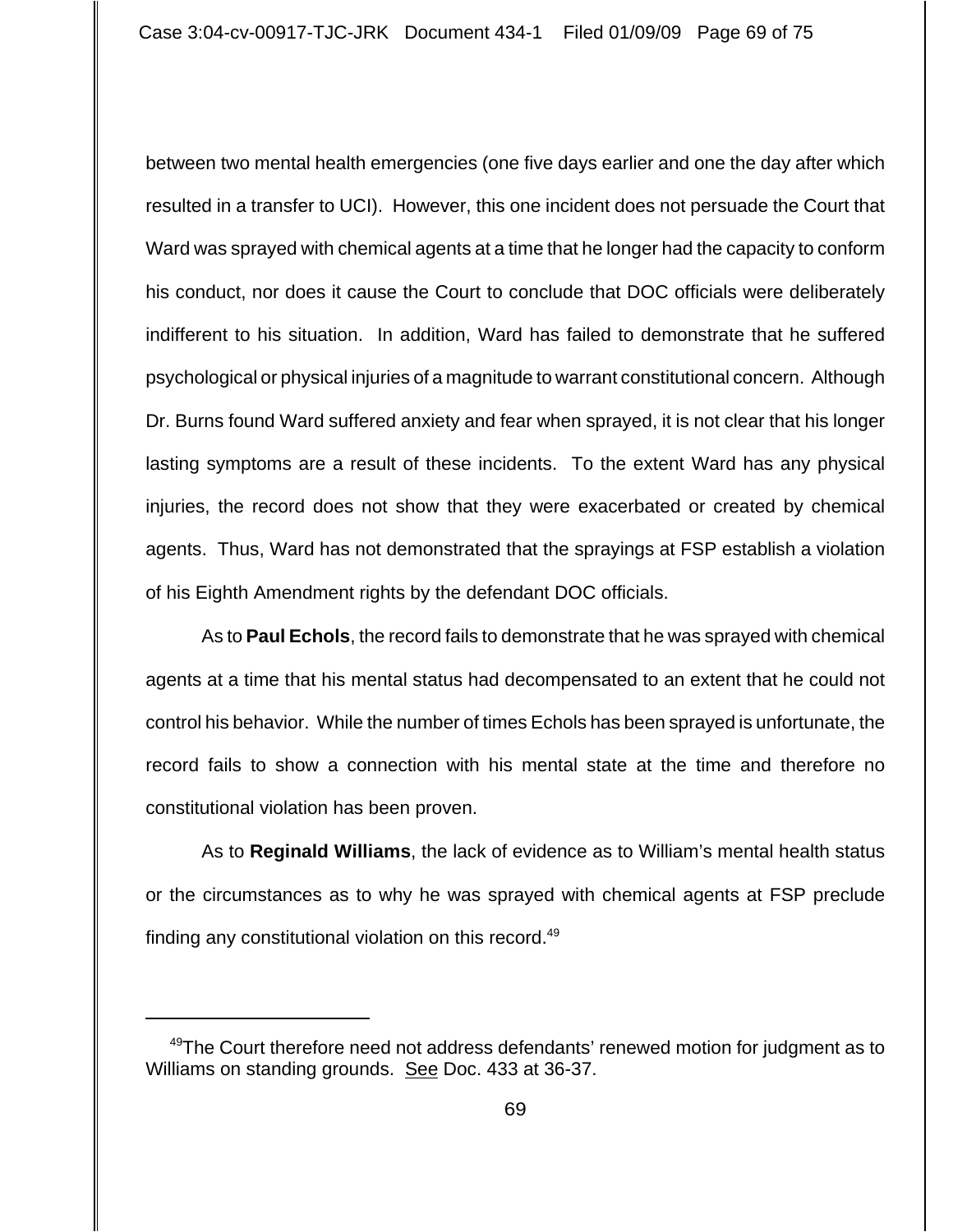As to **Kelvin Frazier**, in their second amended complaint, plaintiffs allege that Frazier suffers from asthma, that chemical agents aggravate his condition, and that correctional officers applied chemical agents to Frazier with malicious and sadistic intent to harm him. While those allegations, if proven, might support a cause of action against correctional officers or even DOC officials, the case that was tried to this Court and the relief plaintiffs seek is limited to matters involving inmates whose mental illness allegedly prevented them from controlling their behavior to accord with prison requirements. Frazier does not fit that category.<sup>50</sup>

## **C. Entitlement to Injunctive Relief**

Having found that plaintiffs Jeremiah Thomas and Michael McKinney have demonstrated Eighth Amendment violations, the Court must next determine whether they are entitled to injunctive relief. As noted above, the Court must evaluate whether policy changes implemented since this litigation began would completely and irrevocably eradicate any reasonable expectation that a violation would recur. Hall, 656 F.2d at 1000-01. Defendants bear the burden of demonstrating that an injunction is unnecessary to protect Thomas and McKinney from further violations. LaMarca, 995 F.2d at 1541. Defendants maintain no present intention of returning Thomas or McKinney to FSP and the testimony largely supports a conclusion that inmates housed at FSP under the policies enforced there today,<sup>51</sup> are not subject to the recurring cycle of sprayings and transfers. Nonetheless, for

<sup>&</sup>lt;sup>50</sup>Defendants' renewed motion for judgment as to Frazier is likewise moot.

<sup>&</sup>lt;sup>51</sup> Many of these were enacted as recently as July 31, 2008.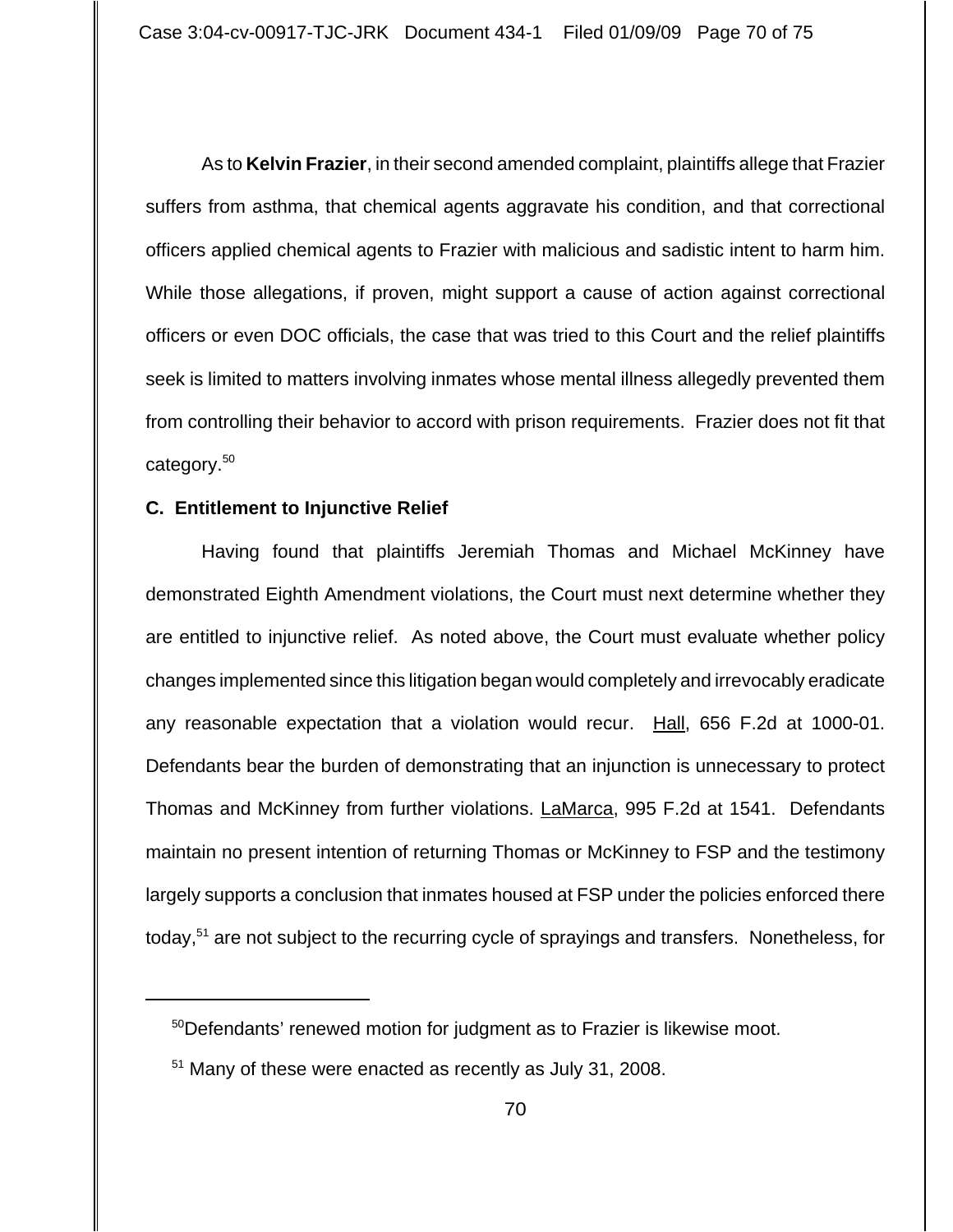several reasons, defendants have failed to carry their burden of proving that an injunction is not necessary.

First, defendants have stipulated that Thomas and McKinney (as with all the other plaintiffs) are subject to being returned to FSP. Indeed, the goal of their treatment at UCI is to restore their mental health to a state that they can manage their behavior in an outpatient facility. Because FSP is both their sending institution and the DOC's designated facility for housing S-3 CM inmates, if they are transferred, FSP is where they would likely be due to go. The return of former plaintiff Eugene Ulrath to FSP a mere sixteen days after the DOC announced it had "no present intention" to return him to FSP further underscores this point. See Doc. 253, Ex. A; Doc. 421, Ex. 22 at BATES 2200045.

Second, if Thomas or McKinney were returned to FSP and a mental health professional recognized that they needed to be transferred back to UCI, the transitional housing created on O-Dorm would prevent them from being sprayed, but the N-Dorm housing, where inmates spend a 90 day transition period upon arrival at FSP, still leaves it to the discretion of security staff to determine whether to call mental health for consultation. Although the security staff who come to N-Dorm are now trained in crisis intervention techniques, that training does not transform them into mental health professionals capable of distinguishing between behaviors that are merely recalcitrant (such as yelling because food is cold) and those that are signs of acute mental illness (such as yelling at auditory hallucinations). Importantly, the CIT trained staff do not have access to an inmate's mental health records, as would a mental health professional, and are therefore not able to review an inmate's history as a tool to assist in appropriately evaluating the situation. Moreover, Dr.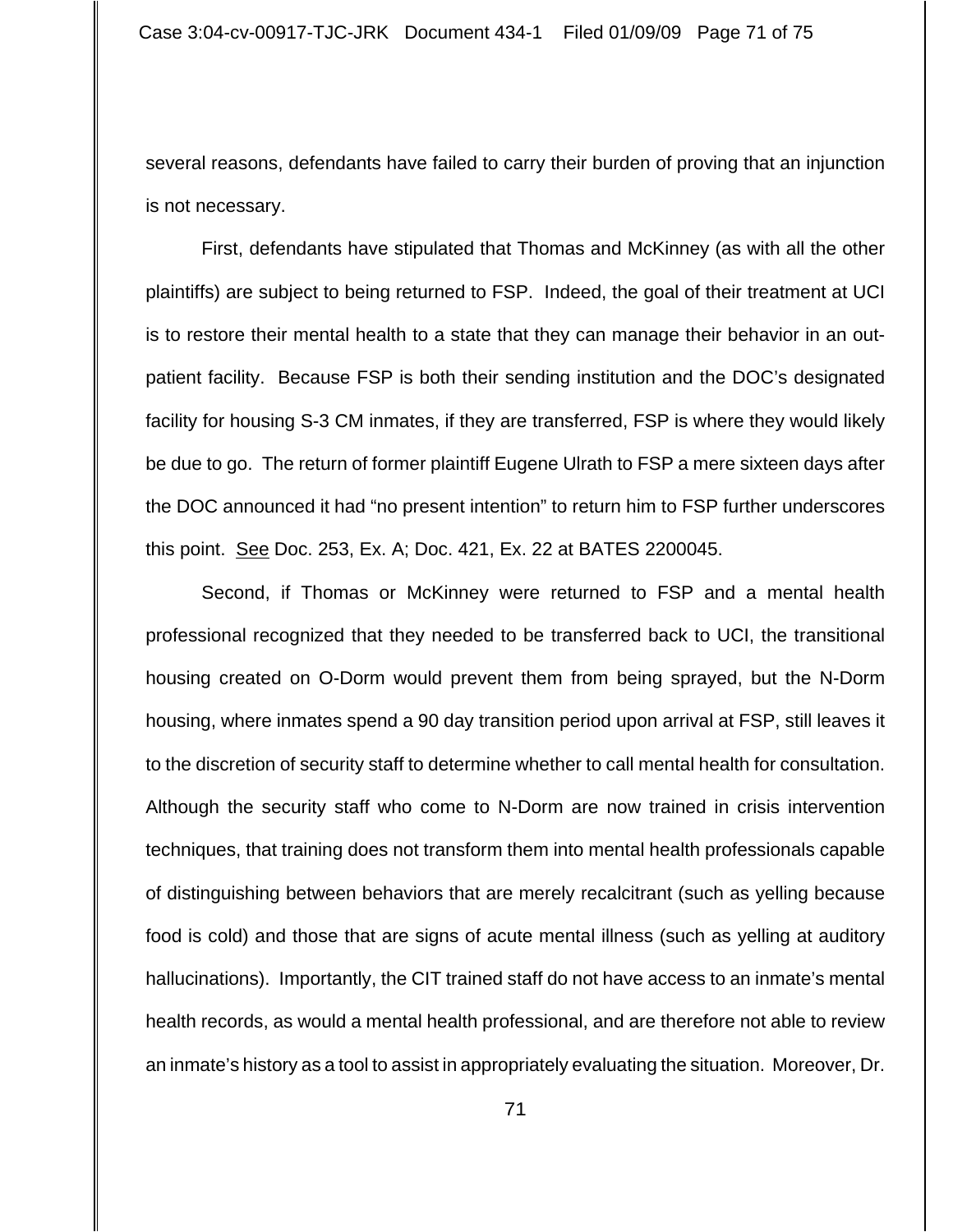Hall testified that security staff are not able to perform the functions of both security and mental health services.<sup>52</sup> Thus, if Thomas or McKinney did not display symptoms recognizable to security staff as acute illness, they would be subject to being sprayed with chemical agents for a refusal to stop yelling and banging in their N-Dorm cells. If Thomas or McKinney made it through the 90 day N-Dorm transition period and returned to the CMwing, they would be subject to the same conditions as when they were housed there before,<sup>53</sup> except that the post use of force mental health evaluation now in place would hopefully trigger closer scrutiny if they were sprayed on repeated days. Thus, the Court cannot say that the policy changes at FSP with regard to mental health treatment, though salutary, would protect Thomas and McKinney from being sprayed if their mental illnesses again prevented them from complying with orders to stop yelling and banging in their cells.

Moreover, even assuming arguendo that these new DOC policies would sufficiently protect Thomas and McKinney from repeated Eighth Amendment violations, the history of policy changes at FSP leaves the Court with little assurance that any changes there are

 $52$ To further illustrate this point, Dr. Burns noted that the use of force reports prepared by security staff usually summarized events, remarking only that an inmate "was yelling," to indicate that an inmate was causing a disturbance that needed to be quelled, whereas a mental health provider seeing the same inmate moments later would note, for example, that an inmate "was yelling that he was Hitler." Doc. 425 at Tr. 177-81. Dr. Burns explained that because security staff are not mental health professionals, they are simply not trained to listen for and document behaviors that might signal mental health decline. Id.

<sup>&</sup>lt;sup>53</sup>Notwithstanding the "Osterback training," unless an inmate is exhibiting bizarre behaviors or behaviors that are unusual for that inmate, he is presumed to be capable of conforming his conduct and will be subject to a use of force for causing a disturbance if he cannot. Sergeant Musselman, who received the Osterback training, testified that he is not able to distinguish between recalcitrance and acute signs of mental illness.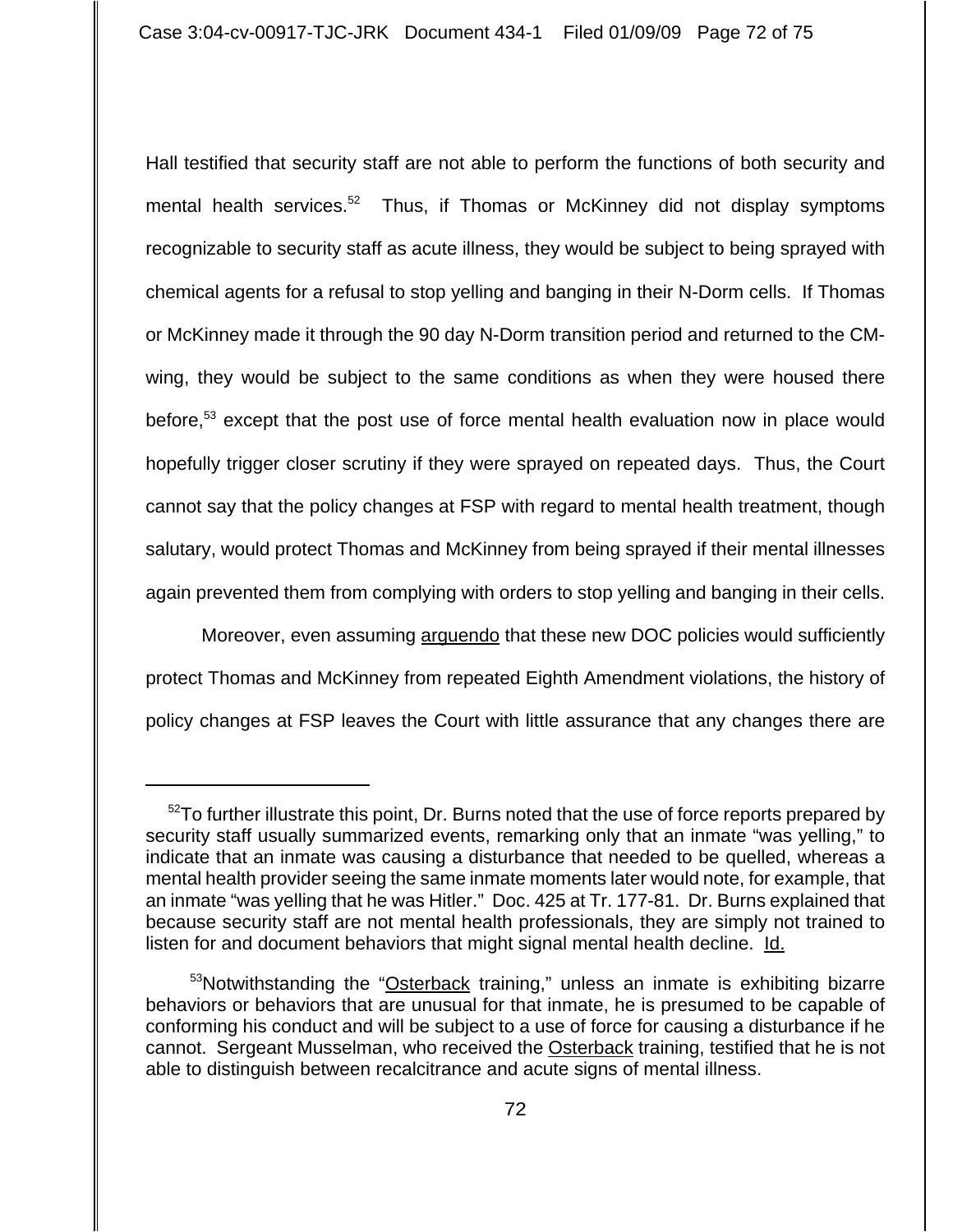permanent. For example, even though the DOC issued at least three memos between July 20, 1999 (three days after the death of Frank Valdes) and September 8, 1999 regarding the need to videotape all uses of force, by October 26, 1999, FSP had secured an exception to that policy such that videotaping of the non-spontaneous administration of chemical agents at FSP was no longer required. Doc. 421, Ex. 35 at BATES 3500016. This demonstrates that even where a system-wide policy is in place, institutional exceptions can be made. In addition, nurse Tina Battles testified that the former FSP practice of having mental health staff provide medical staff with a list of at-risk inmates was abandoned with a change of wardens. Likewise, former warden McAndrew gave testimony as to policies regarding mental health intervention that were apparently abandoned when McAndrew left. Furthermore, during the course of this litigation, the way security historically viewed an open food flap unexpectedly changed from an incident meriting only the non-spontaneous use of force to one allowing an immediate use of force. This policy change was effected by verbal communication among the staff. While the Court is not questioning the bona fides of that particular decision nor the manner in which it was conveyed, it nonetheless demonstrates that the policies are fluid.<sup>54</sup> Finally, DOC has not stated that the recent policy changes are permanent.

For these reasons, the Court finds defendants have failed to carry their burden of demonstrating that an injunction need not issue. Defendants are to be provided with an

 $54$ The Court is also mindful that some of the recent positive changes with regard to mental health treatment of inmates were apparently only undertaken in response to the Osterback litigation (and perhaps this litigation).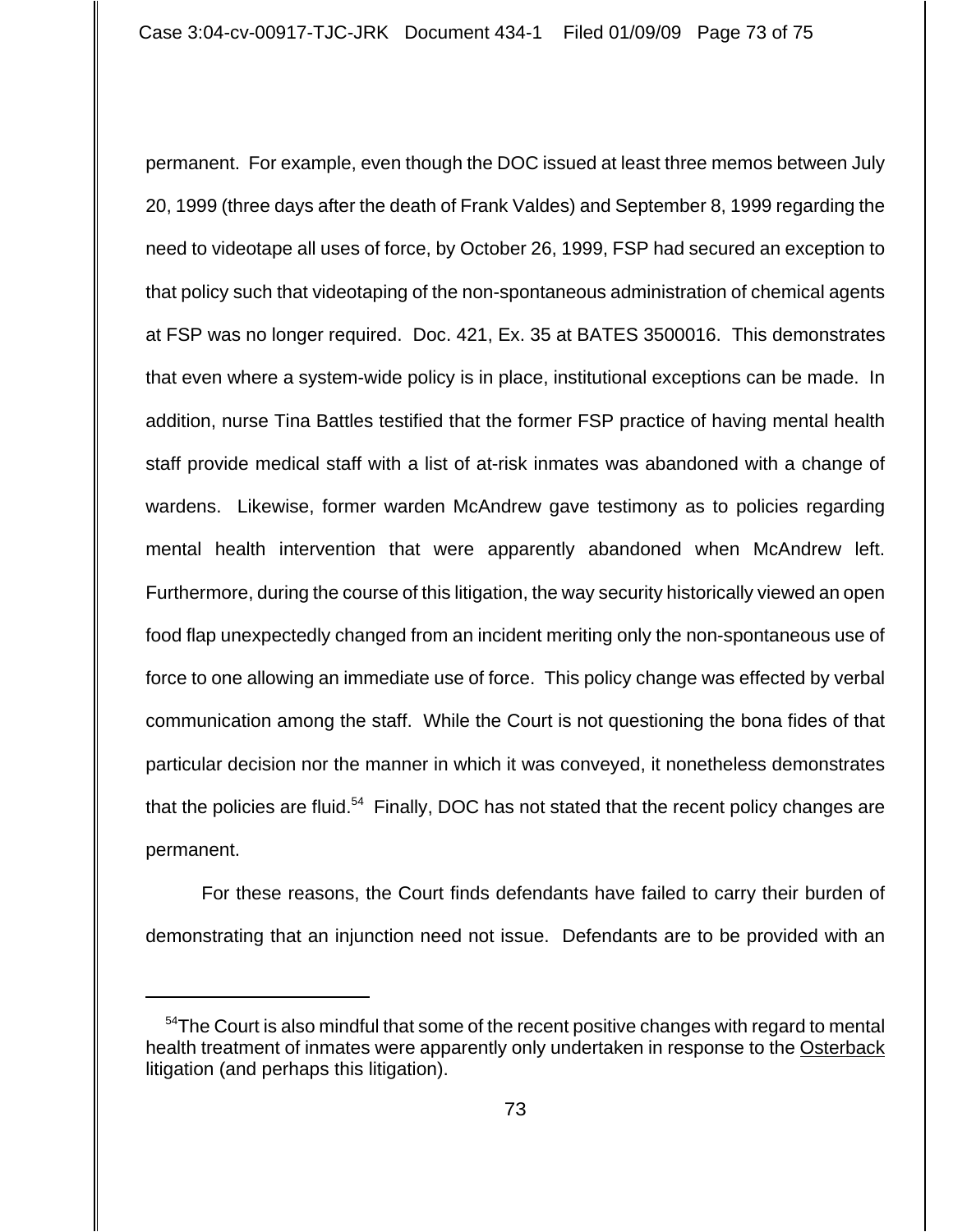opportunity to frame appropriate terms of an injunction in favor of Jeremiah Thomas and Michael McKinney to which these two plaintiffs shall be afforded a chance to respond before the Court rules on the terms. See 18 U.S.C. § 3626(a)(1).

## **III. Conclusion**

This case has shown that there is disagreement among both correctional and mental health professionals concerning the difficult issue of how mentally ill inmates can properly be disciplined. There are those who think that DOC's policies in this regard (even as recently reformed) are unenlightened; others view them as acceptable. However, the Court is keenly aware that it is not the Court's function to determine correctional best practices. Rather, the only question presented here is whether the inmates who brought this lawsuit and proceeded to trial have demonstrated that the repeated chemical sprayings they received pursuant to the DOC's policies at Florida State Prison violated the Eighth Amendment. Based on the law and the evidence, the Court concludes that the DOC's policies as applied to Jeremiah Thomas and Michael McKinney resulted in violations of their Eighth Amendment rights. The DOC officials must therefore be enjoined from doing so again. Plaintiffs Antonio Ward, Paul Echols, Reginald Williams and Kelvin Frazier have not proven an Eighth Amendment violation. Accordingly, it is hereby

## **ORDERED**:

1. Judgment will be entered in favor of defendants Walter McNeil and Randall Bryant and against plaintiffs Antonio Ward, Paul Echols, Reginald Williams and Kelvin Frazier.